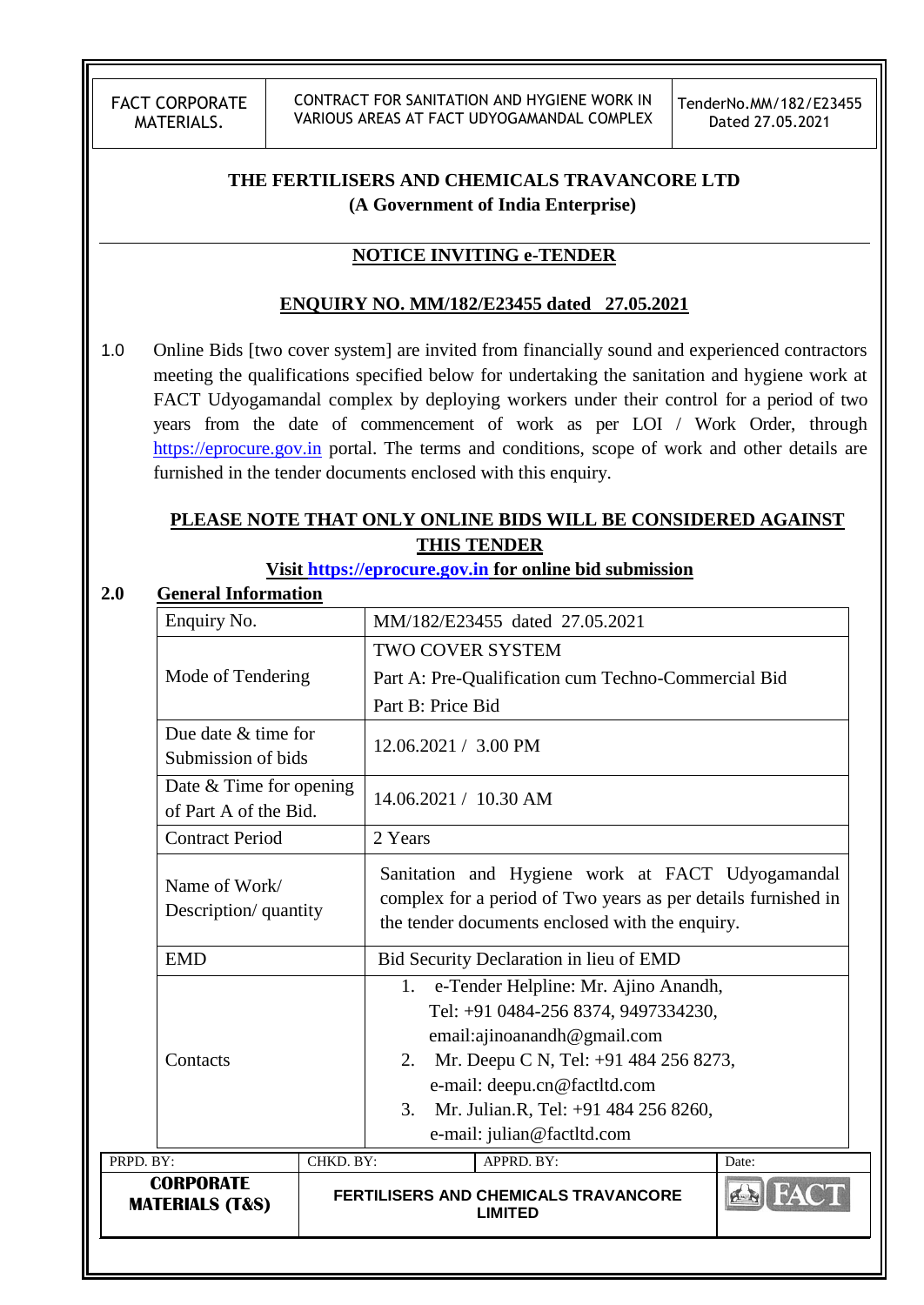### 3.0 **TENDER DOCUMENTS (e-TENDER)**

Visit our website [www.fact.co.in](http://www.fact.co.in/) or Central Public Procurement Portal [https://eprocure.gov.in](https://eprocure.gov.in/) for tender documents. Bid submission shall be in electronic form through [https://eprocure.gov.in](https://eprocure.gov.in/) only. See Annexure I 'Instructions to Bidders (e-Tender)'.

### 4.0 **PRE QUALIFICATION CRITERIA:**

Please refer Annexure-II (Pre-qualification criteria for bidders)

### 5.0 **SCOPE OF WORK:**

Please refer to scope of work under Annexure V, Special Terms and Conditions of the contract.

### 6.0 **EVALUATION OF BIDS:**

The bidder shall quote his lowest rate for Sanitation and Hygiene work at FACT Udyogamandal complex as per details furnished in the tender documents enclosed with the enquiry and according to the full satisfaction of the company for a period of Two years. Rates shall be indicated for per month of subject work as per Price Bid Format (BoQ), but exclusive of GST. The contract shall be awarded to the lowest of the bidders (L1). Purchase Preference shall be extended as per clause 8.0 of Instructions to Bidders. In case more than one bidder becomes L1, contract will be finalized based on revised lower rates which will be obtained from the L1 bidders. FACT reserves the right to negotiate with the lowest bidder.

### 7.0 **SPLITTING OF WORK**:

Not Applicable.

### 8.0 **GENERAL**

- 8.1 When bids are received from any proprietorship / firm / company having the same proprietor or one or more partners/directors in the business organization of any other party (hereinafter called Common Firms), such bids shall be considered having been received from only one applicant in different names and the lowest acceptable quotation of such Common Firm shall only be considered for evaluation.
- 8.2 Bids from bidders against whom any criminal case, enquiry or investigation/report by authorities like Vigilance, CBI etc., are pending in relation with FACT or bidders who are defaulting contractors of FACT shall be disqualified and rejected.

| PRPD. BY:                                      | CHKD. BY: | APPRD. BY:                                             | Date: |
|------------------------------------------------|-----------|--------------------------------------------------------|-------|
| <b>CORPORATE</b><br><b>MATERIALS (T&amp;S)</b> |           | <b>FERTILISERS AND CHEMICALS TRAVANCORE</b><br>LIMITED |       |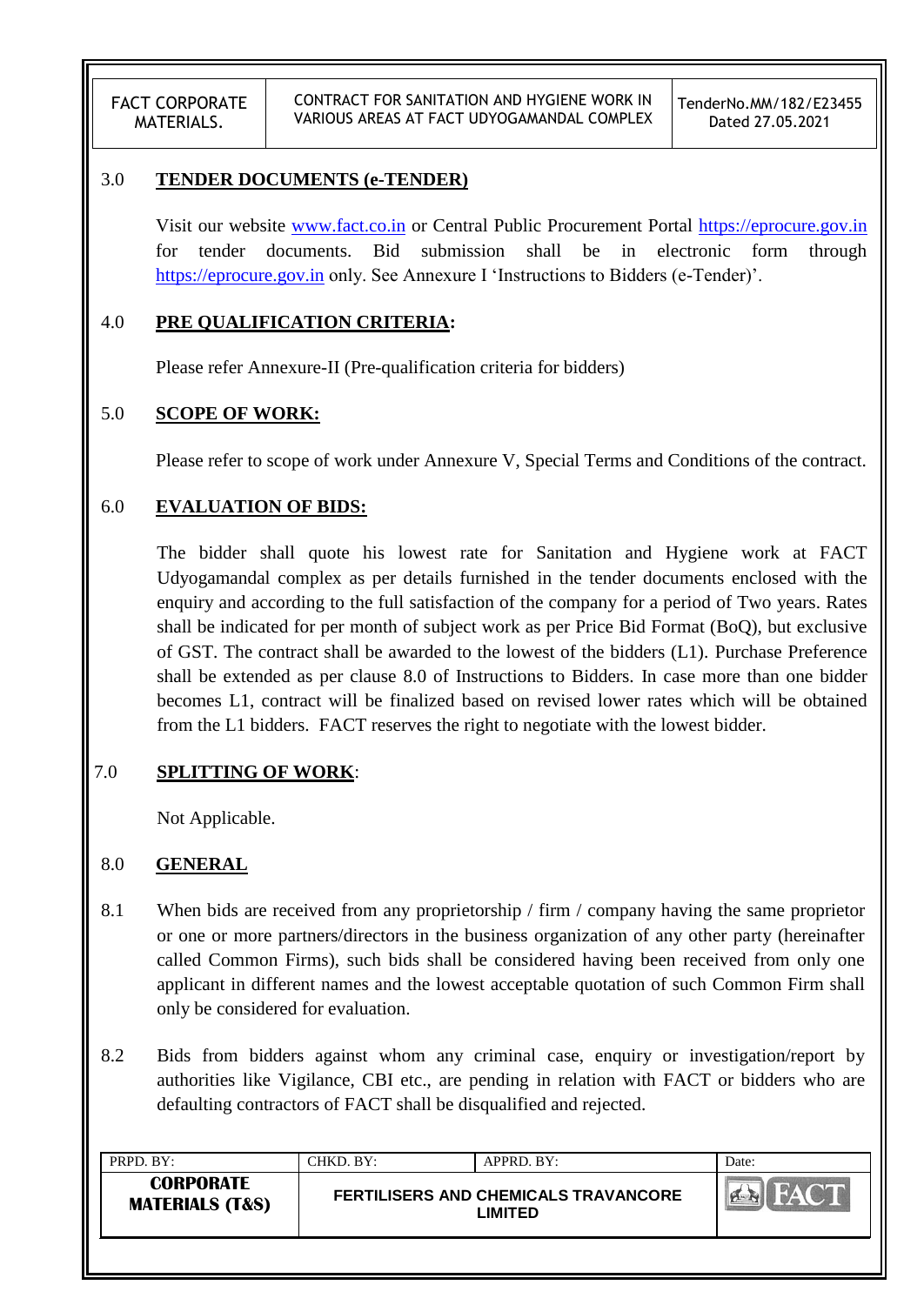- 8.3 FACT reserves the right to reject any or all bids without assigning any reasons whatsoever, and / or based on the past unsatisfactory performance by bidders at FACT / other PSEs / Govt. Departments. The opinion of FACT regarding the same shall be final and binding on the bidders.
- 8.4 **Integrity Pact:** The bidders shall sign and submit an "Integrity Pact (IP)" to be executed between the bidder and Fertilisers and Travancore Ltd. along with the bid as per Annexure-XII. IP shall be implemented through the following Independent External Monitor (IEM) for the bid.

Mr. P.K. Vijayakumar, IRS (Retd), Madhavam, Vaniyan Lane, Punkunnam P.O, Thrissur – 680002 Mobile: [8547381122,](callto:8547381122)E-mail address: [vkmenon78@gmail.com](mailto:vkmenon78@gmail.com)

The Original Integrity Pact on Rs.500/- stamp paper signed by the bidder is to be sent by Post / Courier to The Assistant General Manager (T&S), Materials Department, PD Administrative Building, FACT Ltd., Udyogamandal P.O, Ernakulam-683501.

**Note:** In case bidders require any clarification pertaining to the tender please contact the officers at 8.5 & 8.6 below. Kindly note that the Independent External Monitor should not be contacted for clarifications regarding the tenders.

- 8.5 Any information on site familiarization/nature of work, if required by the bidders, can be had from The Sr.Manager (HR) / Officer-Welfare (UC) (Tel:  $0484-2568824$  / 2567237) or any officer authorised by him. The bidders are advised to duly get themselves informed of all the details they require before submitting their bids.
- 8.6 For any clarification on this enquiry please contact Asst. General Manager (Materials)-T&S, [Phone- 0484- 2545196, 2568260] or Asst. Manager (D) (Materials)-T&S [Phone No.0484- 256 8273], CENTRALISED MATERIALS, FACT Ltd., FACT PD Administration Building, Udyogamandal PIN-683 501.

Yours faithfully,

For THE FERTILISERS AND CHEMICALS TRAVANCORE LTD

Asst. GENERAL MANAGER (MATERIALS)-T&S

| PRPD. BY:                                      | CHKD. BY: | APPRD. BY:                                      | Date: |
|------------------------------------------------|-----------|-------------------------------------------------|-------|
| <b>CORPORATE</b><br><b>MATERIALS (T&amp;S)</b> |           | FERTILISERS AND CHEMICALS TRAVANCORE<br>LIMITED |       |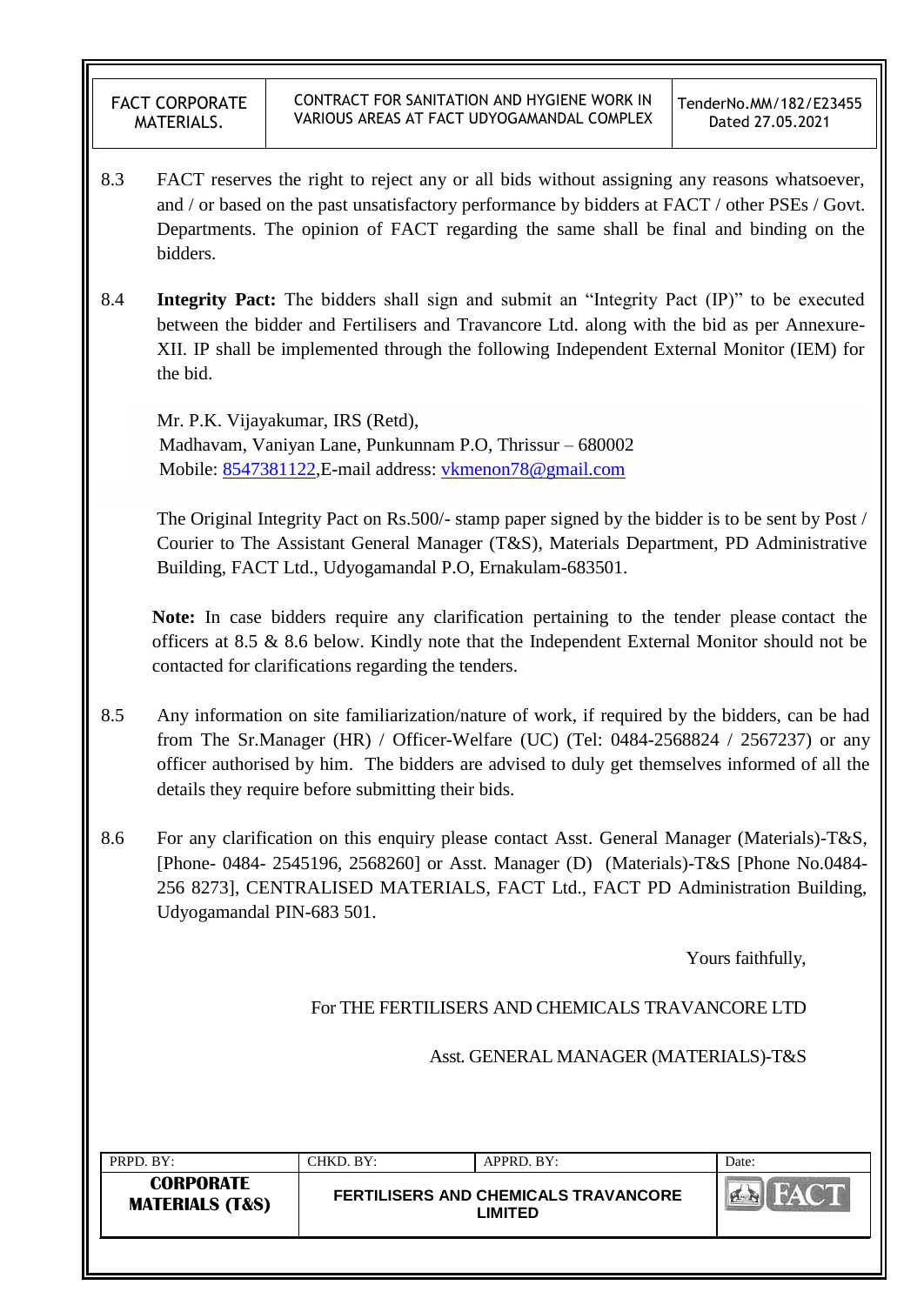#### CONTRACT FOR SANITATION AND HYGIENE WORK IN VARIOUS AREAS AT FACT UDYOGAMANDAL COMPLEX

TenderNo.MM/182/E23455 Dated 27.05.2021

List of Enclosures of this NIT is as follows:

| S.No | Document      | TITLE                                           | No. of<br>Pages |
|------|---------------|-------------------------------------------------|-----------------|
| 1    | Annexure I    | Instructions to Bidders (e-Tender)              | 8               |
| 2    | Annexure-II   | Pre-Qualification Criteria for bidders          | 1               |
| 3    | Annexure-III  | Vendor Data Updation (Declaration) Form         | 4               |
| 4    | Annexure-IV   | <b>Compliance Statement</b>                     | 1               |
| 5    | Annexure-V    | Special Terms & Conditions                      | 12              |
| 6    | Annexure VI   | <b>Standard Terms and Conditions</b>            | 5               |
| 7    | Annexure-VII  | Un-priced copy of Price bid format              | 1               |
| 8    | Annexure VIII | Price bid format (BoQ)                          | 1               |
| 9    | Annexure-IX   | Bid Security Declaration in lieu of EMD         | 1               |
| 10   | Annexure-X    | Proforma of Bank Guarantee for Security Deposit | 3               |
| 11   | Annexure-XI   | Proforma of Agreement                           | $\overline{2}$  |
| 12   | Annexure-XII  | <b>Integrity Pact</b>                           | 5               |

| PRPD. BY:                                      | CHKD. BY: | APPRD. BY:                                             | Date: |
|------------------------------------------------|-----------|--------------------------------------------------------|-------|
| <b>CORPORATE</b><br><b>MATERIALS (T&amp;S)</b> |           | <b>FERTILISERS AND CHEMICALS TRAVANCORE</b><br>LIMITED |       |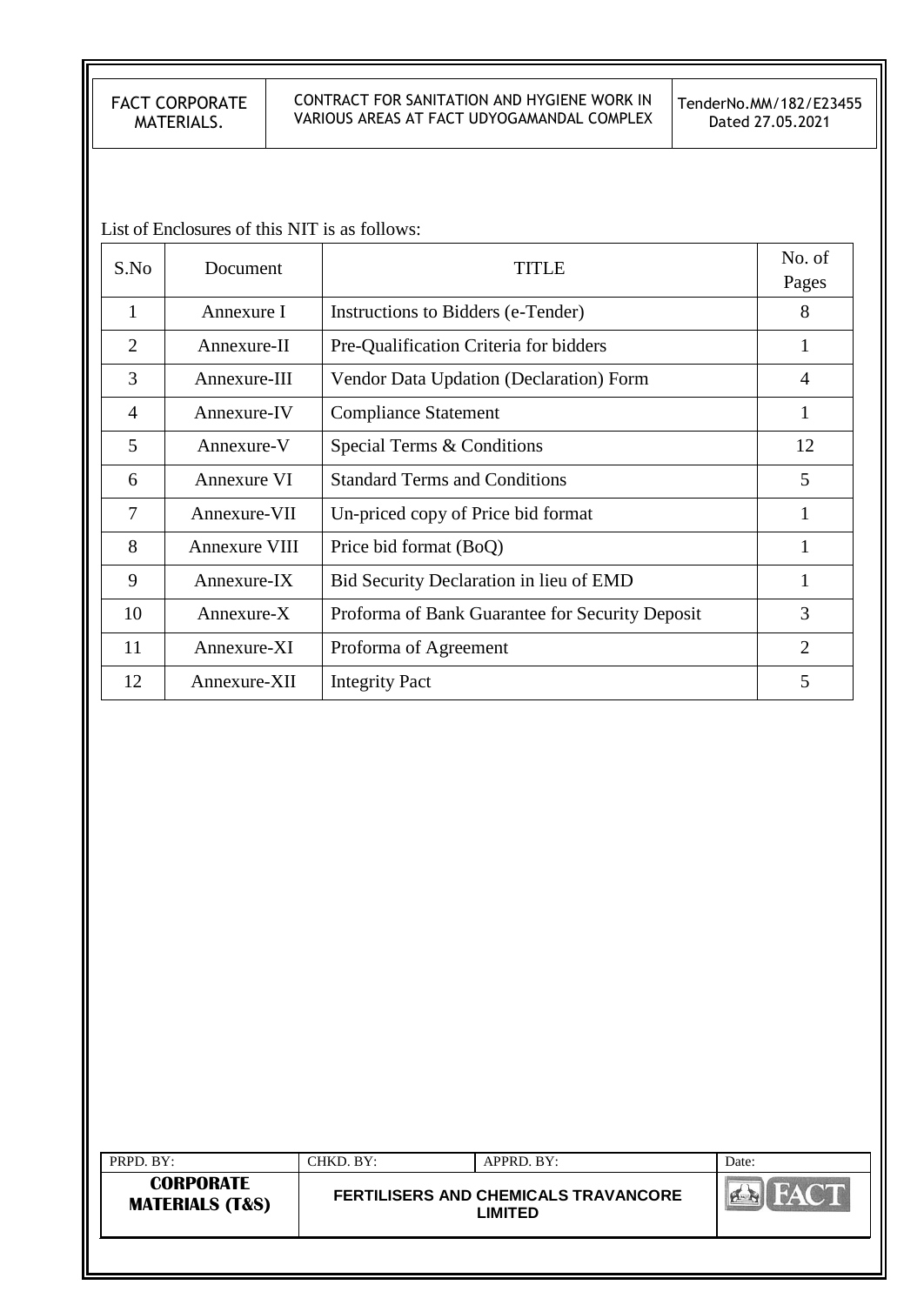CONTRACT FOR SANITATION AND HYGIENE WORK IN VARIOUS AREAS AT FACT UDYOGAMANDAL COMPLEX

TenderNo.MM/182/E23455 Dated 27.05.2021

#### **ANNEXURE-I**

#### **Instructions to Bidders (OPEN e-Procurement)**

- 1.0 Bidders shall study carefully the complete tender documents viz. NIT with Prequalification criteria, Instructions to Bidders (ANNEXURE-I), Technical Procurement Specifications if any, Terms & Conditions and any other documents forming part of this tender attached herewith. All conditions set out there in shall be binding on the bidders unless conflicting with any conditions expressly stated by FACT while accepting any bid in the event of such acceptance. One signed and scanned copy of the above documents shall accompany their online bids signifying their acceptance of the same. Bidder shall also submit along with his bid Vendor data updation (Declaration) Form, Check list (If applicable) and Compliance Statement duly filled with all details required therein and also attach supporting documents as required.
- 2.0 Before submitting the bid, the bidder shall familiarise himself about the details of the work, operating conditions during different seasons of year, etc., collect all necessary data regarding the facilities available at various points indicated in Special Terms and Conditions, applicable timings, routes etc., and satisfy himself on all aspects relating to this work which he has to handle and execute for the full contract period and shall make due provisions in his rates for any contingency or difficulty involved in the work covered by this enquiry. Claiming lack of knowledge shall not be a reason for exoneration of the bidder of his contractual obligations, if the contract is awarded to him or for demand for increase in rate.
- 3.0 Offers against this NIT shall be submitted online on e-Tendering portal [https://eprocure.gov.in,](https://eprocure.gov.in/) with valid digital signature certificate. Offers submitted on any other platform or in any other mode or including e-mails, physical submission of offers etc. SHALL NOT be accepted.
- 3.1 The bidders are requested to register themselves on the above website with their valid digital signature certificate, if not done already. It is mandatory for bidder to have valid digital signature certificate (Class II or Class III) issued by any of the Certifying Authority approved by Govt. of India for participating in the tender. The digital signature certificate shall be arranged by the bidder at his cost. Bidders may refer **Bidders Manual Kit** available on the above website for detailed information and instructions for registration, bid submission etc.
- 3.2 The documents, if any, which necessarily have to be submitted in originals if specified specifically in the enquiry documents, shall be submitted offline. However scanned copies of such documents shall be uploaded along with the offer submitted online.
- 3.3 The cover (s) containing the documents in original etc. to be submitted offline as required in the enquiry documents shall be duly superscribed with enquiry No., due date of enquiry,

| <b>CORPORATE</b><br><b>FAX</b><br><b>FERTILISERS AND CHEMICALS TRAVANCORE</b><br><b>MATERIALS (T&amp;S)</b><br><b>LIMITED</b> | PRPD. BY: | CHKD. BY: | APPRD. BY: | Date: |
|-------------------------------------------------------------------------------------------------------------------------------|-----------|-----------|------------|-------|
|                                                                                                                               |           |           |            |       |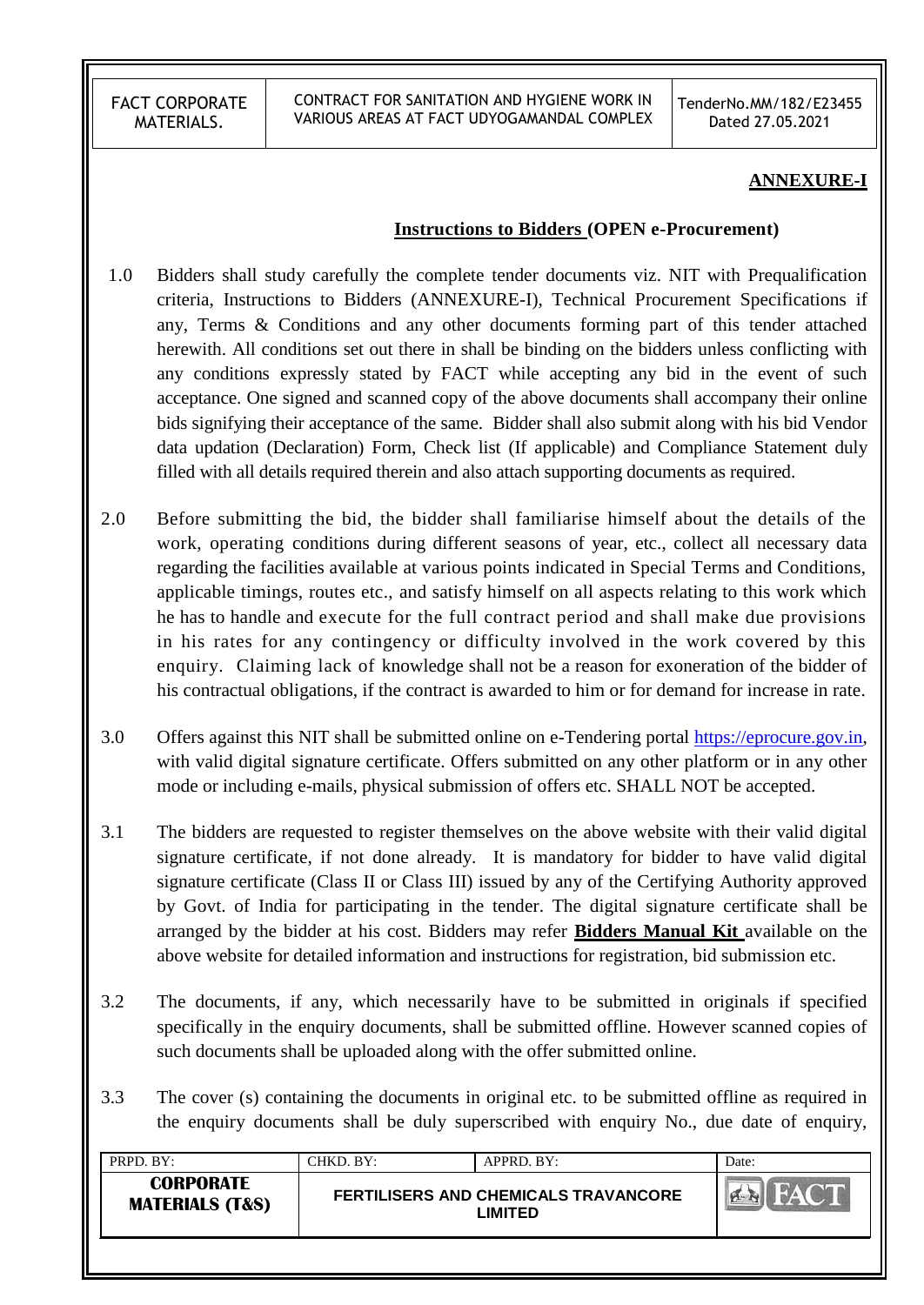bidder"s name & address and contact details. The documents shall be submitted to the following on or before the due date :

The Asst.General Manager (T&S), Centralized Materials,

PD Administrative Building, FACT Ltd., Udyogamandal PO, Kochi – 683 501, Kerala

# **4.0 SUBMISSION OF BIDS: The bid shall be uploaded with all relevant documents before due date and time in the above portal as given above.**

5.0 Bid documents shall consist of Part-A and Part B as detailed below:

# 5.1 **Part A (Pre-qualification-cum-Techno Commercial Bid) shall contain:**

- 1. Bid Security Declaration as per our Format or Claim for EMD exemption with documentary proof.
- 2. Scanned copies of supporting documents for satisfying Pre-Qualification criteria.
- 3. Digitally Signed copies of NIT, Instructions to Bidders (Annexure I) and terms conditions.
- 4. Scanned copy of Signed & duly filled Vendor Data Updation Declaration Form"
- 5. Signed and duly filled up Check List for Commercial Terms" (if applicable) and scanned copies of attached documents as detailed in Check list.
- 6. Scanned copy of Signed & duly filled "Compliance Statement"
- 7. Scanned copy of Signed "Un-priced bid indicating "QUOTED" in the applicable columns. Rates shall not be indicated in Un-priced Bid.

# 5.2 **Part-B: shall comprise of the filled Price bid. The filled price bid ie. BoQ attached to the tender shall be uploaded after filling all relevant details such as name and address of the bidder, rates etc. as applicable.**

- 5.3 The priced BOQ shall be uploaded strictly in the format attached, failing which the offer is liable to be rejected. Renaming or changing the format of the BoQ is not permitted and the System will not accept any such changed document.
- 5.4 Fill-in all the relevant fields of the BoQ either in value or as a percentage as specified in the BoQ. Blank field, if any, in the uploaded BoQ shall be considered as Nil (not Quoted). No claim or revisions shall be entertained in this regard.
- 5.5 Bidders shall quote prices in the BOQ only and nowhere else. No other documents shall be enclosed with Price Bid (BOQ).
- 5.6 Rates shall be quoted in the same unit of measure given in the BOQ and shall be considered accordingly.
- 5.7 Bidders shall ensure that all the required documents as per enquiry are uploaded in the System before due date and time. The System does not allow submission of bids or any other document forming part of the bid after due date & time of bid submission. Non-submission of documents

| PRPD. BY:                                      | CHKD. BY: | APPRD. BY:                                                    | Date: |
|------------------------------------------------|-----------|---------------------------------------------------------------|-------|
| <b>CORPORATE</b><br><b>MATERIALS (T&amp;S)</b> |           | <b>FERTILISERS AND CHEMICALS TRAVANCORE</b><br><b>.IMITED</b> |       |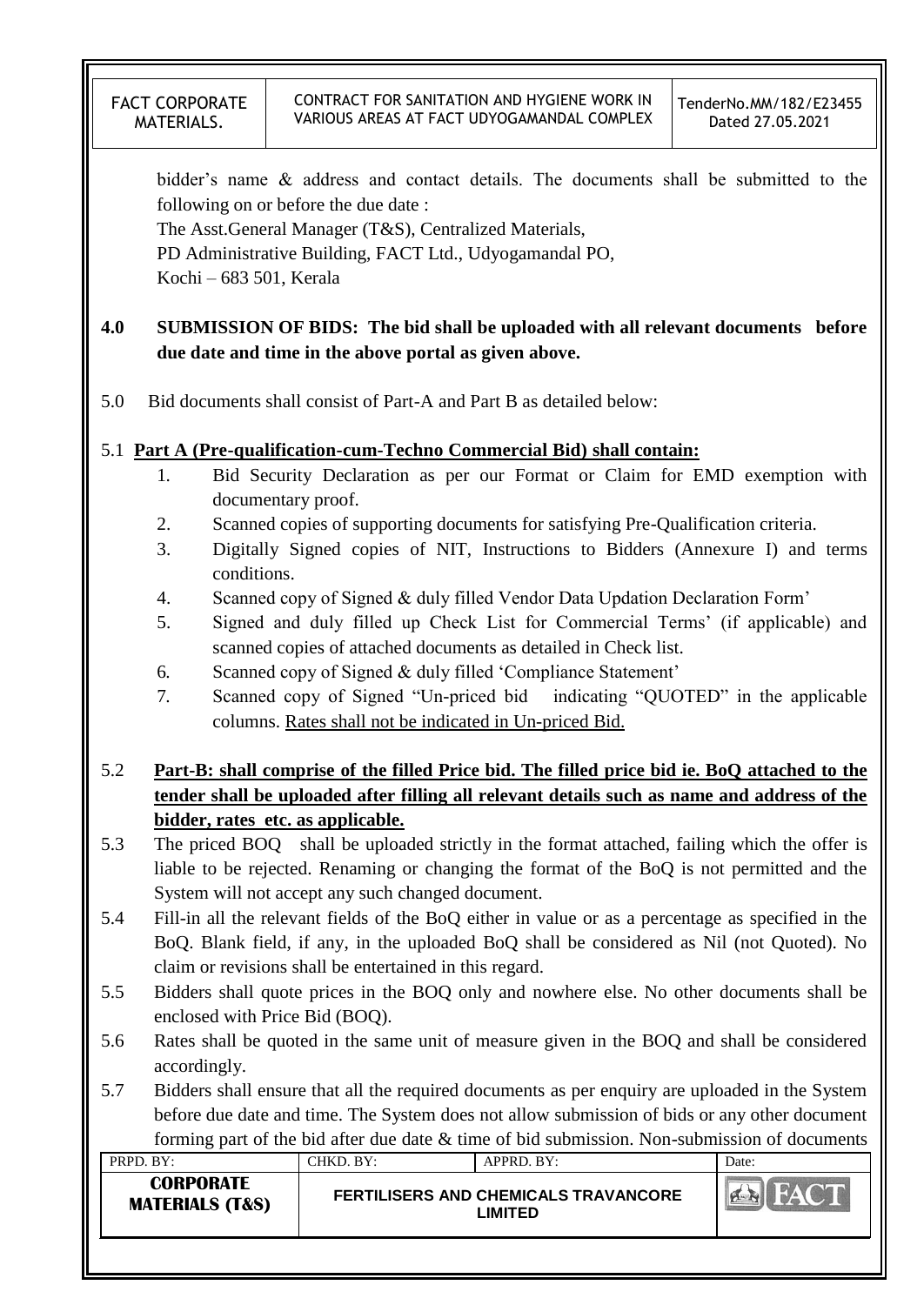or incomplete documents may result in rejection of offers and no communication in this regard will be entertained. FACT reserves the right to reject any bid not submitted as per instructions at their discretion.

- 5.8 Timely submission of offers along with all the relevant documents online is the responsibility of the bidder concerned. The bids may be submitted well in advance to avoid last minute issues like non availability of internet, server not available, power failure etc. FACT shall not be held responsible for bidder"s inability to submit documents in time, incomplete submission of offers or non-submission of any documents forming part of the offers etc.
- 5.9 Bidders shall meet all expenses in connection with submission of his bid, attending the bid opening, meetings etc.

# **6.0 BID OPENING:**

- 6.1 *Part-A* of the bids of all bidders who submit their Bids as per the instructions on or before the due date and time shall be opened online, on the specified bid opening date and time. Bids submitted not in conformity with the Enquiry instructions are liable to be rejected without further processing.
- 6.2 *Part-B* Price bids of those bidders whose Part-A bid is acceptable, based on pre-qualification and techno-commercial evaluation, only shall be opened online on a subsequent date, on completion of evaluation.

# **7.0 EARNEST MONEY:**

- 7.1 All bidders except those specifically exempted shall furnish Bid Security Declaration as per our format in lieu of Earnest Money Deposit, failing which such offers will be rejected. Submission of Bid Security Declaration will be exempted for Govt. Depts and firms/public sector units/ MSE units registered under MSMED Act (subject to Declaration of Udyog Aadhar Memorandum number by the vendors on CPP Portal) / firms registered under NSIC and Khadi Board as per applicable govt. directions, and on submission of valid documents/certificates in proof of the same.
- 7.2 If any bidder retracts from or without request of FACT revises or amends his bid during its validity period or fails to submit Security Deposit within the stipulated time or fails to execute the required agreement when the contract is awarded or fails to commence the execution of the work on the stipulated date, they will be disqualified from bidding for any contract with FACT for a period of **Three years** from the date of notification, without prejudice to FACT"s right to claim damages and/or other legal recourse.

# **8.0 PURCHASE PREFERENCE:**

This tender shall be based on MSME order dt. 23<sup>rd</sup> March 2012, and as amended from time to time, pertaining to Public Procurement Policy in respect of procurement of goods and services, produced

| PRPD. BY:                                      | CHKD. BY: | APPRD. BY:                                             | Date: |
|------------------------------------------------|-----------|--------------------------------------------------------|-------|
| <b>CORPORATE</b><br><b>MATERIALS (T&amp;S)</b> |           | <b>FERTILISERS AND CHEMICALS TRAVANCORE</b><br>_IMITED |       |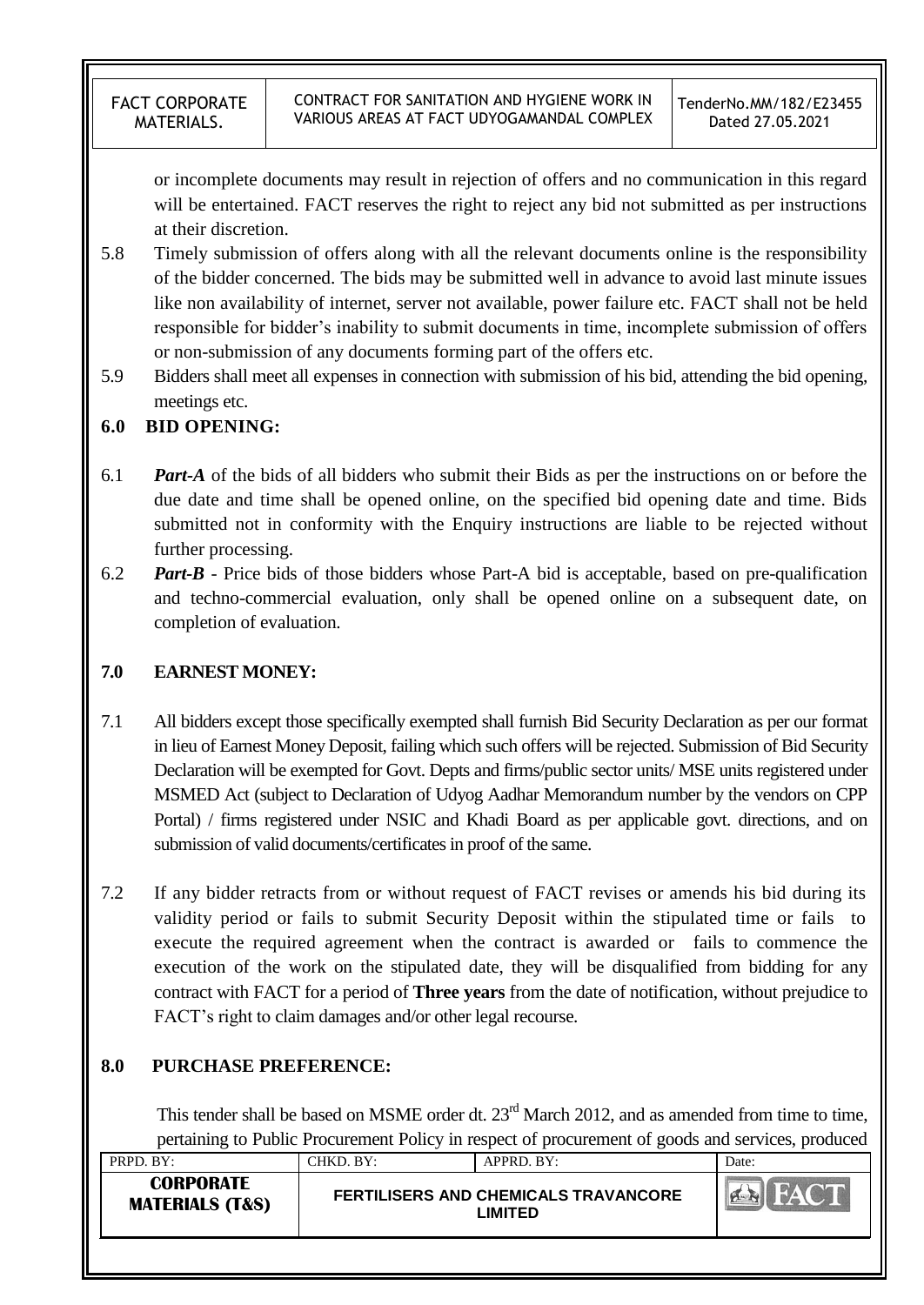and provided by micro and small enterprises, including special benefits to MSE firms owned by SC/ST and women entrepreneurs, on furnishing relevant documents as proof. Declaration of UAM numbers on CPPP is mandatory, failing which bidders will not be able to enjoy the benefits as per PP policy. Bidders will get the benefit of PP policy only if they are MSE bidders at the time of submission of their offers.

In divisible tenders, participating MSEs quoting price within price band of L1+15% shall also be allowed to supply a portion of requirement by bringing down their price to L1 price in a situation where L1 price is from someone other than an MSE. Such MSEs shall be allowed to supply atleast 25% (or as applicable) of the total tendered value. In case of more than one such MSE, the supply will be shared proportionately (to tendered quantity). Special provisions extended to certain categories of MSEs as per the order shall also be applicable.

In case of non divisible tenders, an MSE quoting in the price band of  $L1+15\%$  may be awarded for full/compete work of tendered value, considering the spirit of policy for enhancing the Government procurement from MSEs subject to bringing down of price to L1 by the MSE concerned.

This tender is non divisible.

## **9.0 DEVIATIONS:**

- 9.1 Deviations in the tender clauses shall not be accepted.
- 9.2 FACT reserves the right to reject the offers with deviations without further correspondence.
- 9.3 Bidder shall clearly indicate the time required for mobilisation /commencement of work from the date of receipt of Letter of Intent (LOI) / Work Order.

# **10.0 CONFORMITY:**

Bids must conform in all respects with the applicable terms and conditions of this enquiry. Bidder must certify in the compliance Statement that his bid complies with all Enquiry documents and technical specifications.

# **11.0 RATES:**

11.1 Bidder shall quote his lowest rate for the work strictly as per the BoQ (Price Bid format) . Bids not complying with the above are liable to be rejected.

The Un-priced bid shall be submitted along with Part-A bid duly signed by the Bidder, indicating "QUOTED" in the columns. Rates shall not be indicated in Un-priced Bid.

| PRPD. BY:                                      | CHKD. BY: | APPRD. BY:                                             | Date:            |
|------------------------------------------------|-----------|--------------------------------------------------------|------------------|
| <b>CORPORATE</b><br><b>MATERIALS (T&amp;S)</b> |           | <b>FERTILISERS AND CHEMICALS TRAVANCORE</b><br>LIMITED | HAC <sup>+</sup> |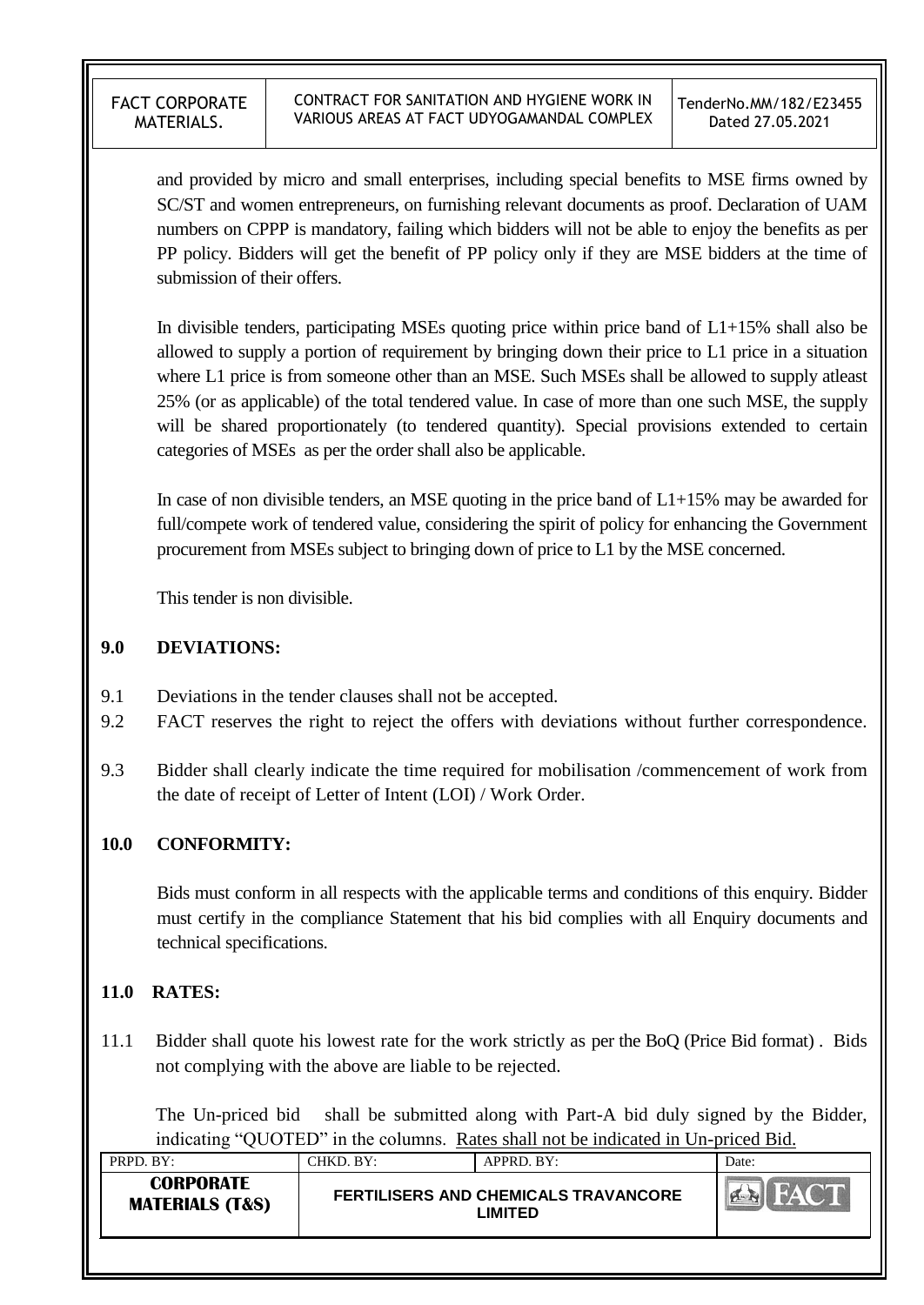- 11.2 Bidder shall quote all-inclusive rate for the work, but **exclusive of GST.** GST if applicable, will be payable extra by FACT as per statutory notification.
- 11.3 The rates quoted in the tender are to hold good for a period of four months from the date of opening of the Pre-Qualification-cum-Techno-Commercial bid (Part-A). If contract is awarded, the work order rates shall be valid for the entire period of contract inclusive of extension / extensions. **No bidder can withdraw his tender or revoke or revise the rates within the aforesaid period of 120 days.** If the bidder withdraws/revises/revokes OR shows unwillingness to confirm with his offer, they will be disqualified from bidding for any contract with FACT for a period of **Three years** from the date of notification, without prejudice to FACT"s other right to claim damages.

## 12.0**SECURITY DEPOSIT**:

- 12.1 The successful bidder (Contractor) shall be required to furnish an interest free Security Deposit (SD) equivalent to **three percent (3%) of the total contract value** by DD/NEFT/RTGS or by Bank Guarantee issued by a Nationalised / Scheduled Bank as per the Proforma prescribed within 15 days of issue of the work order. The Bank Guarantee shall be valid till the expiry of the contract with a claim period of six months thereafter. FACT a/c No. 57017844467 with the State Bank of India, Udyogamandal Branch, IFSC Code SBIN0070158 shall be used in case of remittance of Security deposit by NEFT/RTGS and proof of remittance shall be submitted to FACT.
- 12.2 In case the bidder whose bid is accepted, fails to deposit the prescribed Security Deposit or fails to execute the agreement or fails to commence the execution of the work within the specified time, the contract issued to him is liable to be terminated and alternative arrangements made at the risk and cost of the Contractor.

# **13.0 PURCHASER'S RIGHT:**

FACT reserves the right to reject any or all bids without assigning any reason whatsoever. No claims shall lie against FACT on this account and FACT"s decision in this regard shall be final and binding on the bidders. FACT reserves the right to negotiate with the lowest bidder.

# 14.0**CONTRACTOR TO EXECUTE AGREEMENT**:

The contractor's responsibility under this contract will commence on the date specified in the Letter of Intent/Work Order. The successful Bidder shall be required to execute an Agreement with FACT, within 15 days of the receipt by him of the Work order issued by FACT for carrying out the work according to the terms and conditions of the contract given along with

| PRPD. BY:                                      | CHKD. BY:- | $APPRD$ . BY:                                                 | Date: |
|------------------------------------------------|------------|---------------------------------------------------------------|-------|
| <b>CORPORATE</b><br><b>MATERIALS (T&amp;S)</b> |            | <b>FERTILISERS AND CHEMICALS TRAVANCORE</b><br><b>LIMITED</b> | FAL.  |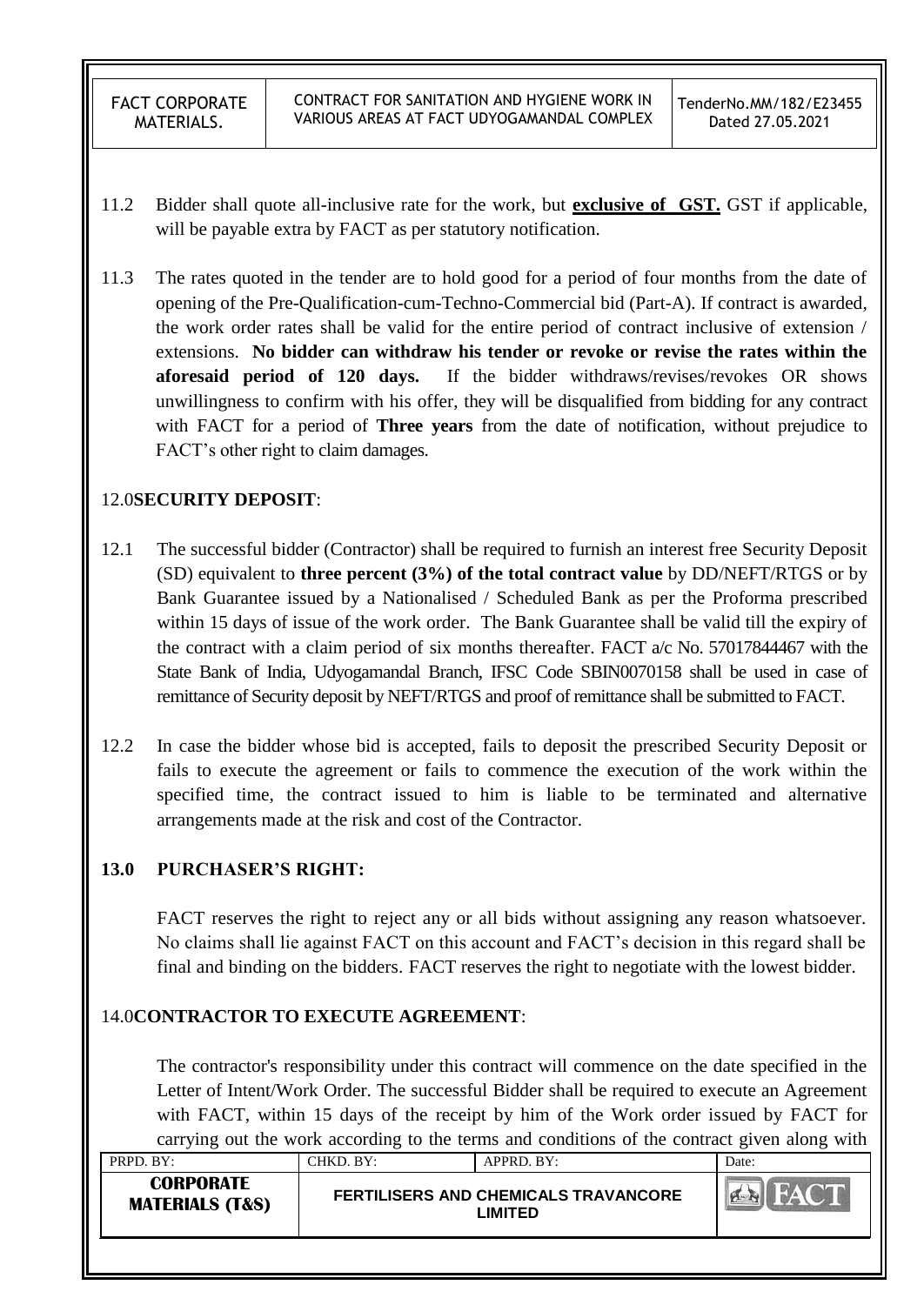the Work Order. The Agreement shall be executed on Rs.200/- Stamp paper and shall be in the pro forma as specified by FACT. The provisions contained in tender papers and other documents exchanged between the Bidder and FACT shall form part of the contract.

### **15.0 The bidder shall furnish the following along with the offers.**

- 1. The GST registration Number and details. In the case of Provisional ID, GST Registration Number shall be provided on receipt of the same.
- 2. Place of supply/Service
- 3. Address of the supplier/service provider's billing the item if it is different from 2 above
- 4. GST rates applicable for each item
- 5. HSN / SAC codes of each of the goods / services quoted

In case of unregistered contractor, a declaration to that effect with reason should be furnished.

FACT"s GST No. in the state of Kerala is **32AAACT6204C1Z2**. FACT"s GST numbers in other southern states is as follows:

| Tamilnadu:      | 33AAACT6204C1Z0 |
|-----------------|-----------------|
| Karnataka:      | 29AAACT6204C1ZP |
| Andhra Pradesh: | 37AAACT6204C1ZS |
| Telangana:      | 36AAACT6204C1ZU |
| Puducherry:     | 34AAACT6204C1ZY |

The supplier/contractor shall do the following:

a) Submit GST compliant tax invoice to FACT along with supply.

b) Shall ensure uploading the above invoice as per statute &

c) File monthly returns in time enabling FACT to claim the input tax credit.

GST charged by the supplier/contractor shall be released separately to the supplier/contractor only after filing of (i) the outward supply details & the monthly return on GSTN portal by the supplier/contractor and (ii) on matching the input tax credit to such invoice with the corresponding details of outward supply of the supplier/contractor.

In case FACT incurs any liability (like interest, penalty etc.,) due to denial/reversal of such input tax credit in respect of the invoice submitted by the supplier/contractor, for the reasons attributable to the supplier/contractor, the same shall be recovered from the supplier/contractor

Further in case FACT is deprived of the input tax credit due to any reason attributable to the supplier/contractor, the same shall not be paid or recovered if already paid to the supplier/contractor.

| PRPD. BY:                                      | CHKD. BY: | APPRD. BY:                                             | Date: |
|------------------------------------------------|-----------|--------------------------------------------------------|-------|
| <b>CORPORATE</b><br><b>MATERIALS (T&amp;S)</b> |           | <b>FERTILISERS AND CHEMICALS TRAVANCORE</b><br>LIMITED |       |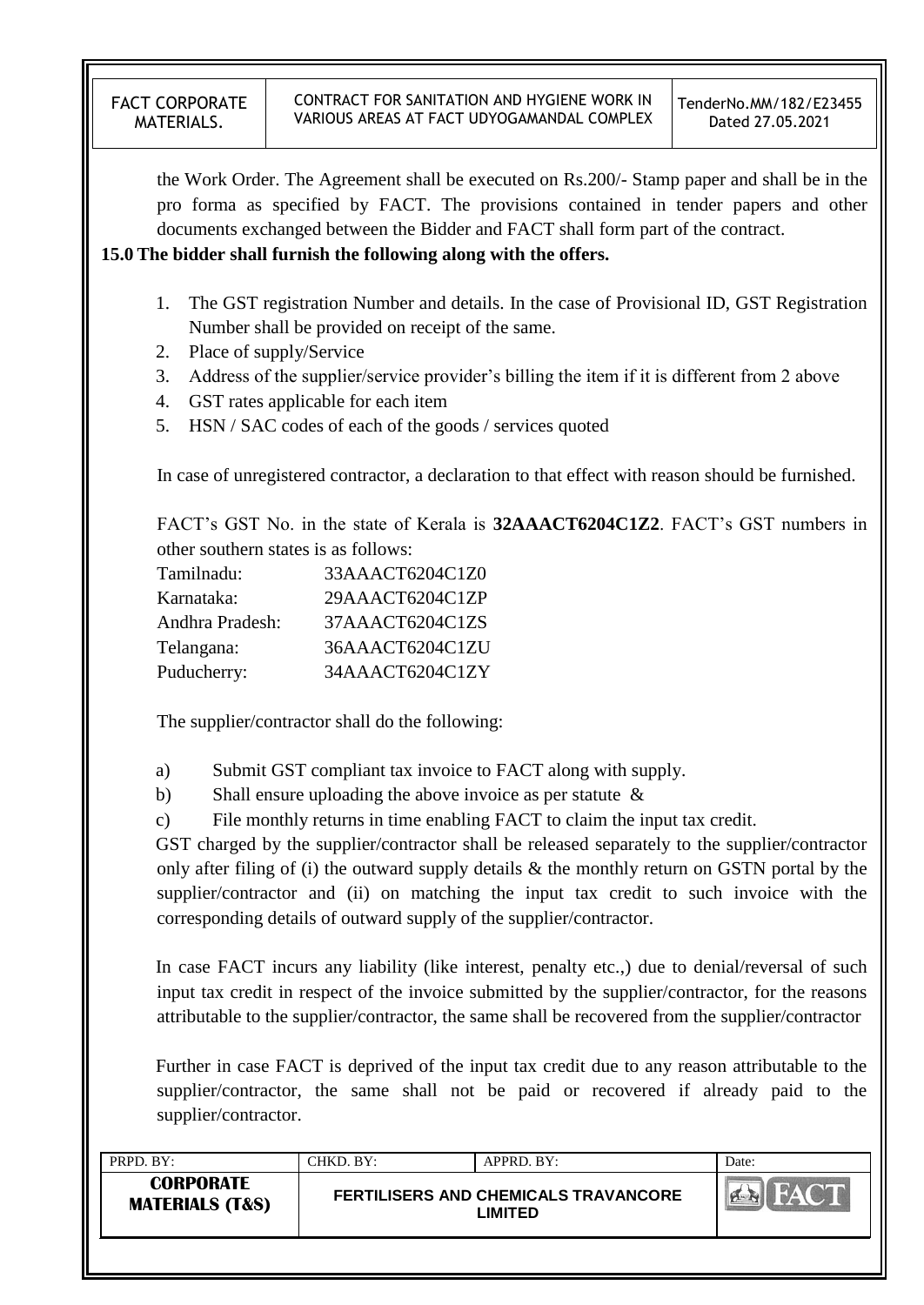#### 16.0 **GENERAL:**

- 16.1 FACT reserves the right to extend without giving any reason, the last date for submission and opening of bid, but such extension will be duly intimated to those who have submitted online. In case the date of bid opening happens to be a day of strike/hartal etc. due to any reasons or happens to be a holiday for FACT, declared due to unforeseen and emergency reasons or due to any tech problems, the bids will be opened at the same time on the next full working day.
- 16.2 FACT reserves the right to make changes in the tender documents, but such changes will be published in our portal as a corrigendum. Bidders are requested to counter check with portal before submitting their bids.
- 16.3 Mere submission of all the documents will not necessarily mean that the Bidder is suitable. Worthiness assessed by FACT will be final and binding on the Bidder.
- 16.4 FACT may relax condition of prior turnover and prior experience (if specified in the Pre Qualification criteria) with respect to Micro & Small Enterprises (MSEs) subject to meeting of quality and technical specifications.
- 16.5 Except in the cases of items/services related to public safety, health, critical security operations and equipment etc., FACT at its discretion may relax the conditions of prior turnover and prior experience (if specified in the Pre Qualification criteria) for Startups recognised by Dept. of Industrial policy and promotion (DIPP) subject to meeting quality and technical specifications, on furnishing copies of relevant certificates / documents in proof of such recognition by DIPP.
- 16.6 All clarification and correspondence related to this enquiry shall be made only in English to the Asst.General Manager(Materials)T&S, Centralised Materials, PD Administrative Building, FACT Ltd., Udyogamandal – 683 501, Tel : 0484-2568260/2568629/2546427, FAX No: 0484- 2545196, Email:julian@factltd.com
- 16.7 All disputes and questions, claims, rights, matters or things, whatsoever, in any way, arising out of or relating to the calling of bids, evaluation of offers, award of contract, change in structure of bids or any other matter relating to finalization of contract are to be referred to the sole Arbitrator who shall be the General Manager [Materials] of FACT. The award shall be binding on both the parties. The bidders are advised to get informed of all details they require regarding the work before submitting their bids.
- 16.8 Work order shall be issued by Asst. General Manager [Materials]-T&S.

#### **17.0 TENDER UPDATES:**

Bidders are requested to visit Central Public Procurement Portal [\(https://eprocure.gov.in\)](https://eprocure.gov.in/) regularly for any updates/corrigendum on the tender, including extension of due date, if any. No other mode of communication shall be made in this regard.

| PRPD. BY:                                      | CHKD. BY: ' | APPRD. BY:                                             | Date: |
|------------------------------------------------|-------------|--------------------------------------------------------|-------|
| <b>CORPORATE</b><br><b>MATERIALS (T&amp;S)</b> |             | <b>FERTILISERS AND CHEMICALS TRAVANCORE</b><br>LIMITED |       |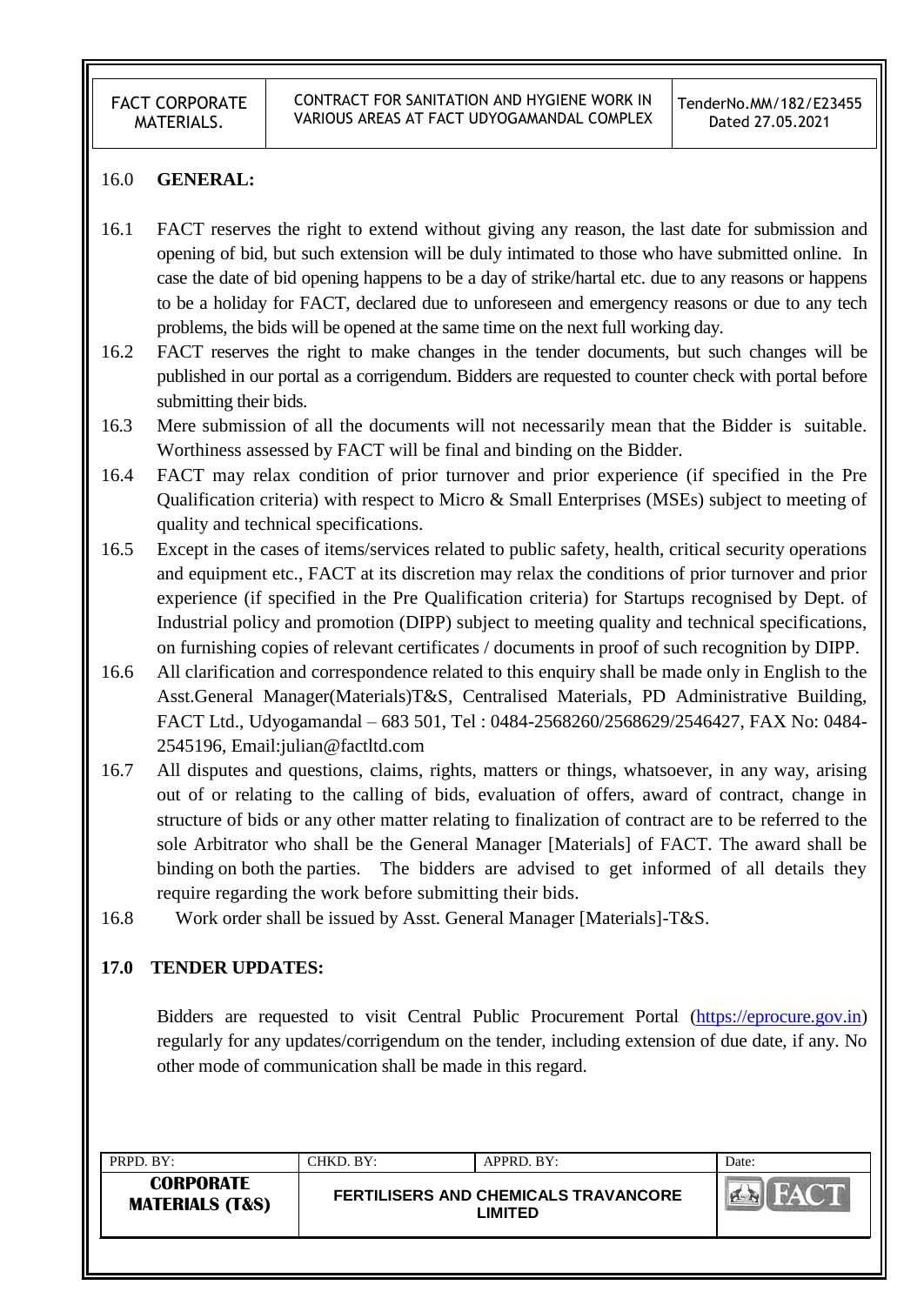## **18.0 FRAUD PREVENSION POLICY:**

Bidders shall comply with Fraud Prevention Policy of FACT 2012 (FPPF 2012). The said Policy is available in FACT's Website [www.fact.co.in.](http://www.fact.co.in/)

**ASST. GENERAL MANAGER (MATERIALS)-TS**

| PRPD. BY:<br>CHKD. BY:                         | $APPRD$ . BY:                                          | Date: |
|------------------------------------------------|--------------------------------------------------------|-------|
| <b>CORPORATE</b><br><b>MATERIALS (T&amp;S)</b> | <b>FERTILISERS AND CHEMICALS TRAVANCORE</b><br>LIMITED |       |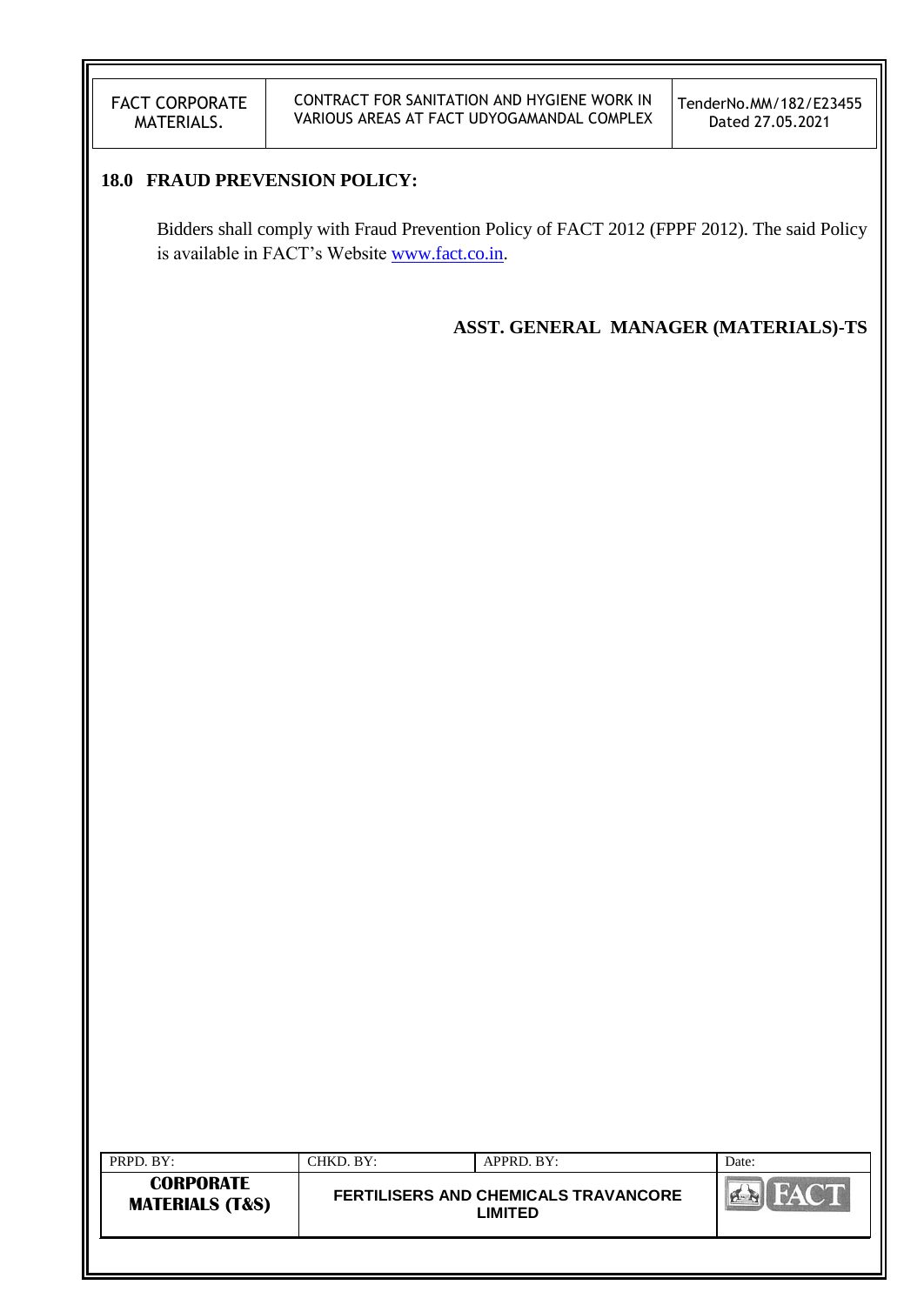CONTRACT FOR SANITATION AND HYGIENE WORK IN VARIOUS AREAS AT FACT UDYOGAMANDAL COMPLEX

TenderNo.MM/182/E23455 Dated 27.05.2021

#### **ANNEXURE-II**

### **PRE QUALIFICATION CRITERIA FOR BIDDERS**

The bidder should meet all of the following prequalification criteria for the above work

- 1. Bidder should have experience in undertaking at least one similar job i.e. contracts by deploying workers under their control for a minimum contract value of not less than **Rs.10.00** lakh for any organization during any one of the last 5 years as on date of tender. As a proof for satisfying the above criteria bidder must enclose copies of (i) Work Order supported by corresponding (ii) Experience/Completion certificate and (iii) Performance certificate issued by the contractee with Part A bid as documentary evidence. In case of running contracts, performance certificate submitted should have been issued after the date of enquiry. For this purpose, the documents from organisations of similar standing as FACT, or organisations of sound financial capability and having status of principal employer; or Govt./Quasi Govt./Pvt. Ltd. companies which do their work mainly through public contracts shall be considered for acceptance.
- 2. Bidder must be of sound financial standing. The bidder shall enclose along with prequalification bid the following documents towards proof of financial soundness:
	- i) Copies of Income Tax returns for the three previous years ending as on 31.3.2020 **OR**  ii)Copies of audited Balance sheet and Profit & Loss Account for the last three years ending as on 31.3.2020 **AND**
	- iii) Solvency certificate (original or copy duly attested by a Notary) for a minimum of Rs. 8,00,000/- from a Nationalized/Scheduled Bank along with Part-A (Techno commercial) Bid. The Solvency Certificate issued shall be dated after three months prior to the date of enquiry
- 3. Must have a representative in Cochin / nearby areas with communication facility and sufficient authority to co-ordinate day-to-day activities with FACT at Udyogamandal. Details of Office at Kochi/nearby areas must be submitted along with Part A bid.

#### **Bidders not fulfilling 1, 2 & 3 above will not be considered.**

**Note for Micro & Small Enterprises and Startups:** Prequalification criteria specified above shall also be applicable for Micro & Small Enterprises & Start-ups without any relaxation.

**Note:** The offers of such bidders who meet PQ Criteria shall only be considered for technical evaluation and opening of price bids. Offers received without supporting documents or with incomplete form / documents are liable to be rejected. FACT reserves the right to verify the claim of the bidders /documents submitted by them, directly with the clients or any other agency in this regard.

| PRPD. BY:                                      | CHKD. BY: | APPRD. BY:                                             | Date: |
|------------------------------------------------|-----------|--------------------------------------------------------|-------|
| <b>CORPORATE</b><br><b>MATERIALS (T&amp;S)</b> |           | <b>FERTILISERS AND CHEMICALS TRAVANCORE</b><br>LIMITED |       |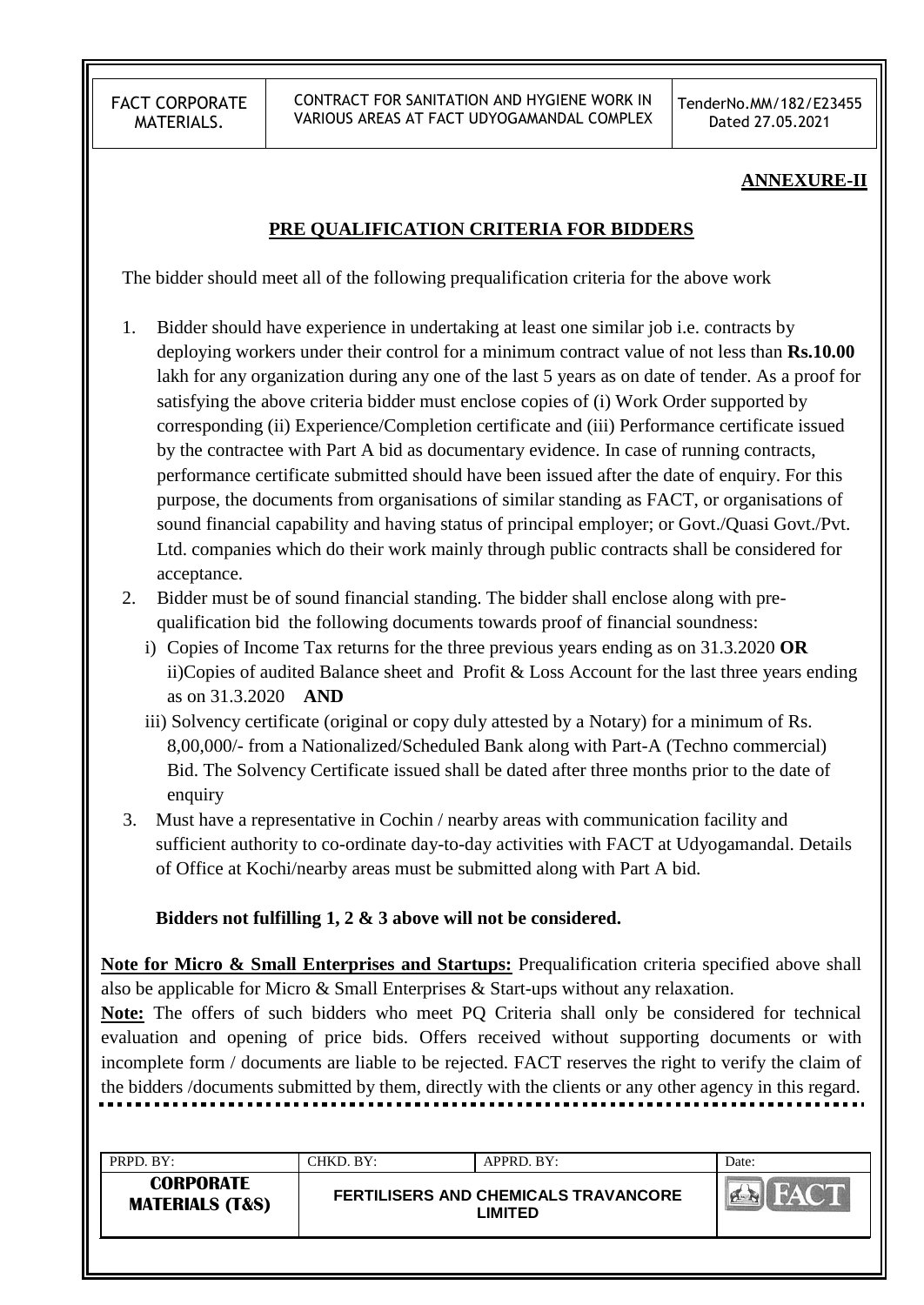CONTRACT FOR SANITATION AND HYGIENE WORK IN VARIOUS AREAS AT FACT UDYOGAMANDAL COMPLEX TenderNo.MM/182/E23455 Dated 27.05.2021

#### **ANNEXURE-III**

#### **VENDOR DATA UPDATION FORM**

(PLEASE USE ADDITIONAL SHEETS, IF SPACE IS INSUFFICIENT)

FACT reserves the right to verify the information given as per the format and enclosures. It is the responsibility of the bidder to give the full details asked for as per this format for evaluating his bid as per this Enquiry. Any misrepresentation of facts and withholding of information may result in disqualification.

| Sl.<br>No.     | <b>Description</b>                                                 |                                                                    |                                                               | To be filled in by vendor |
|----------------|--------------------------------------------------------------------|--------------------------------------------------------------------|---------------------------------------------------------------|---------------------------|
| $\mathbf{1}$   | Name of the bidder/firm                                            |                                                                    |                                                               |                           |
| $\overline{2}$ | with<br>person<br>correspond                                       | Name, address and designation of the key<br>whom<br>company<br>may |                                                               |                           |
| 3              | Address:                                                           | a. Regd. Office:                                                   |                                                               |                           |
| $\overline{4}$ |                                                                    | b. Branch Office:                                                  |                                                               |                           |
| 5              | PIN Code                                                           |                                                                    |                                                               |                           |
| 6              |                                                                    | Telephone Nos. (with Country/STD codes)                            |                                                               |                           |
| $\overline{7}$ | Tele fax Nos.                                                      |                                                                    |                                                               |                           |
| 8              | E-Mail id                                                          |                                                                    |                                                               |                           |
| 9              | <b>Contact Person</b>                                              |                                                                    |                                                               |                           |
| 10             | Details of Local Office/ Representatives/<br><b>Liaison Agents</b> |                                                                    |                                                               |                           |
| 11             | Address                                                            |                                                                    |                                                               |                           |
| 12             | PIN Code                                                           |                                                                    |                                                               |                           |
| 13             | Telephones                                                         |                                                                    |                                                               |                           |
| 14             | Fax Number                                                         |                                                                    |                                                               |                           |
| 15             | E-Mail ID                                                          |                                                                    |                                                               |                           |
| 16             | <b>Contact Person</b>                                              |                                                                    |                                                               |                           |
| 17             |                                                                    | Name of the person authorized to sign the                          |                                                               |                           |
|                | bid and related documents                                          |                                                                    |                                                               |                           |
| 18             | Date of Registration of Firm                                       |                                                                    |                                                               |                           |
| 19             |                                                                    | Constitution of the bidder (Strike out which                       | Proprietorship /                                              | Regd.<br>Partnership/     |
|                |                                                                    |                                                                    |                                                               |                           |
| PRPD. BY:      |                                                                    | CHKD. BY:                                                          | APPRD. BY:                                                    | Date:                     |
|                | <b>CORPORATE</b><br><b>MATERIALS (T&amp;S)</b>                     |                                                                    | <b>FERTILISERS AND CHEMICALS TRAVANCORE</b><br><b>LIMITED</b> | <b>FACT</b>               |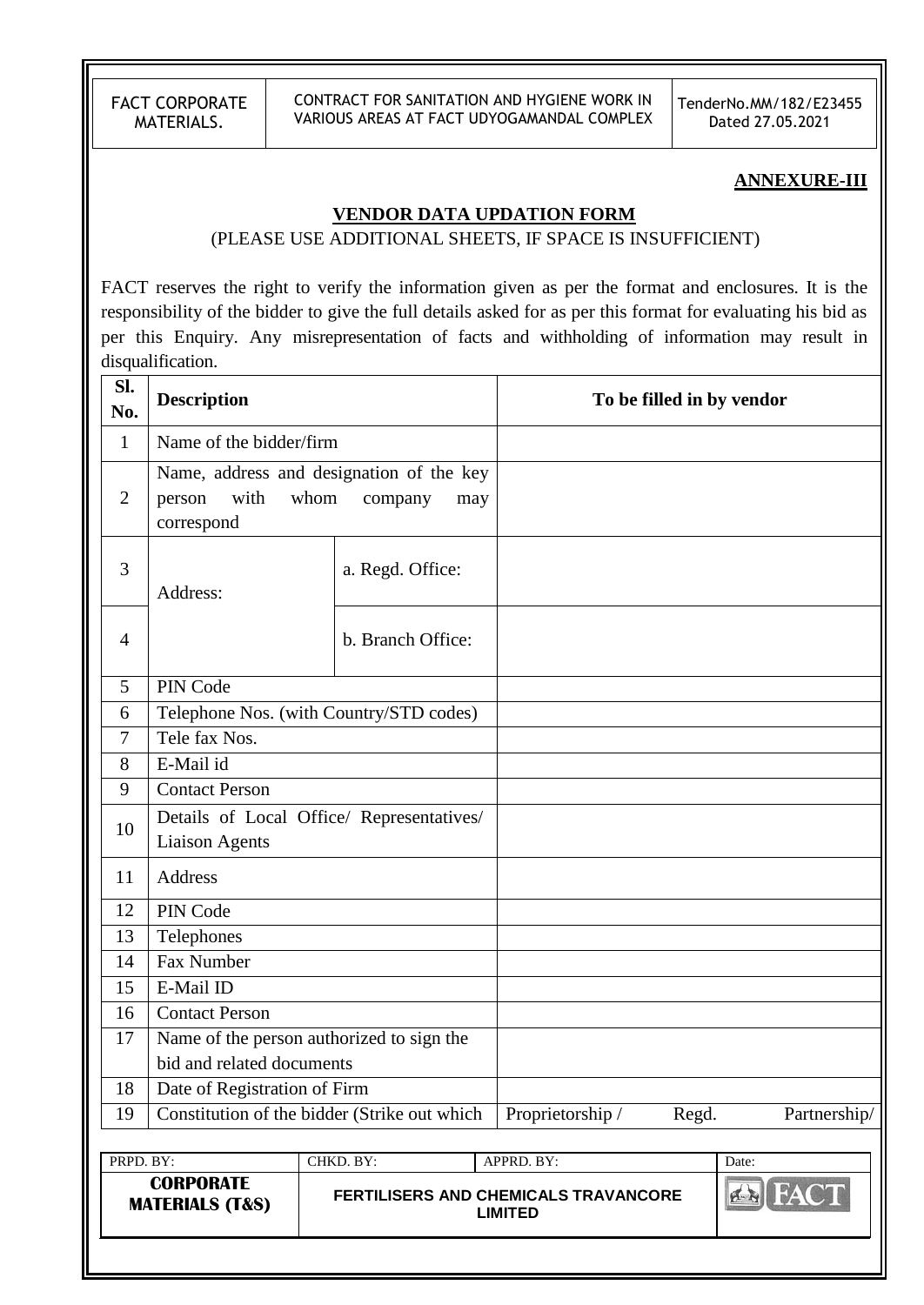|             |                                     | <b>FACT CORPORATE</b><br>MATERIALS.            | CONTRACT FOR SANITATION AND HYGIENE WORK IN<br>VARIOUS AREAS AT FACT UDYOGAMANDAL COMPLEX                |      |                                          |            |                               |      |       | TenderNo.MM/182/E23455<br>Dated 27.05.2021 |
|-------------|-------------------------------------|------------------------------------------------|----------------------------------------------------------------------------------------------------------|------|------------------------------------------|------------|-------------------------------|------|-------|--------------------------------------------|
|             |                                     | is not applicable                              |                                                                                                          |      |                                          |            | Private Limited/Public Sector |      |       | Limited Company/ Hindu Undivided Family/   |
| 20          |                                     | <b>Directors</b>                               | Name and address of proprietor/ Partners/                                                                |      |                                          |            |                               |      |       |                                            |
| 21          |                                     | <b>CATEGORY:</b>                               |                                                                                                          |      |                                          |            |                               |      |       |                                            |
| a           |                                     |                                                | Whether the entrepreneur comes under the                                                                 |      |                                          |            | Micro/ Small/ Medium          |      |       |                                            |
|             |                                     |                                                | given status (please tick and attach                                                                     |      |                                          |            |                               |      |       |                                            |
|             |                                     | document)                                      |                                                                                                          |      |                                          |            |                               |      |       |                                            |
| $\mathbf b$ |                                     |                                                | In case the bidder is an Entrepreneur                                                                    |      |                                          |            |                               |      |       |                                            |
|             |                                     |                                                | whether he/she belongs to SC/ST category                                                                 |      |                                          |            |                               |      |       |                                            |
| 22          |                                     |                                                | <b>TECHNICAL EXPERTISE</b>                                                                               |      |                                          |            |                               |      |       |                                            |
|             |                                     |                                                | As required in clause 1.0 of PQ criteria, bidders experience in any of the previous five years as on the |      |                                          |            |                               |      |       |                                            |
|             |                                     |                                                | date of opening of Part-A Bid shall be furnished as per the format below (Attach Certificates from       |      |                                          |            |                               |      |       |                                            |
|             |                                     | Organisation served):                          |                                                                                                          |      |                                          |            |                               |      |       |                                            |
| Name        |                                     |                                                |                                                                                                          |      |                                          |            |                               |      |       |                                            |
|             | Description of work with Work<br>of |                                                |                                                                                                          |      | Turnover / Value of Work Order(s) in Rs. |            |                               |      |       |                                            |
| Client      |                                     |                                                | Order No. & Date                                                                                         | 2016 |                                          | 2017       | 2018                          | 2019 |       | 2020                                       |
|             |                                     |                                                |                                                                                                          |      |                                          |            |                               |      |       |                                            |
|             |                                     |                                                |                                                                                                          |      |                                          |            |                               |      |       |                                            |
|             |                                     |                                                |                                                                                                          |      |                                          |            |                               |      |       |                                            |
|             |                                     |                                                |                                                                                                          |      |                                          |            |                               |      |       |                                            |
|             |                                     |                                                | 23.0 Details of No. of workers proposed to be deployed for the subject work.                             |      |                                          |            |                               |      |       |                                            |
|             |                                     |                                                |                                                                                                          |      |                                          |            |                               |      |       |                                            |
| Sl.No.      |                                     | Name                                           |                                                                                                          |      |                                          |            |                               |      |       | Age                                        |
|             |                                     |                                                |                                                                                                          |      |                                          |            |                               |      |       |                                            |
|             |                                     |                                                |                                                                                                          |      |                                          |            |                               |      |       |                                            |
|             |                                     |                                                |                                                                                                          |      |                                          |            |                               |      |       |                                            |
|             |                                     |                                                |                                                                                                          |      |                                          |            |                               |      |       |                                            |
|             |                                     |                                                |                                                                                                          |      |                                          |            |                               |      |       |                                            |
|             |                                     |                                                |                                                                                                          |      |                                          |            |                               |      |       |                                            |
|             |                                     |                                                |                                                                                                          |      |                                          |            |                               |      |       |                                            |
|             |                                     |                                                |                                                                                                          |      |                                          |            |                               |      |       |                                            |
|             |                                     |                                                |                                                                                                          |      |                                          |            |                               |      |       |                                            |
|             |                                     |                                                |                                                                                                          |      |                                          |            |                               |      |       |                                            |
|             |                                     |                                                |                                                                                                          |      |                                          |            |                               |      |       |                                            |
|             |                                     |                                                |                                                                                                          |      |                                          |            |                               |      |       |                                            |
| PRPD. BY:   |                                     |                                                | CHKD. BY:                                                                                                |      |                                          | APPRD. BY: |                               |      | Date: |                                            |
|             |                                     | <b>CORPORATE</b><br><b>MATERIALS (T&amp;S)</b> | FERTILISERS AND CHEMICALS TRAVANCORE                                                                     |      | <b>LIMITED</b>                           |            |                               |      |       | <b>FACT</b>                                |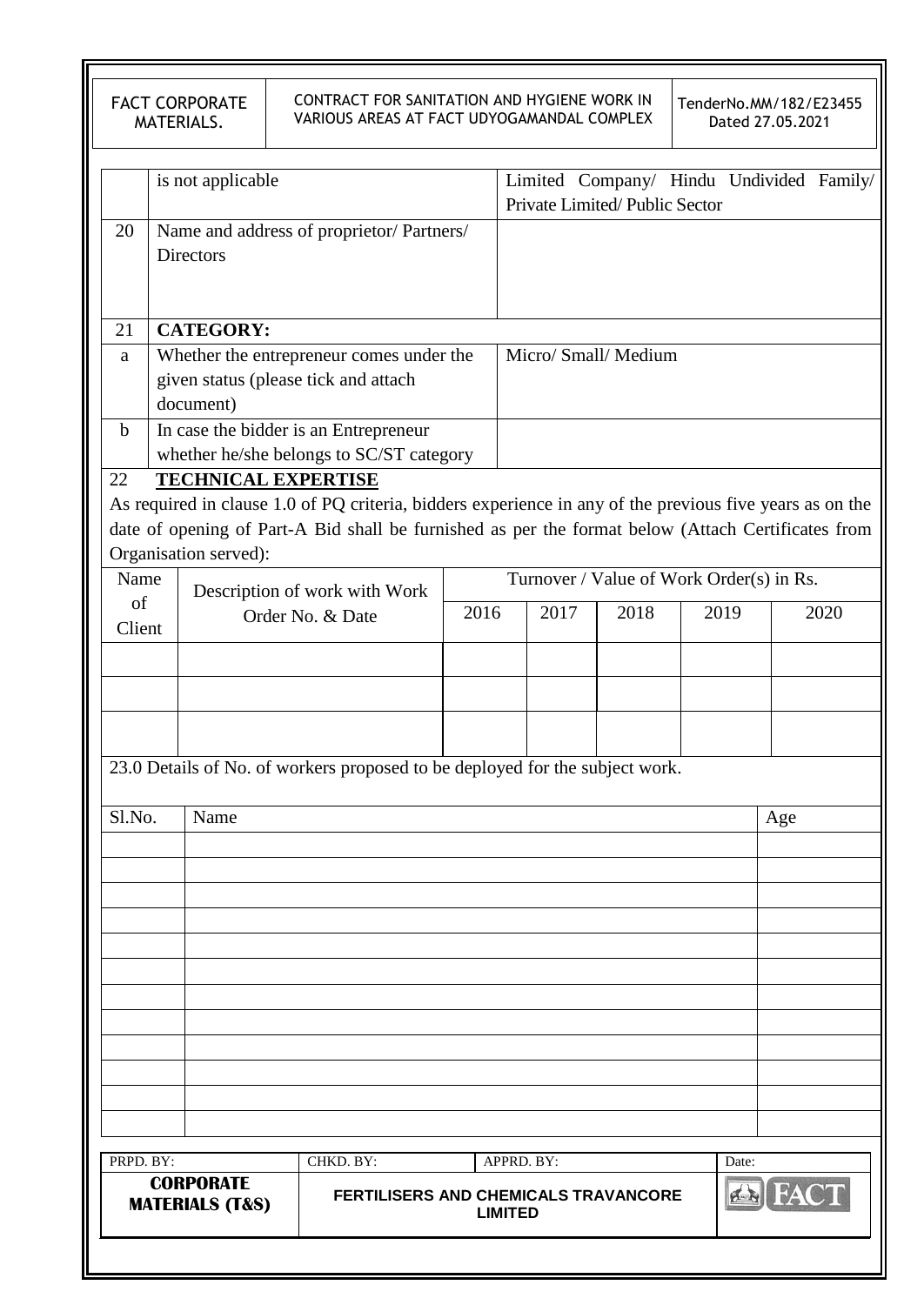| 24                                                        | <b>FINANCIAL WORTHINESS</b>                                                             |                                                          |            |                              |         |         |                                       |
|-----------------------------------------------------------|-----------------------------------------------------------------------------------------|----------------------------------------------------------|------------|------------------------------|---------|---------|---------------------------------------|
|                                                           | Name Address & Tel. Nos. of Bank with which                                             |                                                          |            |                              |         |         |                                       |
|                                                           | the Bidder has financial dealings                                                       |                                                          |            |                              |         |         |                                       |
|                                                           | Working Capital that can be mobilised for two                                           |                                                          |            |                              |         |         |                                       |
|                                                           | months operation of the contract with supporting                                        |                                                          |            |                              |         |         |                                       |
| details<br>Turn over for the three financial years ending |                                                                                         |                                                          |            |                              |         |         |                                       |
|                                                           | $31st$ March in (Rs. Lakhs)                                                             |                                                          |            |                              | 2017-18 | 2018-19 | 2019-20                               |
|                                                           |                                                                                         |                                                          |            |                              |         |         |                                       |
|                                                           | Details of credit / limits facilities enjoyed :                                         |                                                          |            |                              |         |         |                                       |
|                                                           | (Certificate from Bank regarding working capital mobilisation to be enclosed)           |                                                          |            |                              |         |         |                                       |
| Sl.<br>No.                                                | Name of the Bank                                                                        | Type of credit (ie. CC/C,                                | $O/D$ etc. |                              |         |         | Amount of credit limit sanctioned Rs. |
|                                                           |                                                                                         |                                                          |            |                              |         |         |                                       |
|                                                           |                                                                                         |                                                          |            |                              |         |         |                                       |
|                                                           |                                                                                         |                                                          |            |                              |         |         |                                       |
|                                                           |                                                                                         |                                                          |            |                              |         |         |                                       |
|                                                           |                                                                                         |                                                          |            |                              |         |         |                                       |
|                                                           |                                                                                         |                                                          |            |                              |         |         |                                       |
| 25                                                        | <b>OTHER DETAILS:</b>                                                                   |                                                          |            |                              |         |         |                                       |
|                                                           | Have you ever been blacklisted by Government                                            |                                                          |            |                              |         |         |                                       |
| Ι.                                                        | Department, Public Sector, Quasi Government,<br>Undertaking                             |                                                          |            |                              |         |         |                                       |
|                                                           | Time required for commencement of work                                                  |                                                          |            |                              |         |         |                                       |
| $\mathbf{I}$                                              | from date of our Letter of Intent(LOI) /Work                                            |                                                          |            |                              |         |         |                                       |
|                                                           | Order(Mobilisation period)                                                              |                                                          |            |                              |         |         |                                       |
|                                                           | 26. Please furnish the following details along with your Banker's Authorisation letter: |                                                          |            |                              |         |         |                                       |
| 1                                                         | Income Tax PAN No.                                                                      |                                                          |            |                              |         |         |                                       |
| $\overline{2}$                                            | GST Registration No.                                                                    |                                                          |            |                              |         |         |                                       |
|                                                           |                                                                                         |                                                          |            |                              |         |         |                                       |
| PRPD. BY:                                                 | <b>CORPORATE</b><br><b>MATERIALS (T&amp;S)</b>                                          | CHKD. BY:<br><b>FERTILISERS AND CHEMICALS TRAVANCORE</b> |            | APPRD. BY:<br><b>LIMITED</b> |         |         | Date:                                 |
|                                                           |                                                                                         |                                                          |            |                              |         |         |                                       |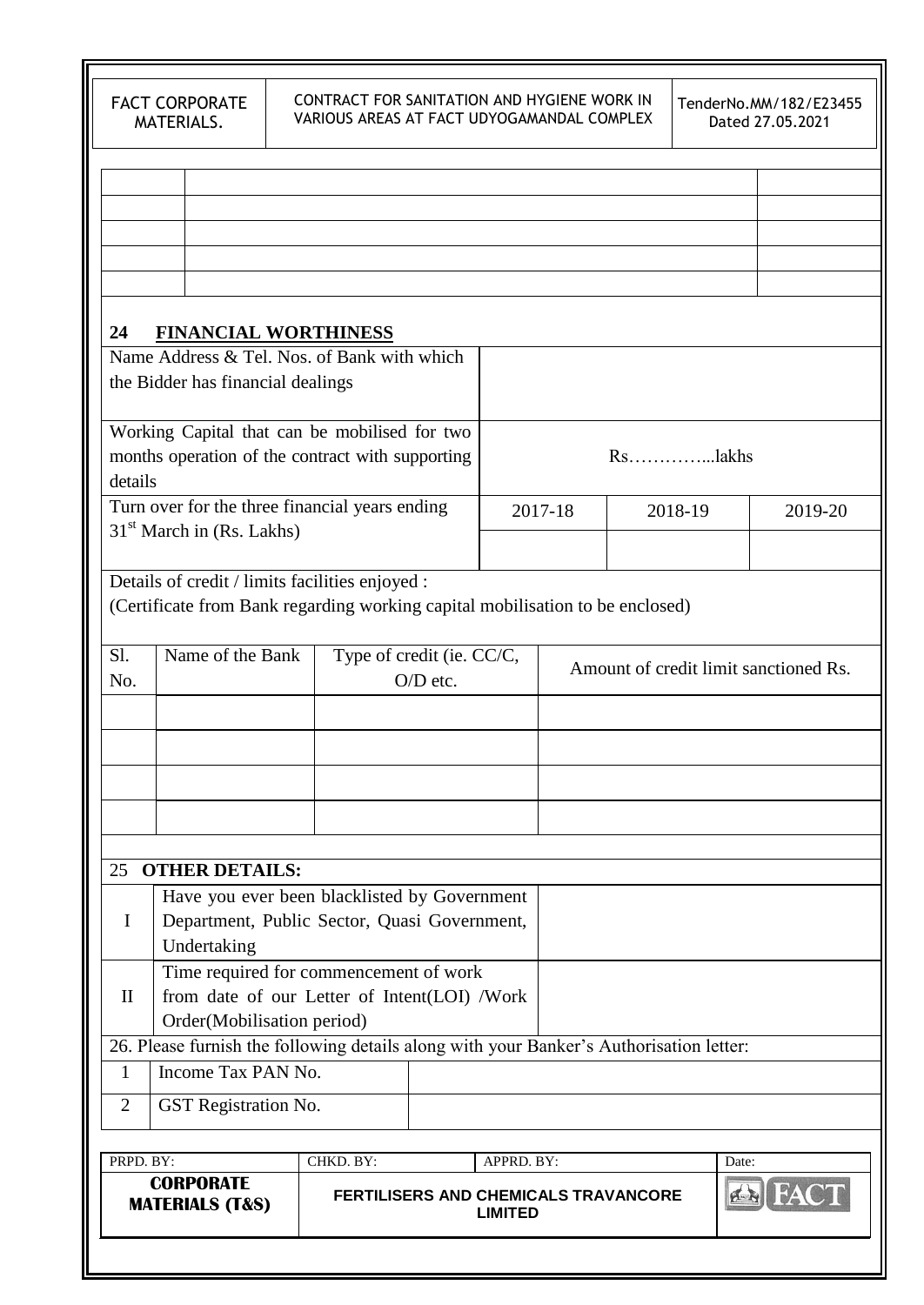|    | <b>FACT CORPORATE</b><br>MATERIALS. |                               | CONTRACT FOR SANITATION AND HYGIENE WORK IN<br>VARIOUS AREAS AT FACT UDYOGAMANDAL COMPLEX | TenderNo.MM/182/E23455<br>Dated 27.05.2021 |
|----|-------------------------------------|-------------------------------|-------------------------------------------------------------------------------------------|--------------------------------------------|
|    |                                     |                               |                                                                                           |                                            |
| 3  |                                     | Name of the Bank with address |                                                                                           |                                            |
| 4  | Name of the Branch with             |                               |                                                                                           |                                            |
|    | address                             |                               |                                                                                           |                                            |
| 5  | <b>MICR Code</b>                    |                               |                                                                                           |                                            |
| 6  | <b>IFSC Code</b>                    |                               |                                                                                           |                                            |
| 7  | <b>Account Type</b>                 |                               |                                                                                           |                                            |
| 8  | Bank Account No.                    |                               |                                                                                           |                                            |
| 9  | Account holder's Name               |                               |                                                                                           |                                            |
| 10 | Vendor email address                |                               |                                                                                           |                                            |
|    |                                     |                               |                                                                                           |                                            |

## **DECLARATION**

I/We hereby declare that the particulars furnished above are true to the best of my/our knowledge and belief. I/we hereby agree that FACT shall have the right to visit my/our office/works to satisfy themselves that the particulars furnished above are correct and I/we shall furnish any additional information/documents that may be required by FACT. I/we understand that suppression of any facts/furnishing false information shall render us liable for disqualification.

Authorised Signatory,

| ×. |
|----|
|----|

Date: Name : Name : Name : Name : Name : Name : Name : Name : Name : Name : Name : Name : Name : Name : Name :  $\mathbb{R}$ Place: Designation :

Signature :

(Seal)

| PRPD. BY:                                      | CHKD. BY:                                                     | APPRD. BY: | Date:       |
|------------------------------------------------|---------------------------------------------------------------|------------|-------------|
| <b>CORPORATE</b><br><b>MATERIALS (T&amp;S)</b> | <b>FERTILISERS AND CHEMICALS TRAVANCORE</b><br><b>LIMITED</b> |            | <b>FACT</b> |
|                                                |                                                               |            |             |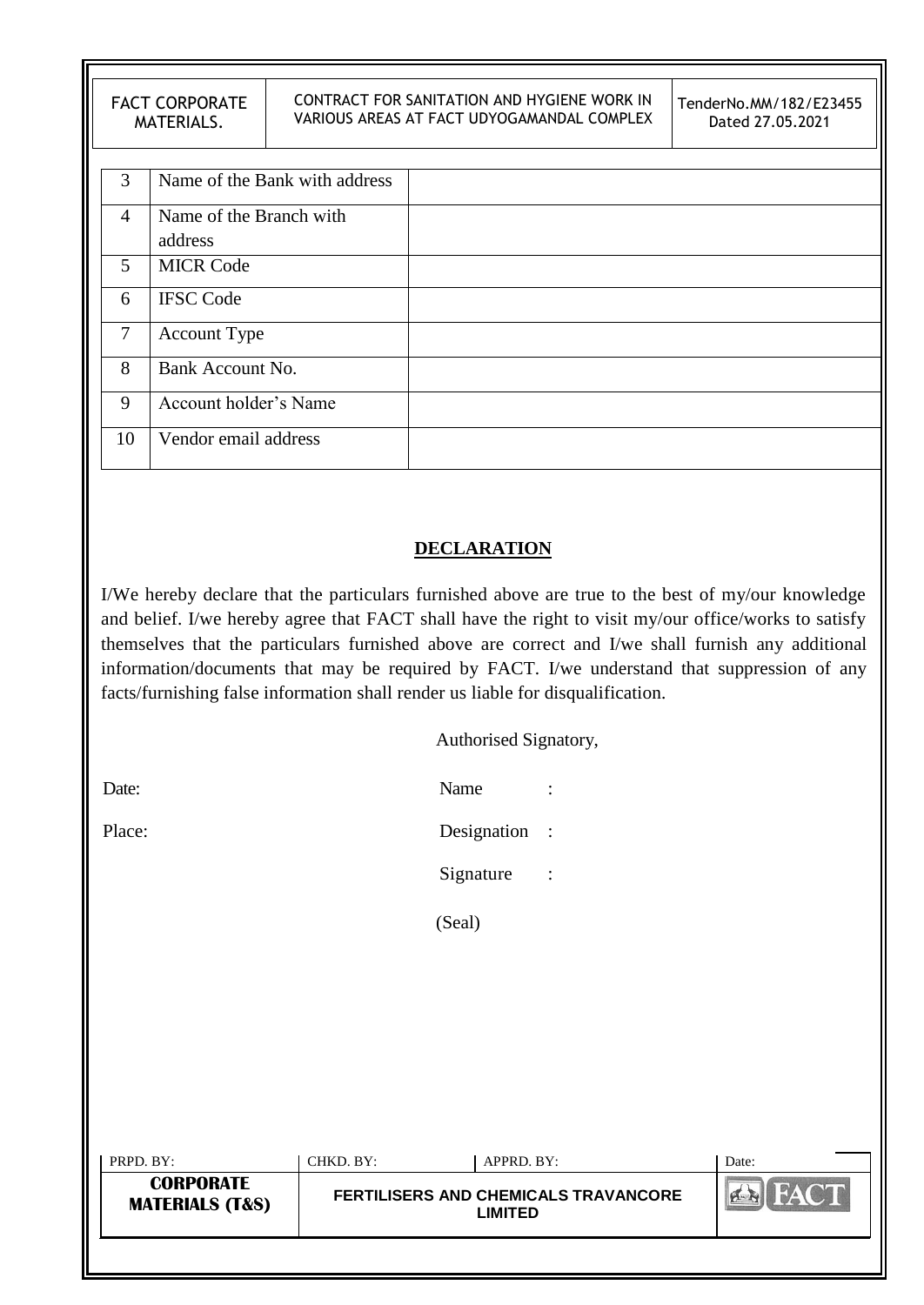CONTRACT FOR SANITATION AND HYGIENE WORK IN VARIOUS AREAS AT FACT UDYOGAMANDAL COMPLEX TenderNo.MM/182/E23455 Dated 27.05.2021

#### **ANNEXURE-IV**

### **COMPLIANCE STATEMENT**

We state that our offer against Enquiry No.MM/182/E23455 dated 27.05.2021 is in full compliance with the documents issued against the Enquiry No: MM/182/E23455 dated 27.05.2021 without any deviations and we have read and understood the Notice Inviting Tender, Instructions to Bidders, Special Terms and Conditions and Standard terms and conditions of Contract attached with this enquiry referred above and hereby confirm our acceptance to the same.

Name of bidder : Signature of the Bidder:

Place: Date:

.

| PRPD. BY:                                      | CHKD. BY: | APPRD. BY:                                             | Date: |
|------------------------------------------------|-----------|--------------------------------------------------------|-------|
| <b>CORPORATE</b><br><b>MATERIALS (T&amp;S)</b> |           | <b>FERTILISERS AND CHEMICALS TRAVANCORE</b><br>LIMITED |       |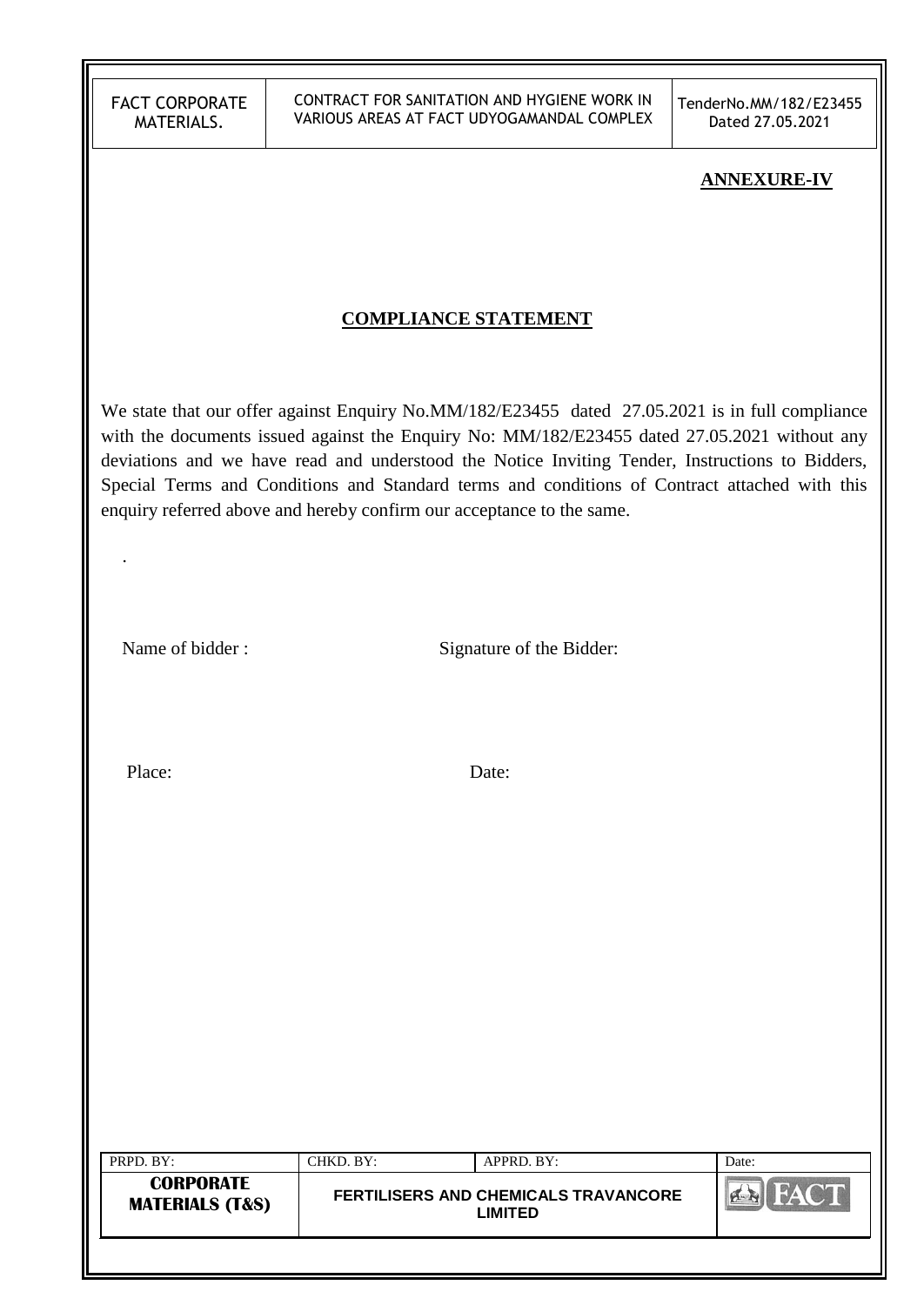### **ANNEXURE-V**

### **SPECIAL TERMS AND CONDITIONS OF THE CONTRACT**

#### DEFINITIONS:

- A. **FACT** Shall mean The Fertilisers And Chemicals Travancore Limited.
- B. **Contractor**–Shall mean the person / company / firm with whom FACT has entered into the contract for subject work.
- 1.0 **Scope of work**:

### 1.1 **Sanitation and Hygiene work in FACT UDYOGAMANDAL**

 To carry out Sanitation and Hygiene works in FACT Ltd., Udyogamandal. The locations with approximate areas are attached as Annexure V A. The works involve:

- 1.1.1 Cleaning /sweeping and wet mopping of the locations mentioned in the Annexure V A. All offices, rest rooms and premises shall be cleaned on all working days. All bathrooms, toilets, urinals, hand wash basins etc. in the buildings shall be cleaned twice in a day using appropriate chemicals and detergents.
- 1.1.2 Wet mopping of all the offices, corridors, surroundings etc. shall be done using appropriate cleaning materials on alternate days.
- 1.1.3 For the purpose of cleaning, the contractor should procure all materials/equipment such as vacuum cleaner, vim, sanifresh / Harpic, soda ash, phenyl, broomstick, brushes, etc. at his cost.
- 1.1.4 Vacuum cleaning shall be done once in a week where carpet is provided.
- 1.1.5 Removing of cobweb shall be done in all offices, surroundings etc. using appropriate means once in two weeks.
- 1.1.6 Cleaning of ceiling fans and cleaning of wooden partitions and office furniture in all the offices mentioned above shall be done once in a month.
- 1.1.7 The waste papers etc. collected from various offices daily shall be deposited in the waste bin provided for the purpose.
- 1.1.8 The contractor shall ensure that the work is carried out in daytime only. However, the contractor

| PRPD. BY:                                      | CHKD. BY: | APPRD. BY:                                             | Date: |
|------------------------------------------------|-----------|--------------------------------------------------------|-------|
| <b>CORPORATE</b><br><b>MATERIALS (T&amp;S)</b> |           | <b>FERTILISERS AND CHEMICALS TRAVANCORE</b><br>LIMITED |       |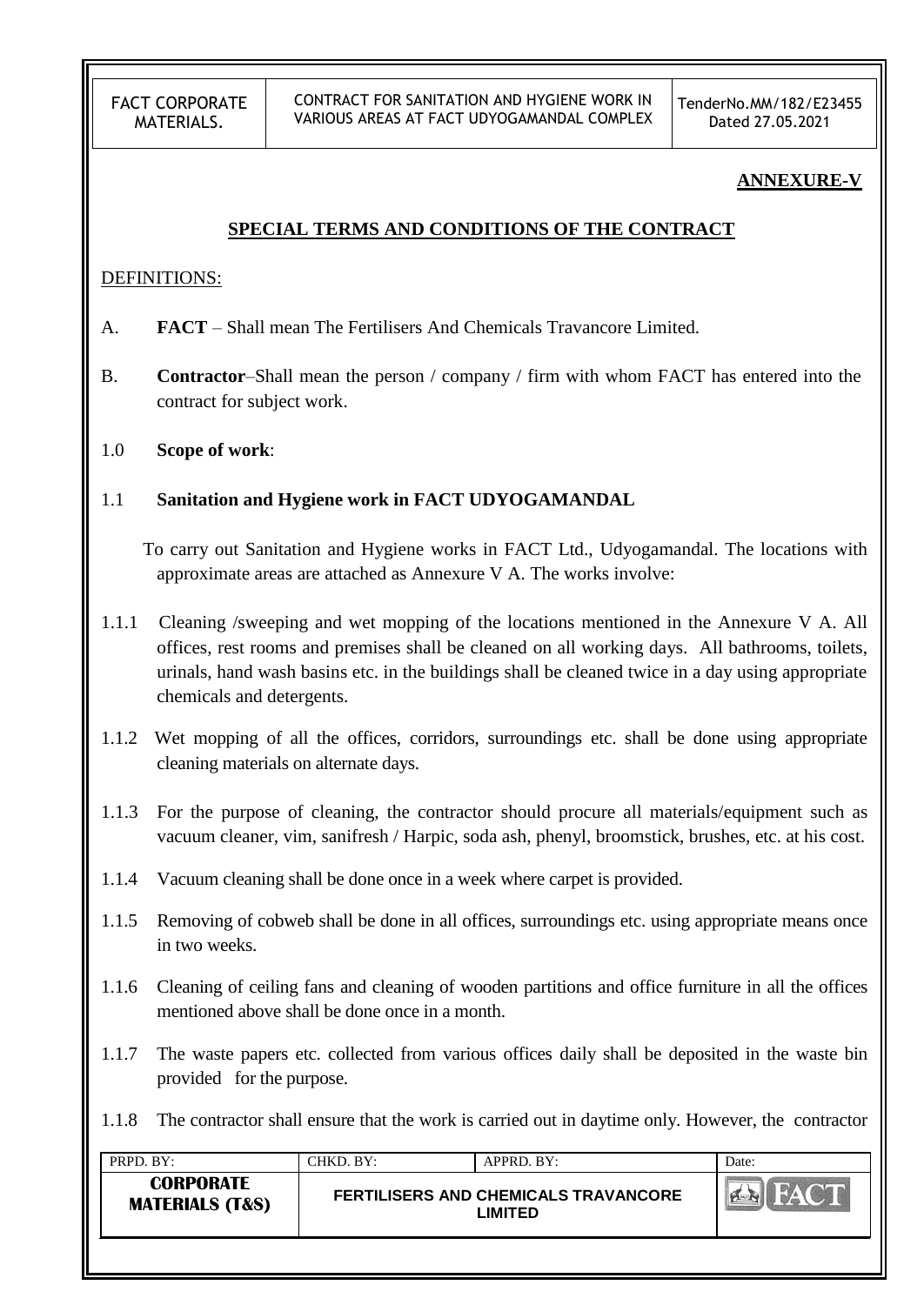is bound to do any additional cleaning work even in other shifts also due to any reasons.

1.1.9 The contractor must ensure that no damage is caused to any of the items used in the offices, fittings etc used in the toilets. Cost will be recovered from the contractor"s bill if such damages occur due to the negligence of the contractor"s workers.

### 1.2 W**orks at UC Canteens (UC Cafeteria, RAP & Petro Canteens) in 8/4 shift**

a) **Udyogamandal Cafeteria/Canteen**: Sweeping, cleaning, and washing of all cooking / preparation vessels and allied jobs. Only male labourers shall be deployed for the above works. Cleaning/sweeping of canteen premises, cleaning/sweeping and wet mopping of dining Hall, service counters, dining tables etc. using perfumed disinfectant.

- b) **RAP & Petro Canteens**: Cleaning/sweeping of canteen premises, cleaning/sweeping and wet mopping of dining halls, service counters, dining tables, kitchen areas etc using perfumed disinfectant in the afternoon.
- c). All bathrooms, toilets, urinals, hand wash basins etc. in the above 3 canteens shall be cleaned twice in a day using appropriate chemicals and detergents. Carbolic soaps should be provided at wash basins and phenyls at Toilets used by canteen workers. Areas of the canteens are given in Annexure V A attached.

d) All inside/outside drainages connected with all Canteens in the canteen compound premises shall be cleaned using disinfectant/phenol.

e) To remove all the garbage from all the Canteens and dispose it off as instructed

- **2.0 Period of Contract**: The contract period shall be for **TWO YEARS** from date of commencement of work as per Work Order/ LOI.
- **3.0 Rates:** The lump sum rate quoted per month for the work shall be inclusive of all the costs towards statutory levies and payments, all establishment costs, labour registration, wages paid to the labourers, PF, ESI or other remittances on behalf of the labourers etc., but excluding GST payable by FACT. Bidder shall quote the rates as per the Price Bid Format (Annexure-VIII). Bids not complying with the above will not be considered.
- **4.0 Agreement:** The Contractor shall execute within 15 days from the date of issue of Work Order an Agreement on Non Judicial Stamp paper of value of Rs.200/- in the form prescribed by FACT and shall bear all expenses incidental thereto.

| PRPD. BY:                                      | CHKD. BY: | APPRD. BY:                                             | Date: |
|------------------------------------------------|-----------|--------------------------------------------------------|-------|
| <b>CORPORATE</b><br><b>MATERIALS (T&amp;S)</b> |           | <b>FERTILISERS AND CHEMICALS TRAVANCORE</b><br>LIMITED |       |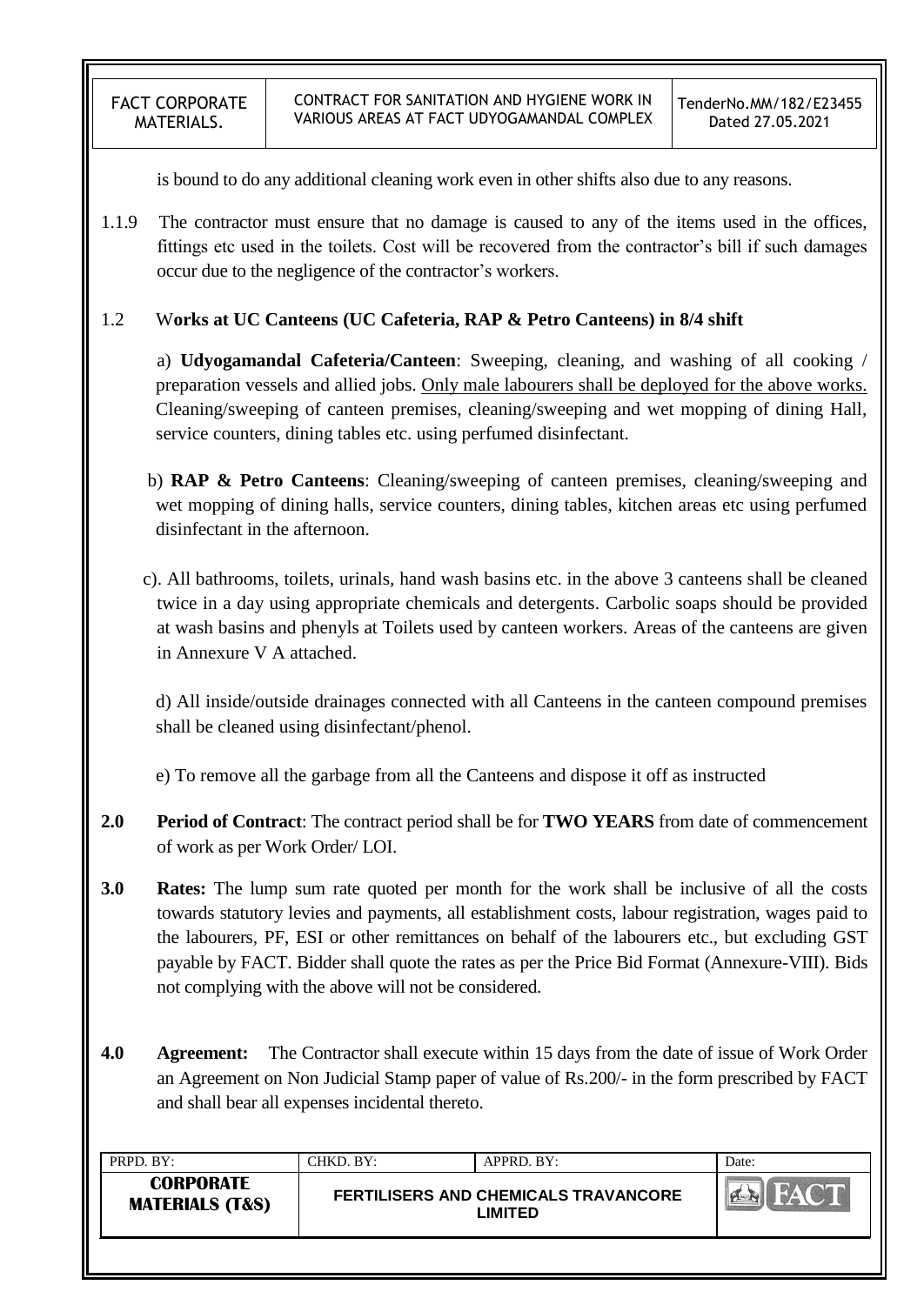**5.0 Contract Administration:** The contract shall be administered by the Officer(Welfare)UC or his authorized representative. The Contractor or his authorised representative shall call on/report to the above officers on daily basis to receive instructions regarding the no. of workers to be deployed every day and arrange to work accordingly. Record of the work done daily to be submitted to Officer (Welfare)UC and the same shall be maintained by him. General Manager (HR) shall be the over-all authority for all the activities related to this contract and his decision shall be final and binding.

### **6**.0 **Liability of the Contractor:**

- 6.1 The work shall be commenced on the date as instructed by the welfare department.
- 6.2 Before commencing the work, the Contractor shall submit all the details of labourers deployed for the work to the authorised officer.
- 6.3 The work shall be undertaken strictly as per the instructions from welfare department and officers concerned in the user departments.
- 6.4 The contractor shall employ only those adult workers (above 18 years of age) who are not disabled, not mentally unsound, nor women in advanced stage of pregnancy or very old persons etc. Lady workers shall not be engaged after 6:00 PM.
- 6.5 The Contractor must ensure availability of required number of staff under all circumstances. Days of Bandh/ Hartal/ Strike are not exempted in the Work Order. The workers engaged at each Division should be available at the spot throughout the day (i.e. 8:00 am to 4:00 pm).
- 6.6 The contractor shall engage one supervisor for supervision of the activities and he shall be available for routine co-ordination with Officer(Welfare)UC for instructions regarding execution of work. The Contractor/Supervisor should call at the office of the Officer(Welfare)UC twice a week for a review of the satisfactory progress. The workers employed by the contractor must be neatly dressed and must observe discipline and etiquette.
- 6.7 The Contractor should keep a muster roll/wage register of all the labourers employed by him at the site, noting their daily attendance and wages. The signature or thumb impression of the workers should be obtained in respect of payment of wages in the rolls. This register should be available for scrutiny by FACT at all times. The Contractor shall obtain at his cost all licenses and other authorization, as required for his work, from Govt. authorities. The Contractor shall maintain proper records & registers as required by the concerned statutes and submit them to FACT as and when required.
- 6.8 The Contractor shall comply with the requirements of all Local, State and Central Govt. Acts, Rules Regulations, By-Laws, Orders etc. in force from time to time and in particular Indian

| PRPD. BY:                                      | CHKD. BY: | APPRD. BY:                                             | Date: |
|------------------------------------------------|-----------|--------------------------------------------------------|-------|
| <b>CORPORATE</b><br><b>MATERIALS (T&amp;S)</b> |           | <b>FERTILISERS AND CHEMICALS TRAVANCORE</b><br>LIMITED |       |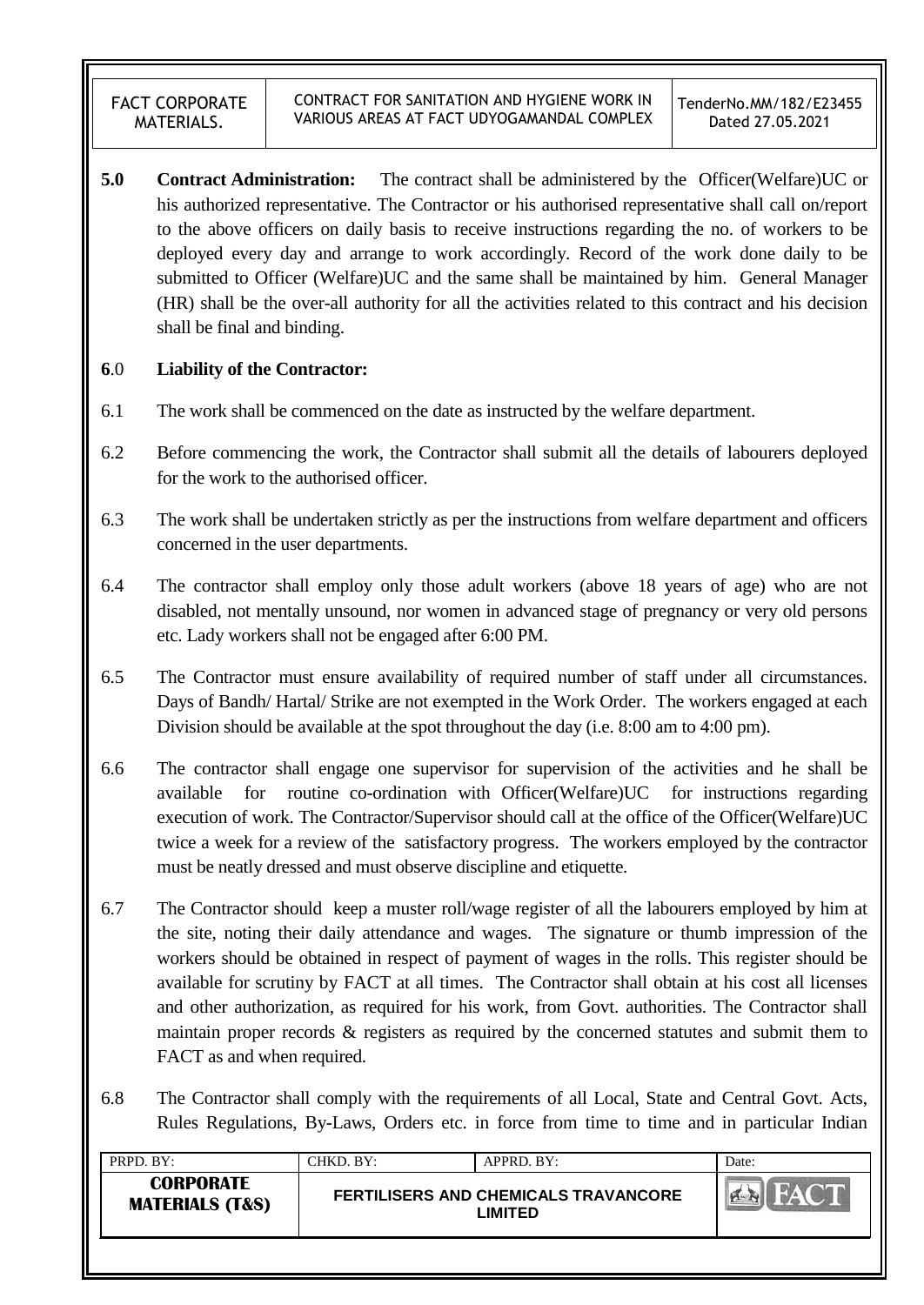Factories Act, Workmen's Compensations Act, Contract Labour (Regulations and Abolition) Act 1970, Minimum Wages Act. 1936, The Mines Act 1952, The Explosives Act 1884 and all other relevant Acts and Laws as amended from time to time in so far as they are or may be applicable to the execution of works as per this contract.

- 6.9 The workers deployed by the Contractor for the work shall be covered under the PF & ESI Acts. The Contractor shall ensure full compliance to the above Acts. The Contractor shall be responsible for making all payments to his workmen, including ESI and Provident Fund benefits etc., as applicable. Deductions towards PF  $\&$  ESI contributions on behalf of the workers will be made from the Contractor's bills, and remitted to the concerned Departments by FACT based on wage roll cum attendance roll to be furnished by the Contractor. If the workers are not presently registered with PF & ESI, necessary applications signed by the workers shall be submitted by the Contractor for enabling their registration. It is also made clear that FACT shall not make any payments to the Contractor other than the rates agreed for the work. All extra payments, if any, to be made to the Contractor's workmen during the course of contract period shall be borne entirely by the Contractor. In case the Contractor fails to discharge his statutory obligations leading to a situation wherein FACT is to incur any expenditure/loss in their capacity as the Principal Employer, such expenditure/loss shall be realized from the Contractor
- 6.10 The contractor shall be liable for payment of all claims, compensation or expenses payable as a result of any accident or injury sustained by workmen employed or hired by the contractor in the execution of the contract, which the contractor is liable to pay by rule, law and order of Government. The expenses, if any, incurred by FACT on the above will be realised from any amount that may be due to the contractor from FACT. Also, the Contractor shall be liable to pay all damages and expenses suffered by the company due to his negligence to perform any of the services mentioned in the contract or due to any action or omission of his employees.
- 6.11 Solving any dispute arising between the contractor and workmen employed by him for the execution of the work resulting out of this order, is the sole responsibility of the Contractor.
- 6.12 Strikes, etc., by the contractors labourers owing to any dispute pertaining to the wages or otherwise will not be deemed to be a reason beyond the control of the contractor.
- 6.13 The security and safety of the Contractor's belongings shall be arranged by him at his own responsibility and cost.
- **7.0** Passes: The Contractor shall obtain photo identity badges (passes) approved and issued by CISF FACT-UC Units for himself, his workers and representatives for entry inside the premises of FACT. Passes are not transferable and shall be renewed on expiry. Passes must be surrendered to FACT"s Security Department, when workers/representatives are changed or when the contract is completed/terminated, failing which an amount as fixed by the FACT shall be payable for every

| PRPD. BY:                                      | CHKD. BY: | APPRD. BY:                                             | Date: |
|------------------------------------------------|-----------|--------------------------------------------------------|-------|
| <b>CORPORATE</b><br><b>MATERIALS (T&amp;S)</b> |           | <b>FERTILISERS AND CHEMICALS TRAVANCORE</b><br>∟IMITED |       |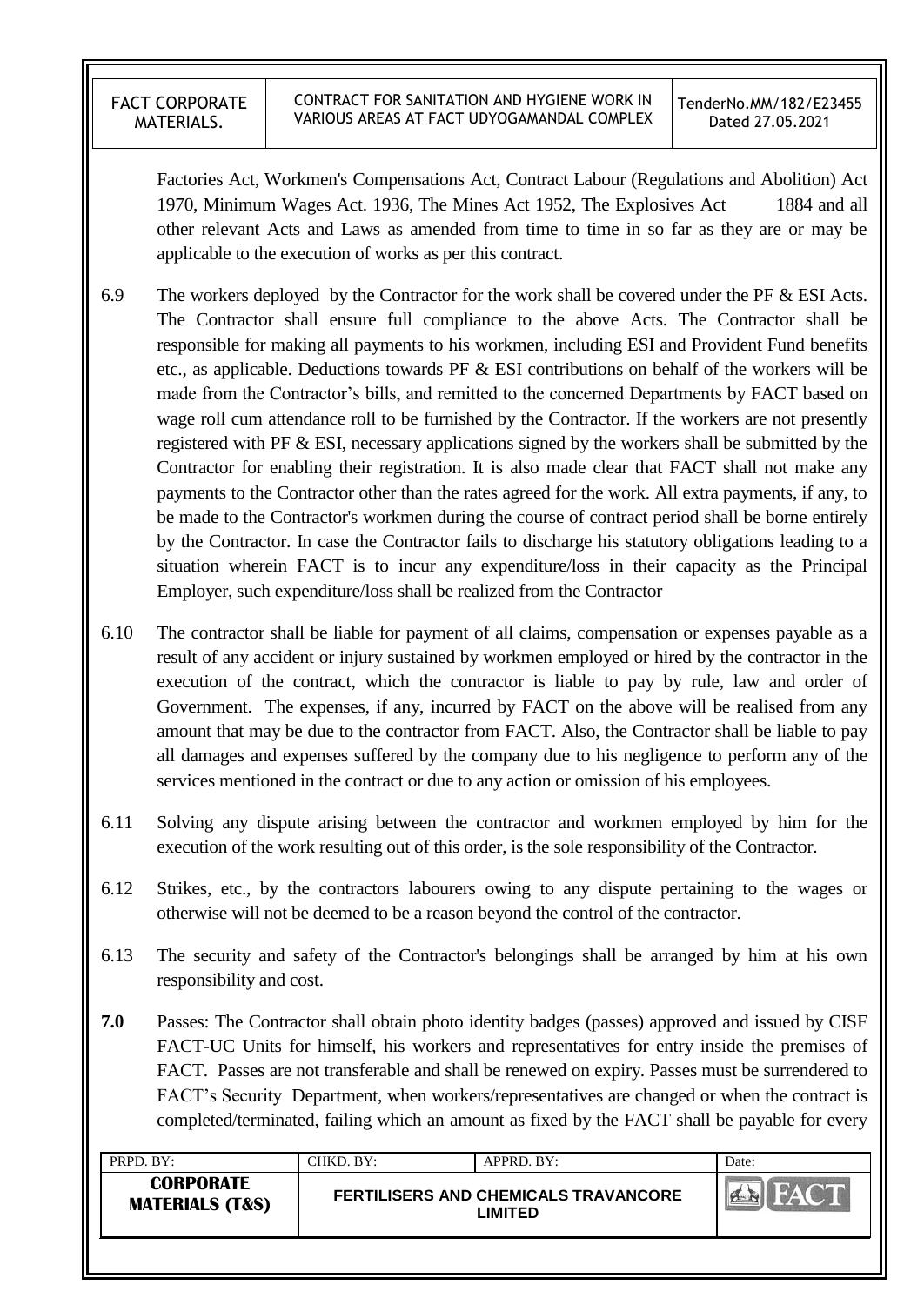pass thus not surrendered.

- **8.0** All materials taken out shall be regulated through material passes issued by an authorised officer at Welfare Depts. of FACT Udyogamandal Complex.
- **9.0 Working Hours**: The contractor shall have to undertake the work in daytime only as per the schedule on all days except Sundays and Company holidays.

### **10.0 Penalty for Non-Performance:**

- 10.1 Contractor shall deploy adequate number of workers/labourers on each day of work, as required for carrying out the work as per the contract and based on instructions from Officer(Welfare)UC or his authorised representative.
- 10.2 If the contractor fails to do the work on any day, FACT will make alternative arrangements for the work, without notice to the contractor, and all the cost incurred on such arrangements shall be recovered from the contractor without prejudice to FACT"s other rights under the contract.
- 10.3 The contractor will ensure requisite quality in his service. In the event of the service not being satisfactory, the contract is terminable with a notice of 30 days. Poor service will attract penalty and no payment will be made for the corresponding area. The contractor will not be entitled to any compensation on account of the termination of the contract and the security deposit will be forfeited.
- **11.0 Payment of Bills**: The bills for the work done shall be settled on a monthly basis based on certification by Officer(Welfare)UC or his authorised representative. The contractor shall maintain a daily work book which shall need be signed by the department concerned and a copy of the same shall be submitted along with the bill.
- 11.1 Payments as per terms & conditions of Purchase Order/Work Order will be credited to Contractor's bank through National Electronic Fund Transfer or RTGS. Please inform the following details along with Banker's authorisation letter which shall be submitted by the contractor.

a)Bank Name, b)Branch Name c)MICR Code, d)IFSC Code, e)Account type f) Account No.

11.2 Payment to the workers should be done by the contractor including ESI, PF contribution etc. and FACT will have no liability on this. However for the smooth recovery of ESI and PF, the wage bill should be submitted by the contractor on or before 5th of every month. In case any of the workers is absent on any day, the contractor must arrange for substitute. If the substitute worker is not arranged by the contractor or if the contractor defaults in engagement of his personnel as required by FACT, FACT reserves the right to recover such amount as may be deemed appropriate by FACT from the contractor for non fulfillment of the contractual obligations.

| PRPD. BY:                               | CHKD. BY: | APPRD. BY:                                             | Date:      |
|-----------------------------------------|-----------|--------------------------------------------------------|------------|
| CORPORATE<br><b>MATERIALS (T&amp;S)</b> |           | FERTILISERS AND CHEMICALS TRAVANCORE<br><b>_IMITED</b> | <b>DAY</b> |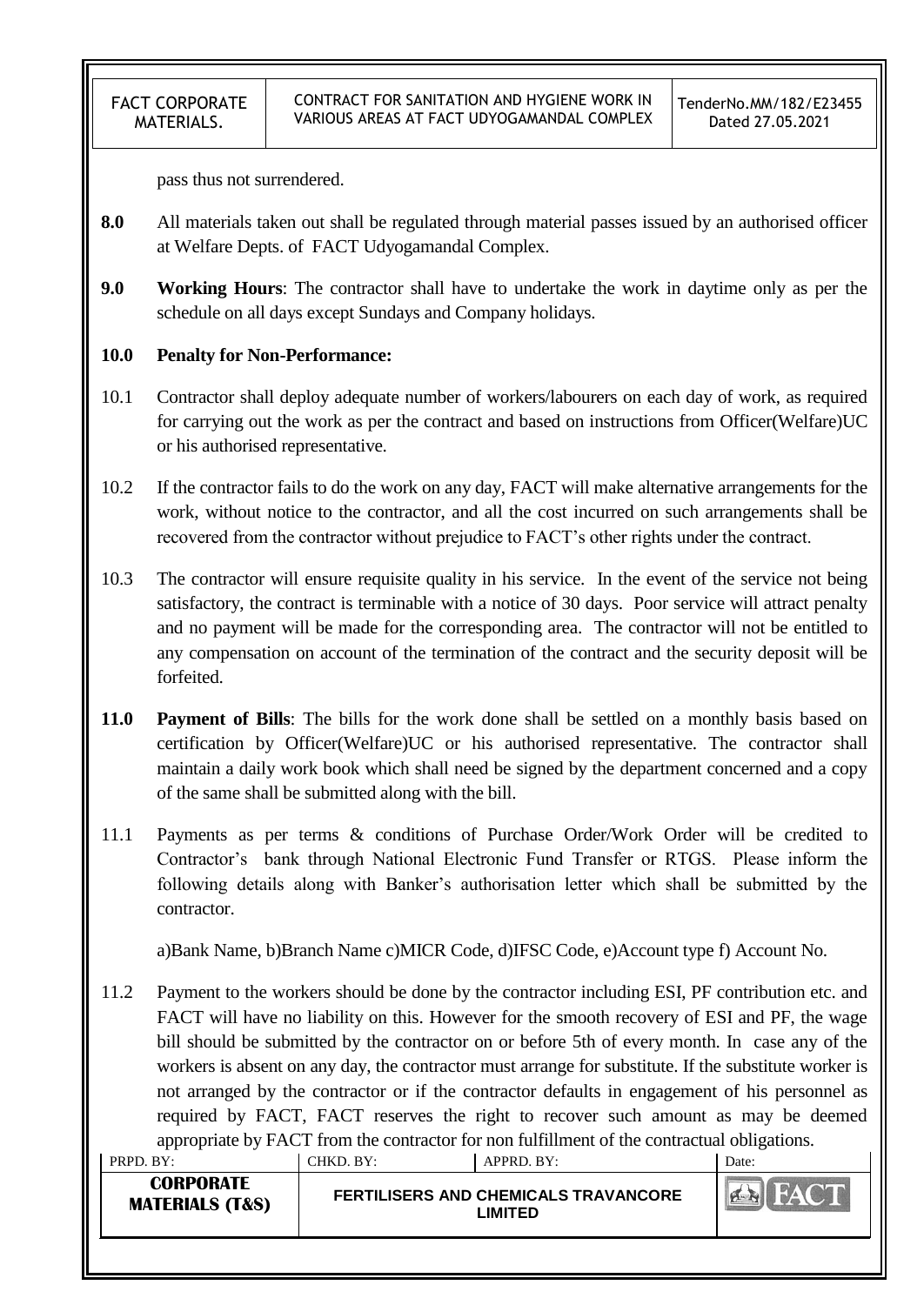- 11.3 FACT will not make any payments to contractor other than the rates agreed for the work. All extra payments if any, to be made to deputed persons during the course of contract period will have to be borne entirely by the Contractor.
- **12.0** It is the responsibility of the Contractor to keep the place of work clean and tidy. Since the Company is an ISO 14001 certified one, the contractor shall strictly follow the instructions of the Company in this regard and ensure that none of their activities cause damage to the environment.
- **13.0** The Contractor and his employees are expected to abide by discipline and traffic regulations as directed by FACT and CISF Personnel from time to time within Office and Plant premises. FACT reserves the right to demand the removal of the contractor or his employees who have been declared by FACT as offending its directives, without relieving the contractor from his obligations under the contract.
- **14.0** Personnel deputed for contract work shall remain as employee of Contractor. Under no circumstances shall FACT be liable for special, direct, indirect or any other damages to persons deputed by Contractor in connection with or arising out of furnishing, performance or rendering of services or deliverables provided to FACT.
- **15.0** Furthermore, the contract will not in any way directly or indirectly confer any right to the deputed persons, for appointment in FACT ltd., at any of its constituent units, subsidiaries or branches.
- **16.0** FACT reserves the right to suspend or terminate the contract partially or wholly at any date during the validity period of the contract. The violation of any of the terms and conditions of the contract by the contractor shall entail forfeiture of Security deposit and FACT also reserves the right to take other actions against the contractor as per rules.
- **17.0** In case, the contractor fails to carry out the works satisfactorily as per the contract, FACT may give 24 hours" notice in writing to the contractor calling him to make good the failure, neglect or contravention complained of within the said time. In default of compliance of said notice, the company shall have the option and be at liberty without prejudice to its rights, to arrange to complete the work by other means/other agencies and all losses, damages or extra expenditure incurred in this connection, if any, shall be to the contractor's account. Repeated failure by the contractor to deliver the required level and quality of service within stipulated timeframes will lead to termination of contract.
- **18.0** If the contractor becomes insolvent or in the event of his going into liquidation or winding up his business Contractor, failed to commence the work or continue to perform the contract as per the terms and conditions of the contract, as the case may be or if in the opinion of the company, fails to fulfill his obligations in the execution of the work to company"s satisfaction, the company may forthwith terminate the contract or take it over in whole or in part and employ any other agency or agencies to continue the work or get it done departmentally and forfeit the contractor's security

| PRPD. BY:                                      | CHKD. BY: | APPRD. BY:                                             | Date: |
|------------------------------------------------|-----------|--------------------------------------------------------|-------|
| <b>CORPORATE</b><br><b>MATERIALS (T&amp;S)</b> |           | <b>FERTILISERS AND CHEMICALS TRAVANCORE</b><br>LIMITED |       |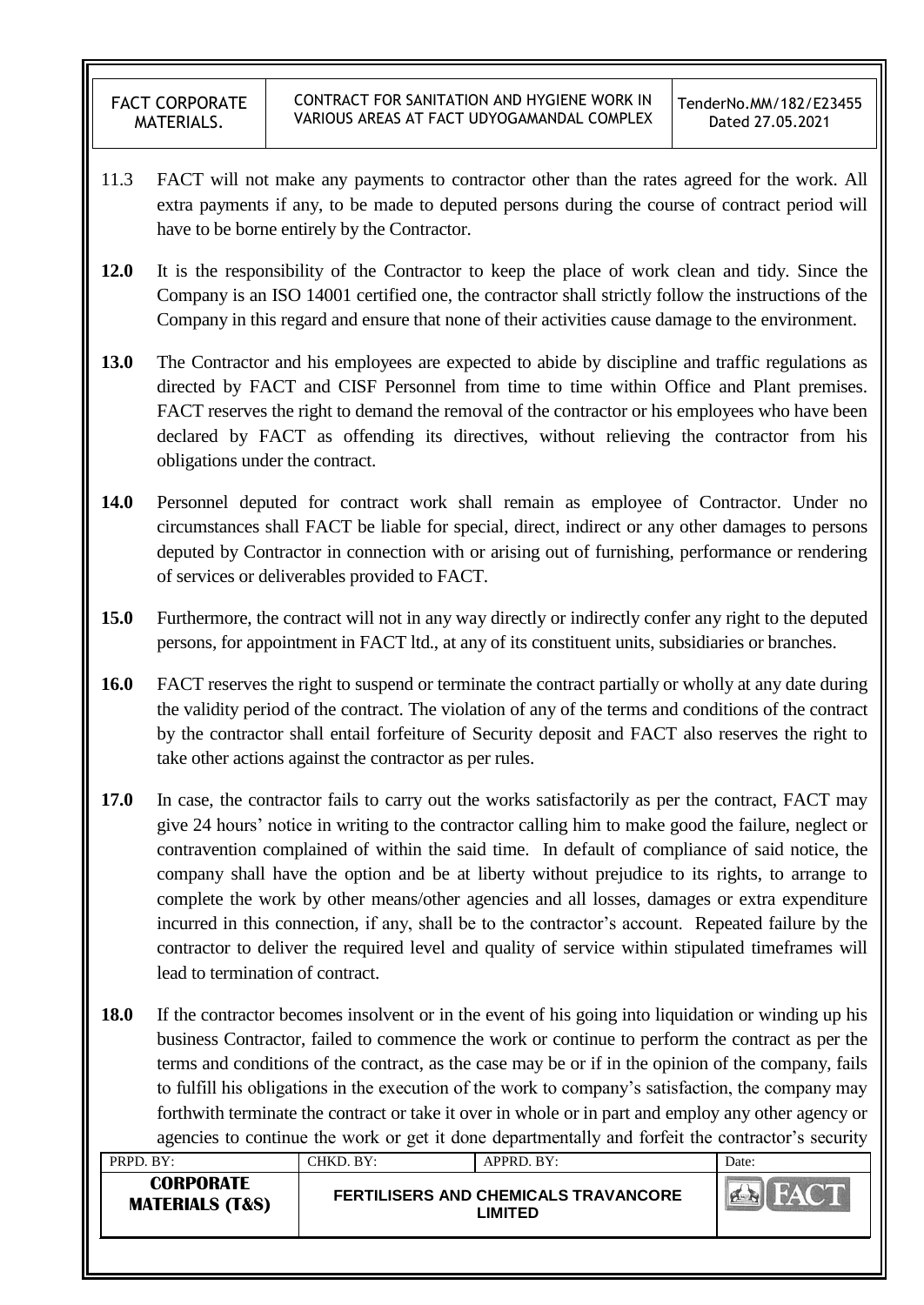deposit and retention of money without prejudice to the company"s rights to claim compensation from the contractor for losses or damages suffered by the company as a result of the above arrangements. The contractor shall have no claim to compensation for any loss that may occur consequent to the above arrangements. FACT will also have the option to put the vendor on Enquiry Holiday for a minimum period of three years.

**OTHER TERMS AND CONDITIONS:All other terms and conditions shall be as per our "Standard Terms and Conditions of Contract . In case of any contradiction between Special Terms and Conditions and Standard Terms and Conditions of Contract, Special terms and conditions will prevail.**

| <b>CORPORATE</b><br><b>FERTILISERS AND CHEMICALS TRAVANCORE</b><br><b>MATERIALS (T&amp;S)</b> | PRPD. BY: | CHKD. BY: | APPRD. BY: | Date: |
|-----------------------------------------------------------------------------------------------|-----------|-----------|------------|-------|
|                                                                                               |           |           | LIMITED    |       |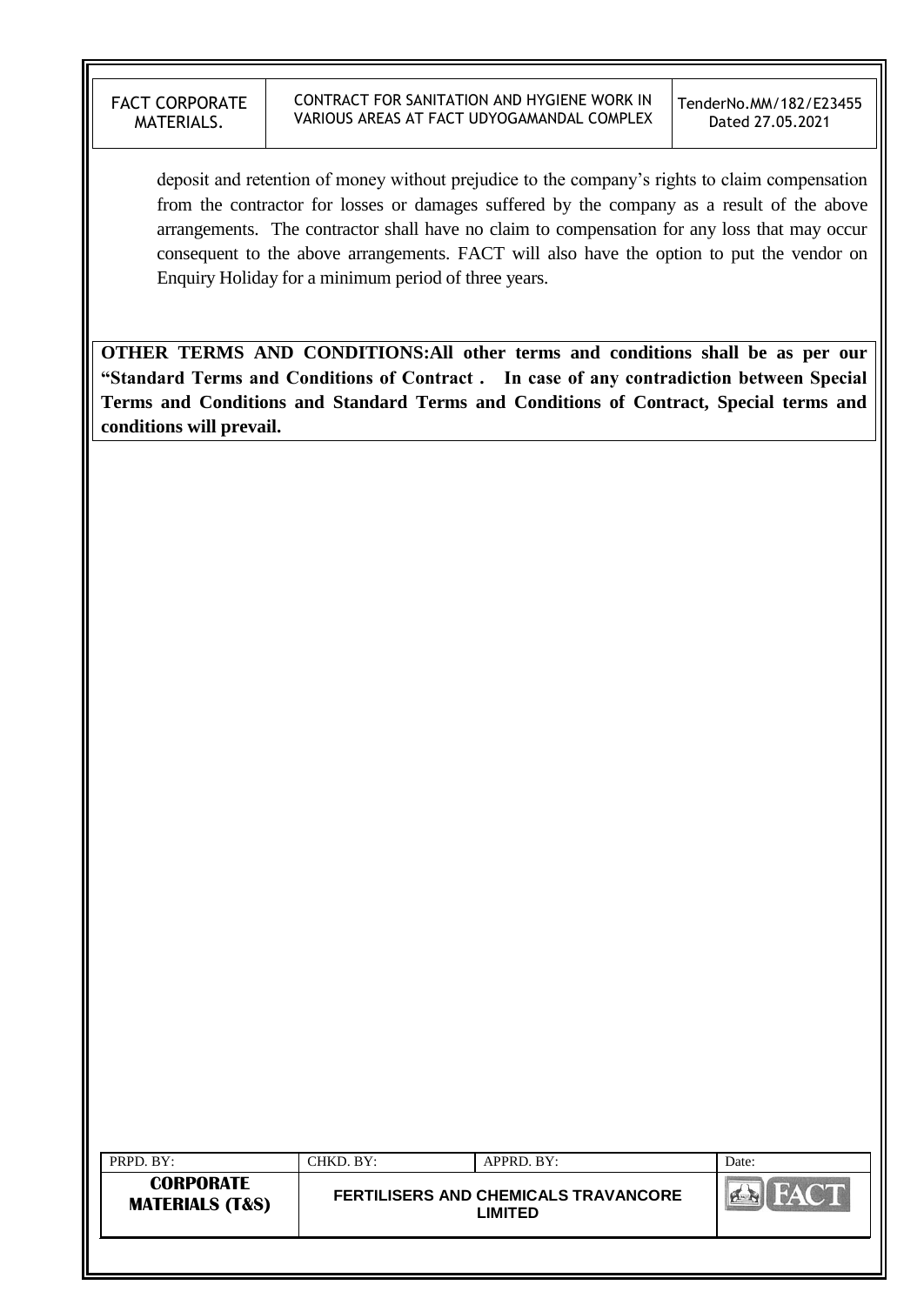TenderNo.MM/182/E23455 Dated 27.05.2021

# **ANNEXURE – V: A**

| <b>BLDG./LOCATIONS</b>                            | <b>APPROX.AREA</b> in<br>SQ. FT. |
|---------------------------------------------------|----------------------------------|
| HO Building and Courtyard                         |                                  |
| FEW Building                                      | 52,205.00                        |
| Old PR Building                                   |                                  |
| Ammonia Complex (Including RAP Canteen-All areas) | 64,584.00                        |
| <b>SCT Building and Cortyard</b>                  | 23,325.00                        |
| FACT House &                                      | 27,240                           |
| Courtyard                                         | 500                              |
| <b>UDL</b> House &                                | 5,735                            |
| Courtyard                                         | 350                              |
| EEC Building & Courtyard                          | 5231.00                          |
| Training Centre & Courtyard                       | 19,052.00                        |
| Petro- Admin Building - 2 Floors                  | 21,097.44                        |
| Petro- CISF Admn. Gate                            | 75.35                            |
| Petro- CISF Main gate                             | 139.93                           |
| Petro- payroll bldg. And medical                  | 5,242.07                         |
| Petro-Fire services                               | 764.24                           |
| Petro-safety                                      | 1,130.22                         |
| Petro-Operators room for lactam plant             | 851.86                           |
| Petro-Lactam maintenance                          | 2320.48                          |

| PRPD. BY:                                      | CHKD. BY:- | $APPRD$ $BY:$                                   | ⊃ate: |
|------------------------------------------------|------------|-------------------------------------------------|-------|
| <b>CORPORATE</b><br><b>MATERIALS (T&amp;S)</b> |            | FERTILISERS AND CHEMICALS TRAVANCORE<br>LIMITED |       |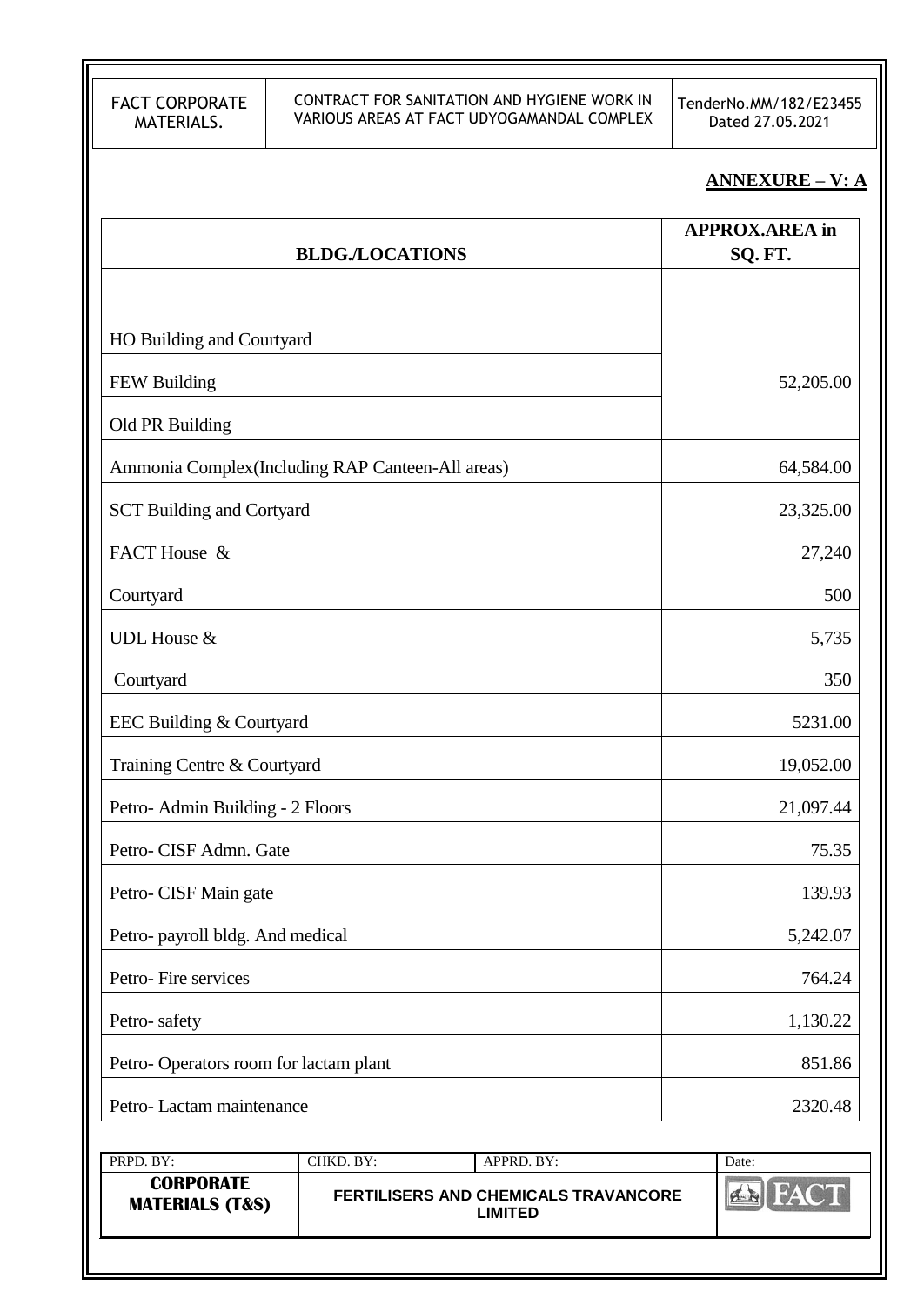FACT CORPORATE MATERIALS. CONTRACT FOR SANITATION AND HYGIENE WORK IN VARIOUS AREAS AT FACT UDYOGAMANDAL COMPLEX TenderNo.MM/182/E23455 Dated 27.05.2021 Petro- Ammonia loading/ unloading control room (west of helpers room), helpers room (at west side of the MCC room), Toilet for ammonia compressor house. 522.26 Petro-Fire water pump house 2496.15 Petro-Operator room for main tank farm and fire water pump house (at south side of the road) 348.64 Petro-Mechanical maintenance building for hyam (at north east of DM  $\frac{1052.17}{2}$  plant) 1052.17 Petro-Maintenance staff room for Anone plant 697.50 Petro-Civil and mechanical maintenance office (at north of the cooling tower) 2395.40 Petro-Helpers and record room in DM plant 247.57 Petro-Operators room for hyam and benzene hydrogenation (at south of hyam plant) 786.84 Petro-Operators room for oxidation and waste water treatment (at east of  $\alpha$  oxidation plant) 639.48 Petro-Heavy equipment shop 8987.86 Petro-Control room and the set of the set of the set of the set of the set of the set of the set of the set of the set of the set of the set of the set of the set of the set of the set of the set of the set of the set of t Plant Manager's office (west of control room) 2402.93 Operators and Maintenance office at south- west corner of KHI area 1207.06 Petro-Main Stores (whole area) 33497.26 Petro-Traffic office building 454.88 Petro-Dial cabin (old) and the adjacent buildings 452.62 Petro-Commandant office near production gate 983.93 Petro-Compressor house (Corridor, Control, Helper rooms, Bathroom & Toilet)  $4305.56$ <br>Toilet)  $4305.56$ 

| PRPD. BY:                                      | CHKD. BY:- | APPRD. BY:                                             | Date: |
|------------------------------------------------|------------|--------------------------------------------------------|-------|
| <b>CORPORATE</b><br><b>MATERIALS (T&amp;S)</b> |            | <b>FERTILISERS AND CHEMICALS TRAVANCORE</b><br>LIMITED |       |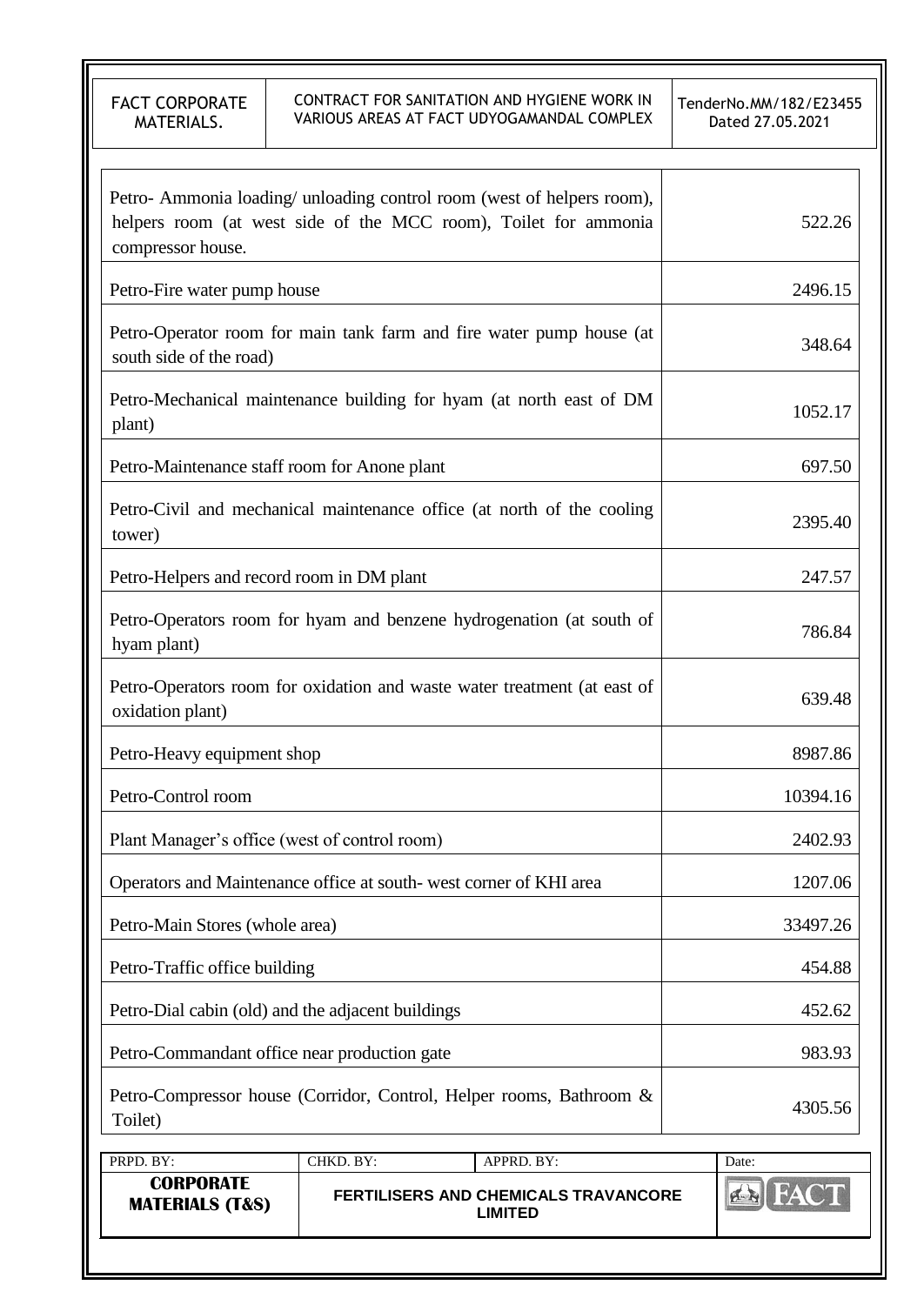CONTRACT FOR SANITATION AND HYGIENE WORK IN VARIOUS AREAS AT FACT UDYOGAMANDAL COMPLEX

TenderNo.MM/182/E23455 Dated 27.05.2021

| <b>CORPORATE</b><br><b>MATERIALS (T&amp;S)</b>                                                                            |           | <b>FERTILISERS AND CHEMICALS TRAVANCORE</b><br><b>LIMITED</b>        | A         |
|---------------------------------------------------------------------------------------------------------------------------|-----------|----------------------------------------------------------------------|-----------|
| PRPD. BY:                                                                                                                 | CHKD. BY: | APPRD. BY:                                                           | Date:     |
| FEDO outside yard                                                                                                         |           |                                                                      | 7750.01   |
| Second Floor:                                                                                                             |           |                                                                      | 20386.83  |
| <b>First Floor</b>                                                                                                        |           |                                                                      | 20386.83  |
| <b>Ground Floor</b>                                                                                                       |           |                                                                      | 25671.90  |
| <b>FEDO-Building</b>                                                                                                      |           |                                                                      |           |
| <b>Total Area</b>                                                                                                         |           |                                                                      | 381857.03 |
| Petro-Quality control Lab                                                                                                 |           |                                                                      | 2528.47   |
| Petro-Canteen(All areas)                                                                                                  |           |                                                                      | 2520.84   |
| Petro-Fire tender & ambulance shed                                                                                        |           |                                                                      | 1356.25   |
| Petro-Fire & Safety building including bathrooms & toilet                                                                 |           |                                                                      | 3734.32   |
| Petro-Pay roll building including bathrooms & toilet                                                                      |           |                                                                      | 1488.00   |
| Petro-Medical center including bathrooms & toilet                                                                         |           |                                                                      | 2327.59   |
| Petro-Security cabin at administrative gate                                                                               |           |                                                                      | 60.60     |
| Petro-Security cabin at main gate                                                                                         |           |                                                                      | 86.11     |
| Petro-Administrative office building including bathroom & toilet                                                          |           |                                                                      | 23753.77  |
| Petro-Electrical & Instrumentation Workshop (Workshop, Store, Office,<br>Technician + Craftsman Rooms, toilet & bathroom) |           |                                                                      | 11625.01  |
| Petro-Mech. Workshop (Workshop, Tool crib, Office, Technician +<br>Machinist Rooms, toilet & bathroom)                    |           |                                                                      | 7642.37   |
| Petro-CPP Maintenance                                                                                                     |           |                                                                      | 1308.24   |
| Petro-CPP Technician room                                                                                                 |           |                                                                      | 181.80    |
| floor, Bathroom & Toilet)                                                                                                 |           | Petro-CP Plant (Control, Office, HT + LT Switchgear rooms, Generator | 21527.80  |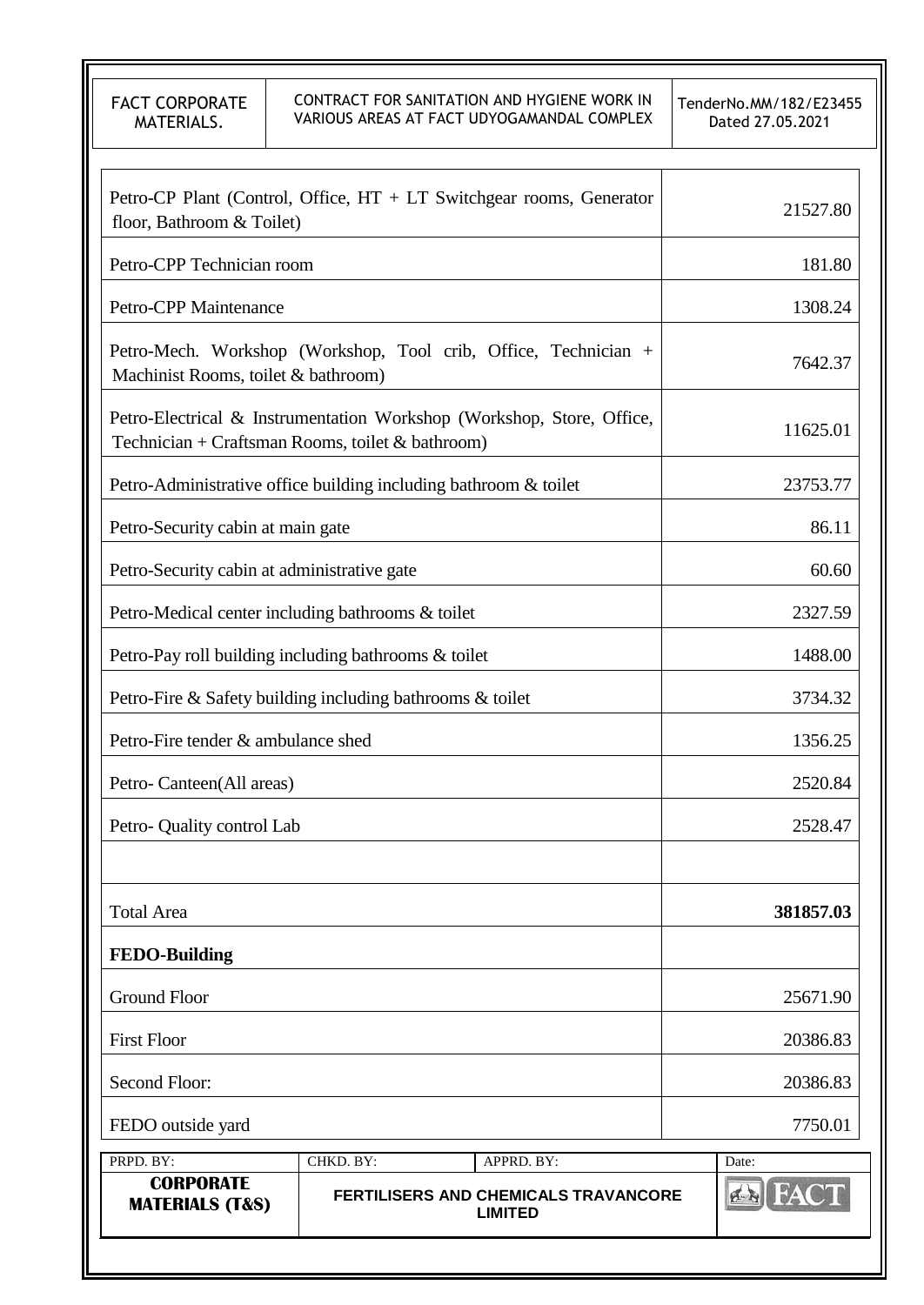TenderNo.MM/182/E23455 Dated 27.05.2021

| <b>CISF Room</b>                                 | 1205.56  |
|--------------------------------------------------|----------|
| Total:                                           | 75401.13 |
| <b>FERT PLANTS &amp; OFFICES</b>                 |          |
| North Gate                                       | 2872.92  |
| <b>Traffic Office</b>                            | 376.6    |
| Acid plant, SO Acid + DCDA                       | 8349.76  |
| Pollution Control, Offsite                       | 14300.04 |
| Welding +Rubber lining                           | 6821.84  |
| Instrumentation                                  |          |
| Electrical(Utilities)                            | 23080.2  |
| Mechanical Maintenance Offices, Heavy Equipments |          |
| 11 KV Substation                                 | 5444.56  |
| <b>Boiler</b> house                              | 5788.88  |
| Phosphate plant III stage (all sections)         | 43040    |
| Phosphate plant IV stage (all sections)          | 40888    |
| South Gate, CISF                                 | 645.6    |
| Fire & Safety                                    | 8392.8   |
| 110 KV Sub-station                               | 13988    |
| Time Office Building Ground Floor                | 5380     |
| Time Office Building Ist Floor                   | 4304     |
| Civil Maintenance                                | 6412.96  |
| Workshop, Smithy, CMG Office                     | 31526.8  |
| New Sulphate Plant (All sections)                | 81776    |
| Fabrication building                             | 5530.64  |
| Stores (All sections)                            | 112980   |
| Garage                                           | 18292    |
| Ladies Toilet near Cafeteria                     | 516.48   |
|                                                  |          |

| PRPD. BY:                                      | CHKD. BY:- | APPRD. BY:                                             | Date: |
|------------------------------------------------|------------|--------------------------------------------------------|-------|
| <b>CORPORATE</b><br><b>MATERIALS (T&amp;S)</b> |            | <b>FERTILISERS AND CHEMICALS TRAVANCORE</b><br>LIMITED |       |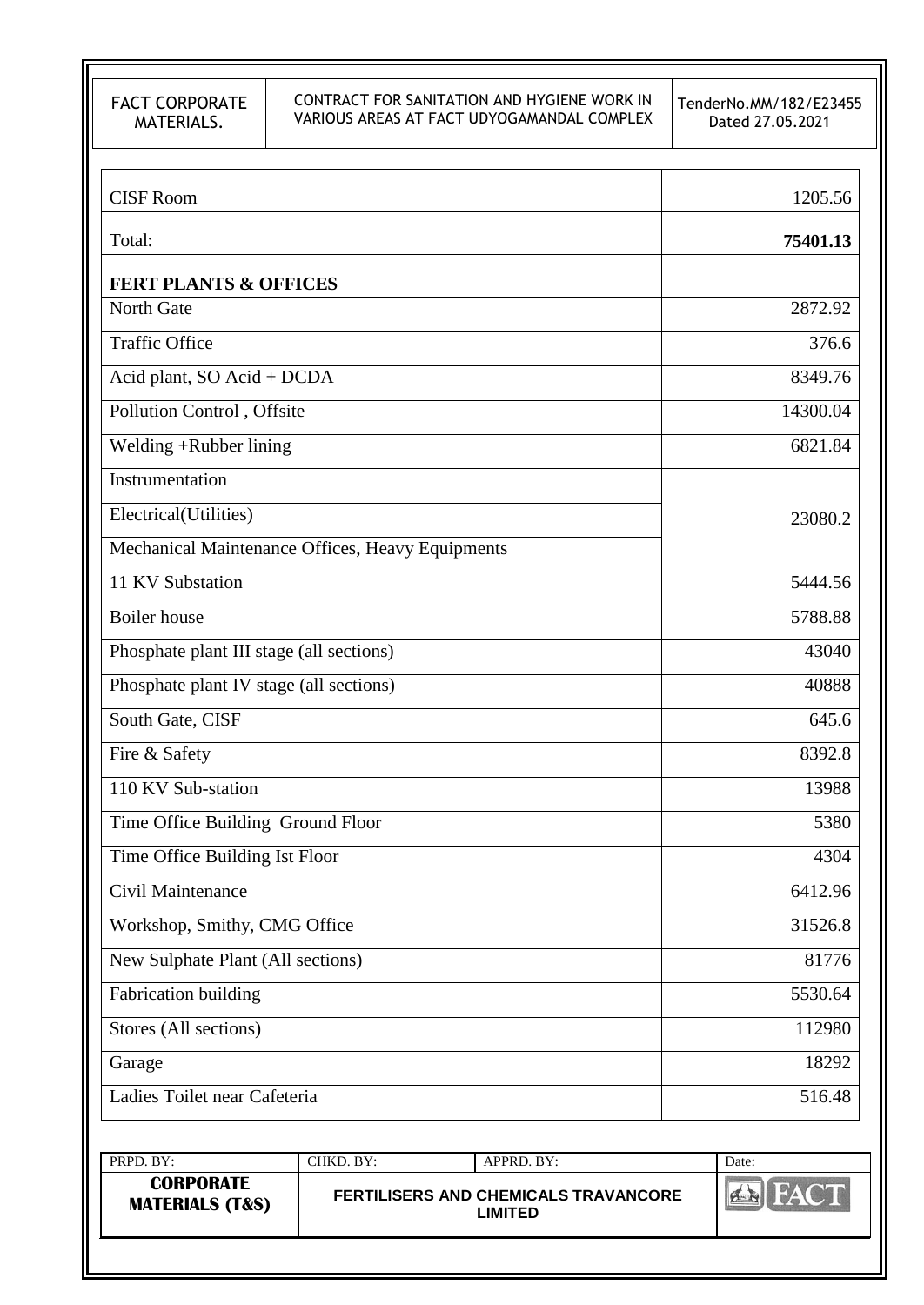#### CONTRACT FOR SANITATION AND HYGIENE WORK IN VARIOUS AREAS AT FACT UDYOGAMANDAL COMPLEX

TenderNo.MM/182/E23455 Dated 27.05.2021

| Cafeteria(All areas)        | 13245.56  |
|-----------------------------|-----------|
| TOTAL Area (in Fert plants) | 453953.64 |

In Brief :

| <b>Fert Plants</b>  | : 453953.64 SF |
|---------------------|----------------|
| Petro & other areas | $:75401.13$ SF |
| <b>FEDO</b>         | : 381857.03 SF |

Total Area : 911211.80 SF

**OTHER TERMS AND CONDITIONS: All other terms and conditions shall be as per our "Standard Terms and Conditions of Contract . In case of any contradiction between Special Terms and Conditions and Standard Terms and Conditions of Contract, Special terms and conditions will prevail.**

| PRPD. BY:                                      | CHKD. BY: | APPRD. BY:                                             | Date: |
|------------------------------------------------|-----------|--------------------------------------------------------|-------|
| <b>CORPORATE</b><br><b>MATERIALS (T&amp;S)</b> |           | <b>FERTILISERS AND CHEMICALS TRAVANCORE</b><br>LIMITED |       |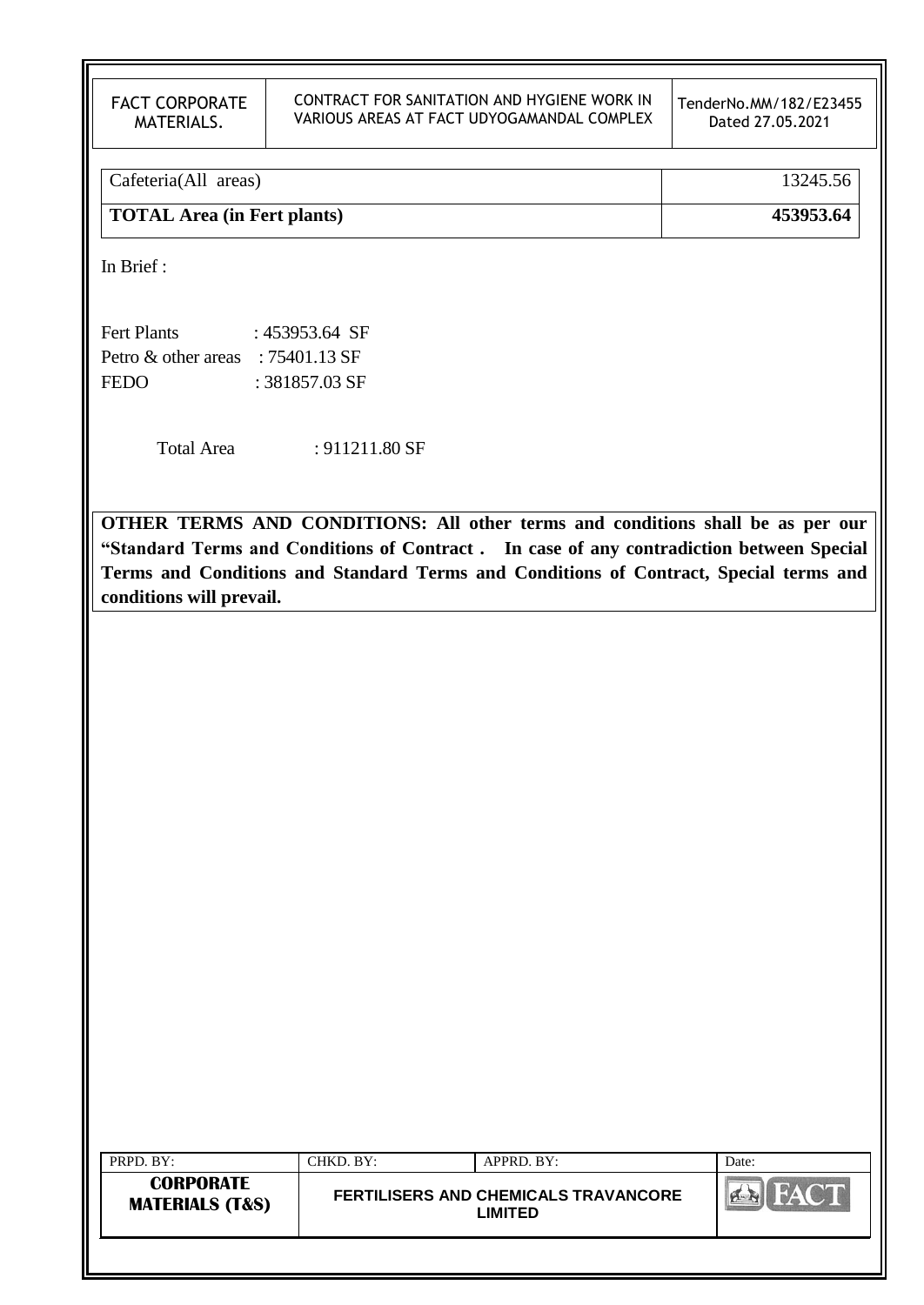#### CONTRACT FOR SANITATION AND HYGIENE WORK IN VARIOUS AREAS AT FACT UDYOGAMANDAL COMPLEX

TenderNo.MM/182/E23455 Dated 27.05.2021

### **ANNEXURE -VI**

### **STANDARD TERMS AND CONDITIONS OF CONTRACT**

# **00. CONTENTS :**

- 01. GENERAL:
- 02. SECURITY DEPOSIT:
- 03. RATES:
- 04. PAYMENT:
- 05. QUANTITY:
- 06. CONTINUITY OF WORK:
- 07. RESPONSIBILITY FOR MATERIAL:
- 08. SECURITY & SAFETY REGULATIONS:
- 09. STATUTORY OBLIGATIONS:
- 10. CONTRACTOR's WORKMEN:
- 11. DEFAULT:
- 12. TERMINATION:
- 13. FORCE MAJEURE:
- 14. ASSIGNMENT:
- 15. APPLICABLE LAW & SETTLEMENT OF BILLS:
- 16. ENVIRONMENT MANAGEMENT SYSTEM:
- 17. FRAUD PREVENTION POLICY OF FACT:
- 18. ENTIRETY OF CONTRACT:

# *01. GENERAL:*

**"FACT"** shall mean the Fertilisers and Chemicals Travancore Limited, with registered office at Udyogamandal and its operating Divisions at Udyogamandal and Ambalamedu.

**"Contractor"** shall mean the firm/company/individual, who has been awarded the work order (Contract) against their bid in response to the enquiry issued by FACT.

The Contractor shall return to FACT the duplicate copy of the work order with terms and conditions duly acknowledged and signed in confirmation of having accepted the order as per terms and conditions mentioned.

The Contractor shall execute within 15days from the date of receipt of FACT's Letter of Intent, an agreement in stamp paper in the form prescribed by FACT and shall bear all expenses incidental thereto.

The contract once awarded will not imply that the Contractor has exclusive right for the particular job.

The Contractor is deemed to have carefully examined and satisfied himself on the nature and extent of work to be executed and no claims for any extra payment shall be admissible under any circumstances.

| PRPD. BY:                                      | $CHKD$ . $BY:$ | APPRD. BY:                                             | Date: |
|------------------------------------------------|----------------|--------------------------------------------------------|-------|
| <b>CORPORATE</b><br><b>MATERIALS (T&amp;S)</b> |                | <b>FERTILISERS AND CHEMICALS TRAVANCORE</b><br>_IMITED |       |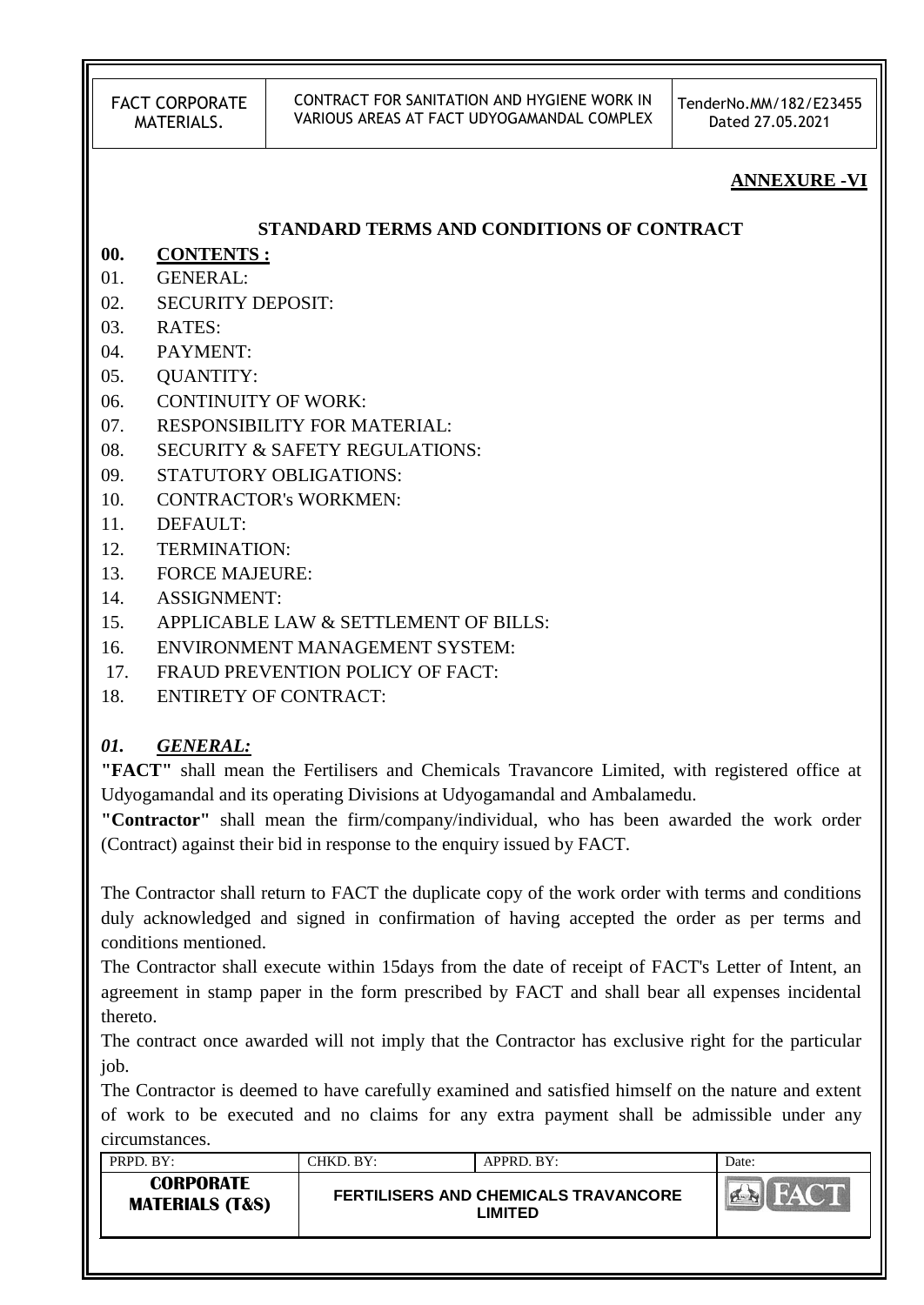FACT shall not in any way be responsible to the Contractor for payment of compensation for hold up of work, if any, due to any situation beyond the control of FACT.

# *02. SECURITY DEPOSIT :*

The contractor) shall remit interest free Security Deposit (SD) equivalent to **three percent (3%) of the total contract value** by DD/NEFT/RTGS or by Bank Guarantee issued by a Nationalised / Scheduled Bank as per the Proforma prescribed within 15 days of issue of award of Letter Of Intent or contract, whichever is earlier. The Bank Guarantee shall be valid till the expiry of the contract with a claim period of six months thereafter.

The EMD (if applicable) remitted by the Contractor can be adjusted towards security deposit, if so desired by him. Such EMD shall be returned only on remittance of requisite Security Deposit. The Security Deposit shall not be released until the work as per the Contract is satisfactorily completed and accepted and final bills paid. Any amount due from the Contractor to FACT shall be deducted from the Security Deposit without prejudice to FACT's right to claim balance amount, if any, from the Contractor.

The violation of any of the terms and conditions of Contract by the Contractor shall be liable to iiture of the Security Deposit and disqualification from further work with FACT without prejudice to FACT's right to avail other remedies.

# *03. RATES:*

The rates shall be inclusive of all incidental and other charges excluding GST which may have to be incurred by the Contractor in execution of the work as per this contract. The rates shall be firm for the period of contract.

Rate revision on account of changes in the price of High Speed Diesel (HSD) oil shall be effected only if specified in the Special Terms and conditions.

# *04***.** *PAYMENT* **:**

Payment shall be effected, on presentation of the bills to the Chief Manager(Fin)-Bills duly certified by the authorised person specified in the special conditions attached. Final settlement of contractors bill shall be made after deduction of (1) amounts due from them to FACT on account of shortage / damages / loss to the goods entrusted to them, (2) statutory levies such as PF liability, Income Tax, TDS on GST etc. if any and (3) any other amount due from the contractor for any other reason. If the amount due from the contractor is more than the amount due to the contractor, the contractor shall arrange to pay FACT the difference without delay.

# *05 QUANTITY :*

Quantity given in the contract is only an approximate indication and FACT does not guarantee the total quantity to be transported. FACT reserves the right to reduce or increase the quantity at any time without assigning any reason whatsoever and does not give any guarantee regarding the quantity. The Contractor has no right to claim loss / loss of profit on account of reduction in revenue arising out of variation in quantity made available for transport.

# *06. CONTINUITY OF WORK :*

| PRPD. BY:                                      | ™KD. BY: | $APPRD$ . BY:                                          | Date: |
|------------------------------------------------|----------|--------------------------------------------------------|-------|
| <b>CORPORATE</b><br><b>MATERIALS (T&amp;S)</b> |          | <b>FERTILISERS AND CHEMICALS TRAVANCORE</b><br>LIMITED |       |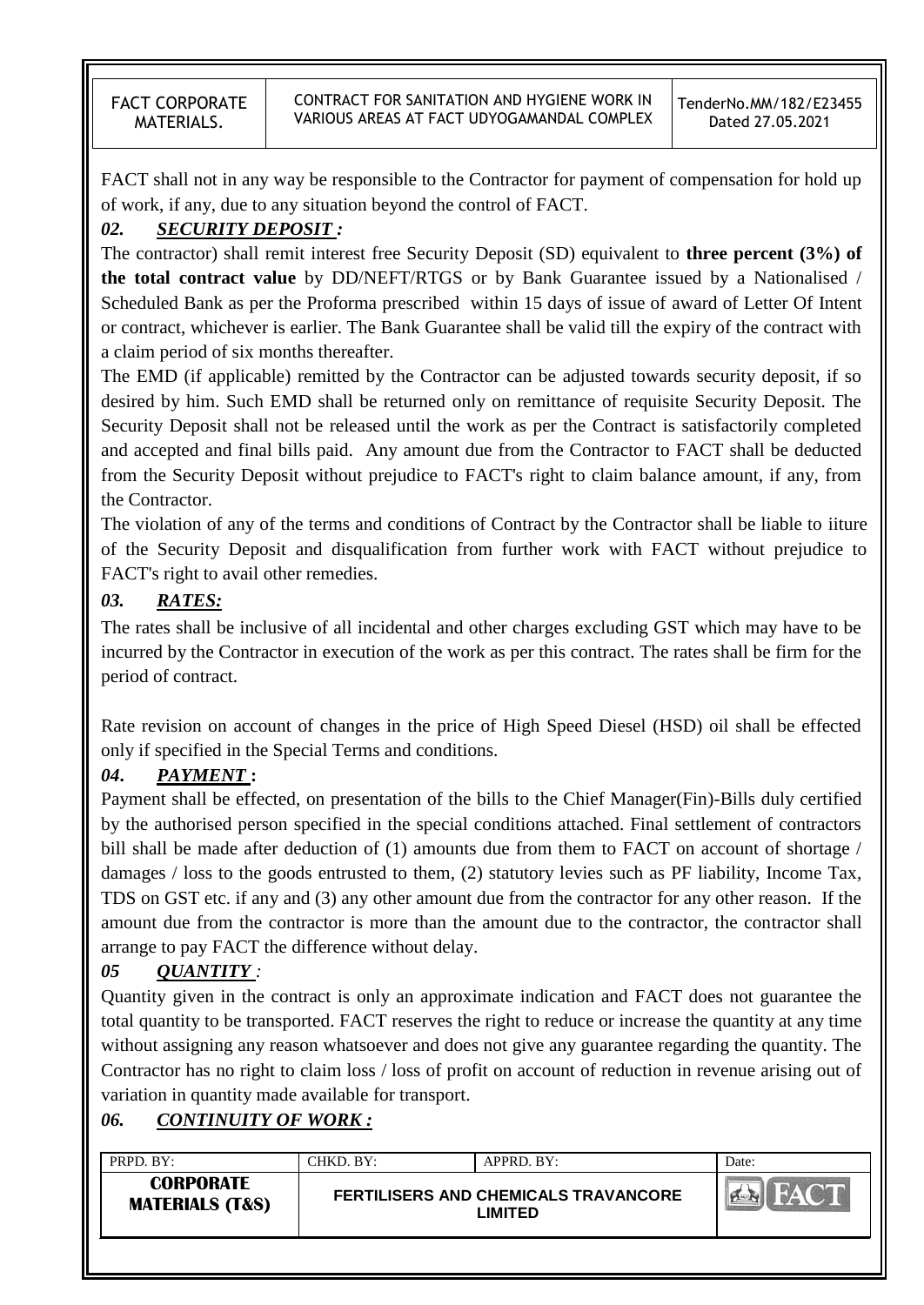The contract shall not mean continuity of work for the Contractor. The Contractor shall contact the authorised representatives of FACT for obtaining instructions. The instructions given over telephone have also to be complied with.

# *07. RESPONSIBILITY FOR MATERIAL:*

The Contractor shall be responsible for the material entrusted to him and shall compensate FACT for any shortage or damage while the goods are in his custody.

# *08. SECURITY & SAFETY REGULATIONS :*

The Contractor shall strictly observe the Security and Safety Regulations of FACT. Any loss or damage incurred by FACT, on account of the neglect or failure of the Contractor or the Contractor's employees, representatives including the crew of the vehicles/tankers to observe the security and safety regulations shall be to the Contractor's account.

Smoking and carrying smoking material (including matches) inside FACT premises is prohibited due to safety reasons and the Contractor shall ensure that his employees, representatives and crew comply with this.

Any damage caused to any of FACT's buildings, equipment, vehicles, crafts etc. and that of any other contractor/s due to the negligence of the Contractor, his employees, his representatives and crew shall be to the account of the Contractor and FACT shall be indemnified and compensated in all such respects by the Contractor.

All precautions in transporting and handling whether stipulated or not shall be adhered to by the Contractor. The Contractor shall exercise care, diligence and promptness in the work and adhere to transport Rules and regulations, statutory obligations and all other Rules and Laws that have a bearing on the work. Any damages/shortages/penalties or any action legal or otherwise arising out of the Contractor's delay or failure or negligence or breach of statutory obligations shall be to the Contractor's account. If any loss/expenditure arising from the breach thereof is not met satisfactorily by the Contractor, FACT reserves the right to withhold payment of bills/Security Deposit and discharge the obligations of the Contractor without prejudice to FACT claiming from the Contractor full value of damages/compensation. The account rendered by FACT in this connection shall be treated as final.

The vehicles/tankers, if any, employed during the course of the execution of the Contract, shall have valid permits for carrying out the intended task.

Due safety requirements in handling and transporting hazardous chemicals like liquid Sulphuric Acid, Sulphuric Acid etc. filled in tankers, as provided vide Motor Vehicles Act 1988 and the Central Motor Vehicle Rules 1989 and regulations formulated from time to time by the proper authority, shall be adhered to by the Contractor at his own expense. The vehicles shall be legibly and conspicuously marked with an emergency information panel, as applicable, in each of the three places as per Rule 134 of the Central Motor Vehicle Rules 1989. Further any person driving the vehicle employed in the work as per the Contract shall have the ability to read and write at least one Indian language as per rule 9 of the Central Motor Vehicle Rules 1989 and Rules 4 of the Central Motor Vehicles (amended) Rules 1993.

PRPD. BY: CHKD. BY: APPRD. BY: Date: The vehicles shall be equipped with all the necessary safety appliances/equipment for emergency and <br>  $\sqrt{\frac{PRPD - RY}{PQ}}$ 

| CORPORATE<br><b>FERTILISERS AND CHEMICALS TRAVANCORE</b><br><b>MATERIALS (T&amp;S)</b><br><b>.IMITED</b> | . | <u>.</u> | ,,,,,,,,,,,, | Dav. |
|----------------------------------------------------------------------------------------------------------|---|----------|--------------|------|
|                                                                                                          |   |          |              |      |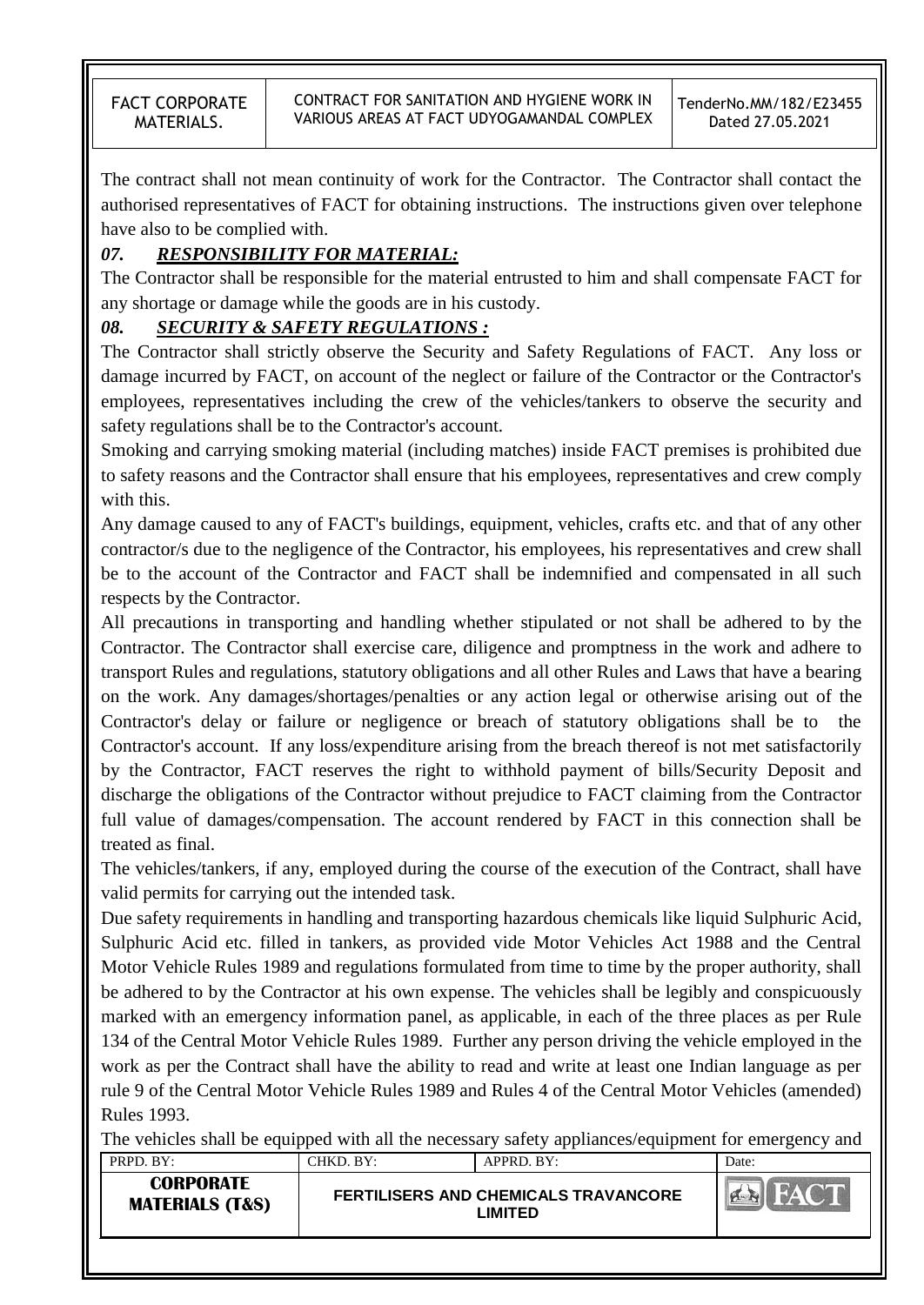CONTRACT FOR SANITATION AND HYGIENE WORK IN VARIOUS AREAS AT FACT UDYOGAMANDAL COMPLEX

rescue purpose as stipulated in Motor Vehicles Act 1988 and rules thereto.

## *09. STATUTORY OBLIGATIONS*

The Contractor shall comply with the requirements of all Local, State and Central Govt. Acts, Rules Regulations, By-Laws, Orders etc, in force from time to time and in particular Indian Factories Act, Workmen's Compensations Act, Contract Labour (regulations and abolition) Act 1970, Minimum Wages Act 1936, The Mines Act 1952, The Explosives Act 1884 and all other relevant Acts and Laws as amended from time to time in so far as they are or may be applicable to the execution of works as per this contract.

The Contractor shall obtain at his cost all permits, license and other authorisation, as required for his work, from Govt. authorities. The Contractor shall maintain proper records & registers as required by the concerned statutes and submit them to FACT as and when required.

Proper records of payment of wages to workers/labourers/crew etc. engaged in the work shall be maintained by the Contractor and produced for inspection when required by FACT.

The Contractor shall be responsible for all payments to his workmen including Employees State Insurance and Provident Fund benefits etc., if any, i.e. FACT shall not make any payments to the Contractor other than the rates agreed for the work. All extra payments, if any, to be made to the Contractor's workmen during the course of contract period shall be borne entirely by the Contractor.

In case the Contractor fails to discharge his statutory obligations leading to a situation wherein FACT is to incur any expenditure/loss in their capacity as the Principal Employer such expenditure/loss shall be realised from the Contractor.

# *10. CONTRACTOR's WORKMEN*

FACT shall have no dealing with the Contractor's workmen or their Union. FACT reserves the right to debar any of the contractor"s employees/workmen/crew from entering FACT premises for whatever reason FACT deems fit.

# *11. DEFAULT:*

In the event of failure on the part of the Contractor to execute the Contract to FACT's satisfaction, FACT may, at their option, either recover from the Contractor liquidated damages as prescribed in the "Special Conditions", if any, or at the risk and cost of the Contractor and without prejudice to FACT's other rights as per the Contract, terminate the Contract wholly or partially and carry out the work through other contractors or by themselves.

# *12. TERMINATION :*

If any work entrusted with other contractors by FACT is obstructed by, interfered with or caused to be interfered with by the Contractor, his employees, his representatives or crew, the contract shall be terminated without notice and the remaining work for the unexpired portion of the contract arranged by FACT through others at the Contractor's risk and cost.

The contract can be terminated by FACT with one month's notice at any time during the pendency of the contract.

# *13. FORCE MAJEURE:*

Neither the Contractor nor FACT shall be considered in default in the performance of their obligations under the Work Order so long as the performance is prevented or delayed because of

| PRPD. BY:                                      | CHKD. BY: | $APPRD$ . BY:                                                 | Date: |
|------------------------------------------------|-----------|---------------------------------------------------------------|-------|
| <b>CORPORATE</b><br><b>MATERIALS (T&amp;S)</b> |           | <b>FERTILISERS AND CHEMICALS TRAVANCORE</b><br><b>_IMITED</b> |       |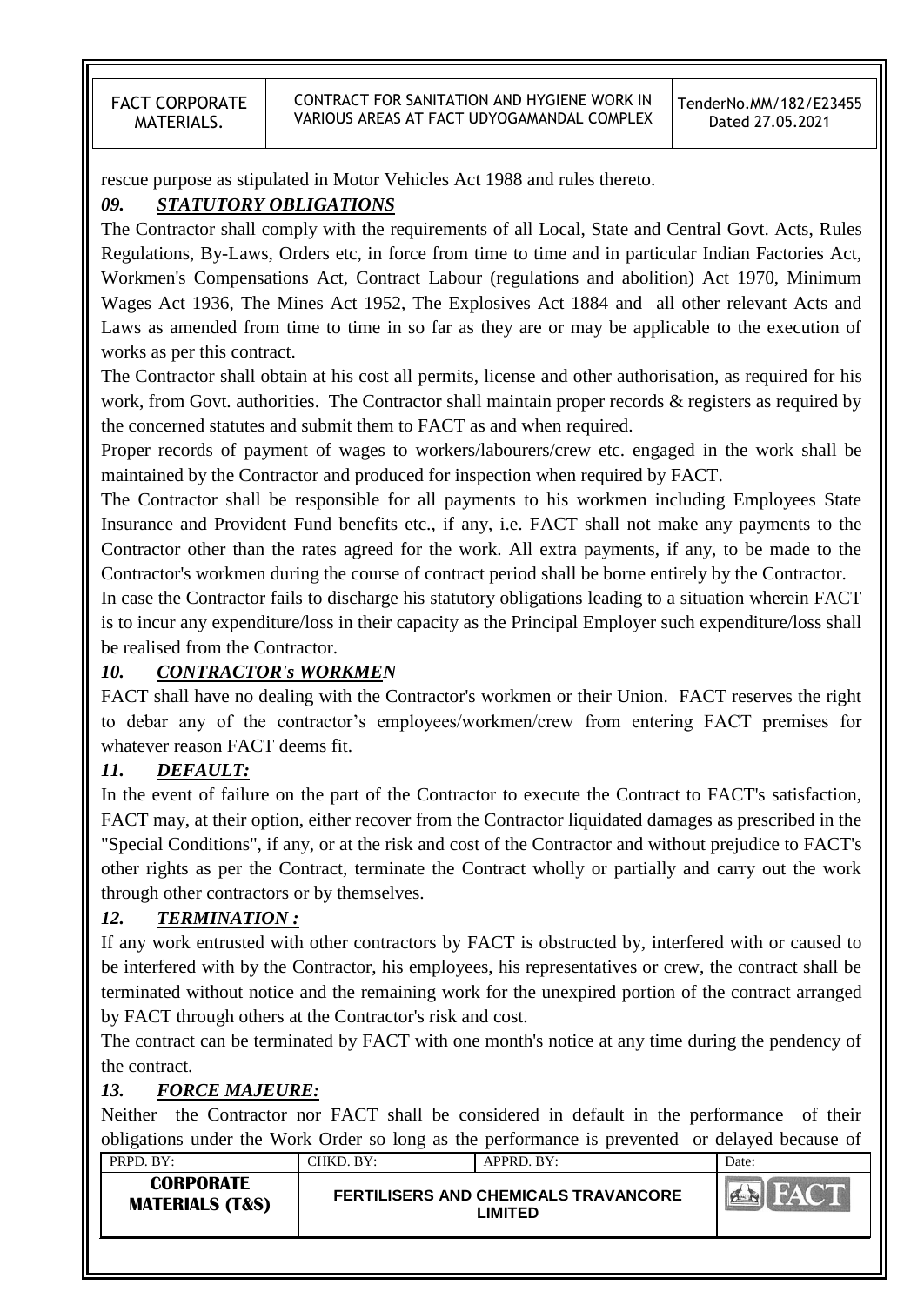Force Majeure conditions like war or hostilities, riots or civil commotion, earth quake, flood or tempest, drought, accident, fire or explosion, labour strike or lock-out or Act-of-God or because of any law and order proclamation, regulation or ordinance of Government or subdivision there of and situation arising out of our plant break downs. Notice of a Force Majeure situation shall be given by the affected party to the other party with in one week of its occurrence. Should such a delay be for more than three months, FACT shall have the right to cancel the Work Order at no charge to FACT and FACT shall be entitled to reimbursement of any amount due from the Contractor.

# *14. ASSIGNMENT :*

The Contractor shall not assign, transfer or sub-let this work order without the prior written approval of FACT.

# *15. APPLICABLE LAW & SETTLEMENT OF DISPUTES:*

This contract shall be subject to and shall in all respects be governed by Indian law.

If any dispute arises out of or relating to or in connection with this contract, between the contractor and the owner/FACT, the same shall be amicably settled through mutual discussions, failing which, the unresolved dispute (s) shall be referred to arbitration in accordance with the provisions of the Arbitration and Conciliation Act, 1996, as amended from time to time and number of Arbitrator shall be one. The Venue of the Arbitration shall be at Ernakulam and the proceeding shall be in English.

Any legal proceedings relating to or in connection with this contract shall be limited to the exclusive jurisdiction of the High Court of Kerala.

# *16. ENVIRONMENT MANAGEMENT SYSTEM :*

FACT is a company having Environmental Management System according to ISO 14001 standard. The Contractor shall ensure that none of their activities cause damage to the environment.

# *17. FRAUD PREVENTION POLICY OF FACT:*

FACT a Central Public Sector Undertaking (PSU) follows Corporate Governance principles proactively and has formulated a Fraud Prevention Policy. Details of Fraud Prevention Policy of FACT-2012 can be viewed in FACT"s Website *[www.fact.co.in](http://www.fact.co.in/)*. Contractors shall make themselves aware and also ensure compliance of the same.

# *18. ENTIRETY OF CONTRACT :*

All of the terms agreed to between the Contractor and FACT are included in the Work Order and no other communication, written, oral, or implied shall be considered to be included in the Work Order or form part of the Work Order, unless specifically agreed to in writing by FACT.

| PRPD. BY:                                      | CHKD. BY: | APPRD. BY:                                             | Date: |
|------------------------------------------------|-----------|--------------------------------------------------------|-------|
| <b>CORPORATE</b><br><b>MATERIALS (T&amp;S)</b> |           | <b>FERTILISERS AND CHEMICALS TRAVANCORE</b><br>LIMITED |       |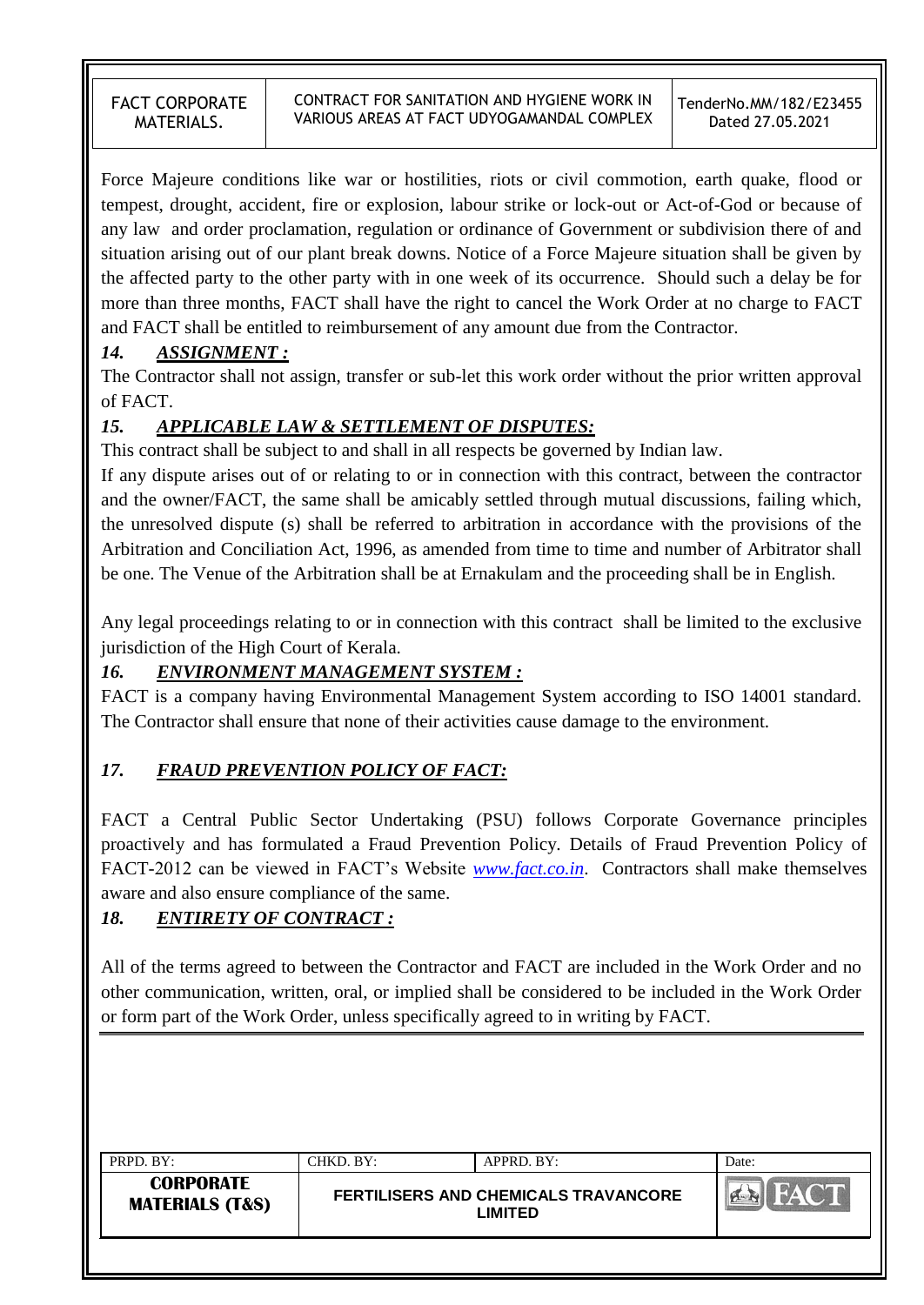CONTRACT FOR SANITATION AND HYGIENE WORK IN VARIOUS AREAS AT FACT UDYOGAMANDAL COMPLEX TenderNo.MM/182/E23455 Dated 27.05.2021

#### **ANNEXURE –VII**

### **PROFORMA OF UNPRICED COPY OF PRICE BID**

 **(**To be submitted with Part-A Bid)

Sub: SANITATION AND HYGIENE WORK IN FACT AT UDYOGAMANDAL COMPLEX

Note: Please **do not fill in Rates in this format**. Please fill "**Quoted"** in the blank column provided against each.

We hereby quote our competitive rate as below for all the item of work cited above in compliance with the enquiry documents without any deviation.

| S. No. | Description                                                                                                                                                                                                             | <b>UOM</b> | Qty. | Total (Rupees/Month)-(All<br>inclusive rate-excluding<br>GST) Indicate "Quoted" |
|--------|-------------------------------------------------------------------------------------------------------------------------------------------------------------------------------------------------------------------------|------------|------|---------------------------------------------------------------------------------|
|        | To carry out sanitation and hygiene<br>works in FACT Udyogamandal<br>Complex as per special terms and<br>conditions attached as Annexure V.<br>locations with approximate<br>The<br>areas are attached as Annexure V-A. | Month      | 24   |                                                                                 |

GST shall be extra as applicable based on statutory notifications.

We have read and understood the Notice Inviting Tender, Instructions to Bidders, Terms and Conditions and Standard Terms and Conditions of this enquiry and hereby confirm our acceptance to the same.

Name of the Bidder Signature of the Bidder

Place:

**Date**

**Seal**

| PRPD. BY:                                      | CHKD. BY: | APPRD. BY:                                             | Date: |
|------------------------------------------------|-----------|--------------------------------------------------------|-------|
| <b>CORPORATE</b><br><b>MATERIALS (T&amp;S)</b> |           | <b>FERTILISERS AND CHEMICALS TRAVANCORE</b><br>LIMITED |       |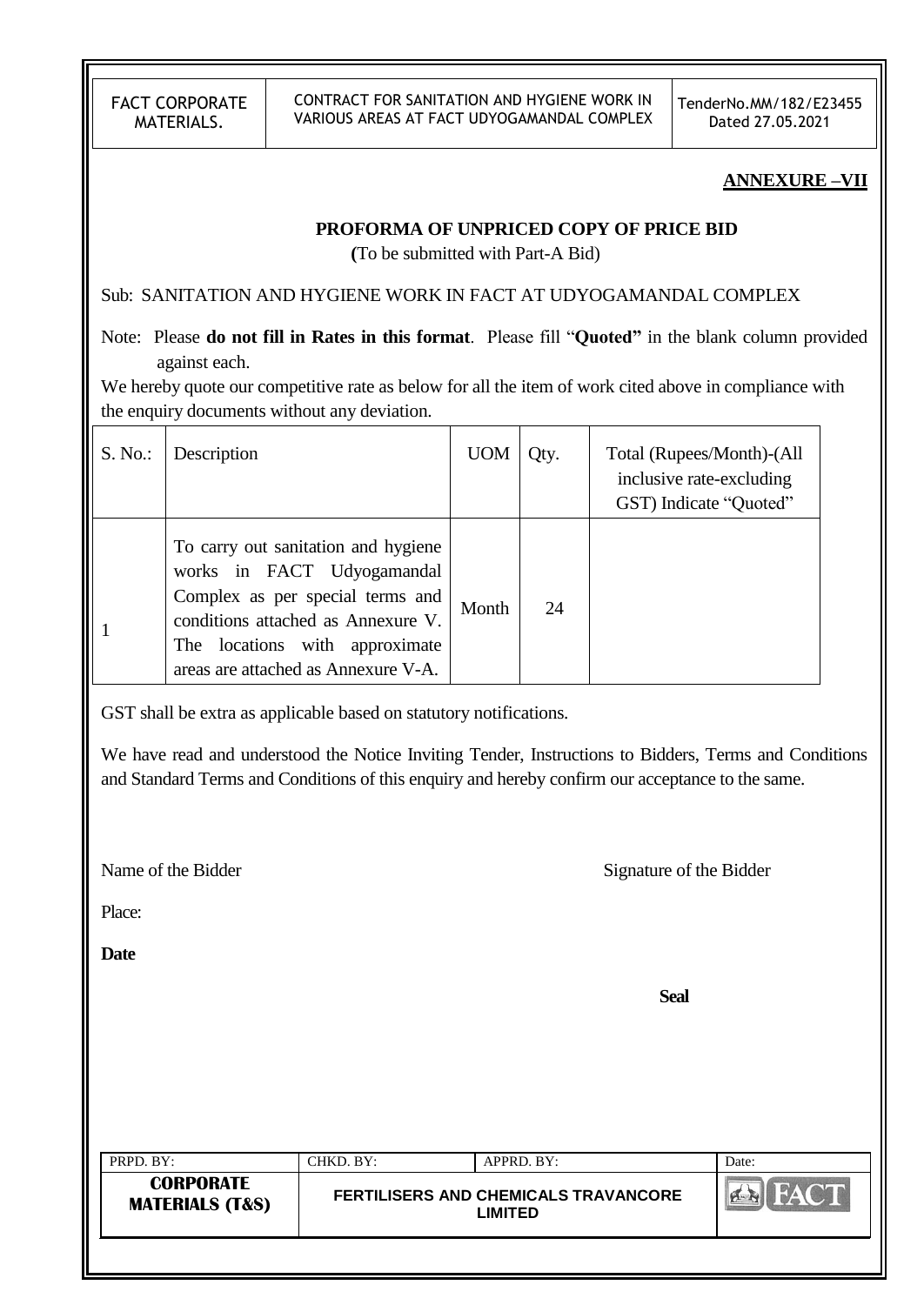TenderNo.MM/182/E23455 Dated 27.05.2021

### **ANNEXURE: VIII**

**Part –B**

# **PROFORMA OF PRICE BID**

Please visit **[https://eprocure.gov.in](https://eprocure.gov.in/)** and search using the tender **ID** under FACT Tenders to see the price Bid (BOQ-EXCEL SHEET)

| PRPD. BY:                                      | CHKD. BY: | APPRD. BY:                                             | Date: |
|------------------------------------------------|-----------|--------------------------------------------------------|-------|
| <b>CORPORATE</b><br><b>MATERIALS (T&amp;S)</b> |           | FERTILISERS AND CHEMICALS TRAVANCORE<br><b>LIMITED</b> |       |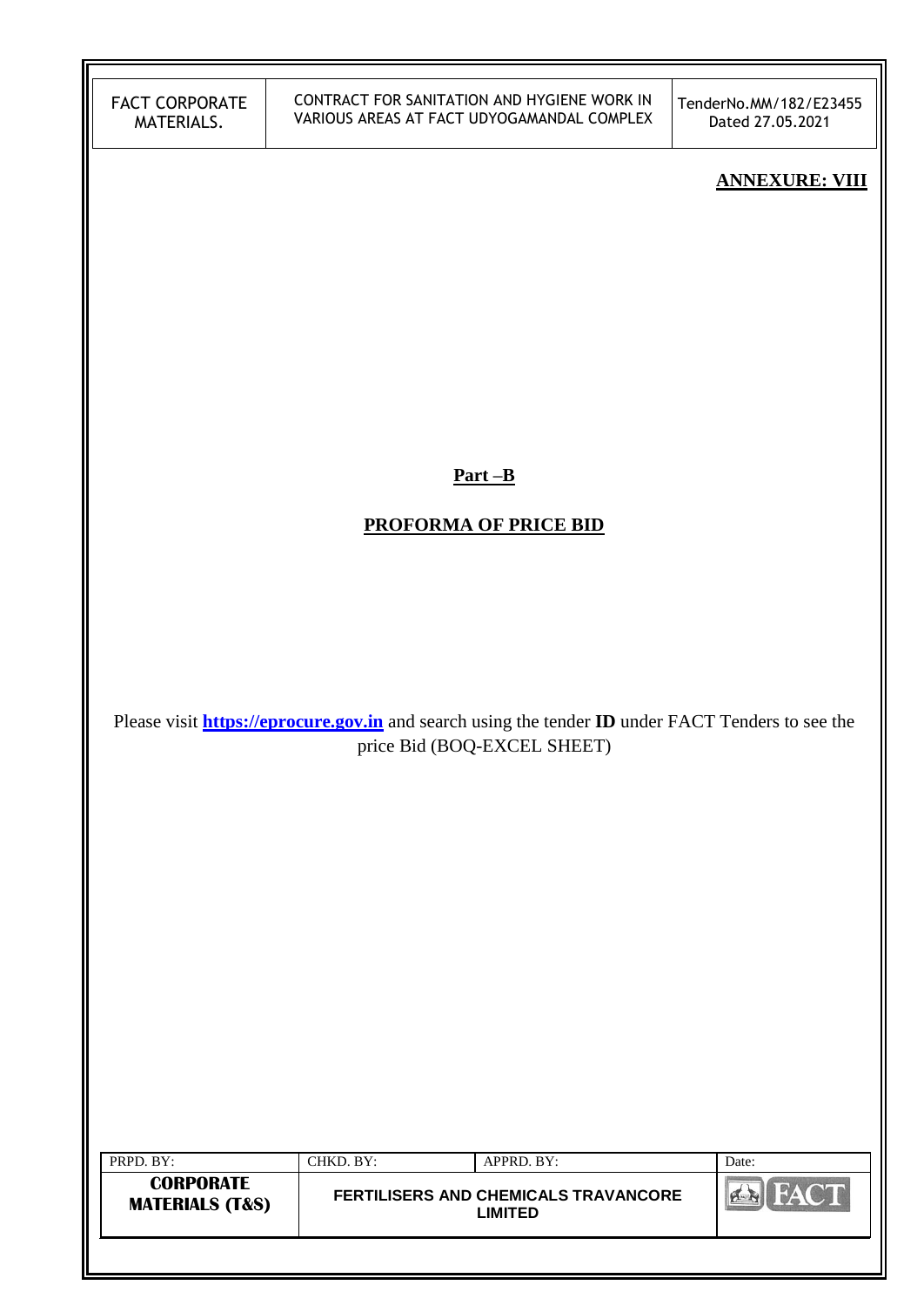| <b>FACT CORPORATE</b><br>MATERIALS.                                                                                                                |                                                                                                                                                                                                                                                                                                                                                                                                                                                                                                                            | CONTRACT FOR SANITATION AND HYGIENE WORK IN<br>VARIOUS AREAS AT FACT UDYOGAMANDAL COMPLEX                                                                                                                | TenderNo.MM/182/E23455<br>Dated 27.05.2021 |  |  |
|----------------------------------------------------------------------------------------------------------------------------------------------------|----------------------------------------------------------------------------------------------------------------------------------------------------------------------------------------------------------------------------------------------------------------------------------------------------------------------------------------------------------------------------------------------------------------------------------------------------------------------------------------------------------------------------|----------------------------------------------------------------------------------------------------------------------------------------------------------------------------------------------------------|--------------------------------------------|--|--|
|                                                                                                                                                    |                                                                                                                                                                                                                                                                                                                                                                                                                                                                                                                            |                                                                                                                                                                                                          | <b>ANNEXURE -IX</b>                        |  |  |
|                                                                                                                                                    |                                                                                                                                                                                                                                                                                                                                                                                                                                                                                                                            | On Rs.200/- Non judicial stamp paper                                                                                                                                                                     |                                            |  |  |
|                                                                                                                                                    |                                                                                                                                                                                                                                                                                                                                                                                                                                                                                                                            | <b>Bid-Security Declaration</b>                                                                                                                                                                          |                                            |  |  |
| To: AGM(Mat)T&S<br>FACT-PD Admin building-<br>UDYOGAMANDAL-683501                                                                                  |                                                                                                                                                                                                                                                                                                                                                                                                                                                                                                                            |                                                                                                                                                                                                          |                                            |  |  |
| Reference:                                                                                                                                         | (2) Our Bid No. _________________________ dt.                                                                                                                                                                                                                                                                                                                                                                                                                                                                              |                                                                                                                                                                                                          |                                            |  |  |
| under:                                                                                                                                             |                                                                                                                                                                                                                                                                                                                                                                                                                                                                                                                            |                                                                                                                                                                                                          |                                            |  |  |
|                                                                                                                                                    | Security Declaration in lieu of Earnest Money Deposit.                                                                                                                                                                                                                                                                                                                                                                                                                                                                     | I/We understand that, as per Clause of Tender/bid conditions, bids must be supported by a Bid                                                                                                            |                                            |  |  |
|                                                                                                                                                    | FACT's rights to claim damages or any other legal recourse) if,                                                                                                                                                                                                                                                                                                                                                                                                                                                            | I/We hereby accept that I/We may be disqualified from bidding for any contract with you for a period<br>of Three years from the date of disqualification as may be notified by you (without prejudice to |                                            |  |  |
|                                                                                                                                                    | 1) I am /We are in a breach of any of the obligations under the bid conditions,<br>2) I/We have withdrawn or unilaterally modified/amended/revised, my/our Bid during the bid<br>validity period specified in the form of Bid or extended period, if any.<br>3) On acceptance of our bid by FACT, I/we failed to deposit the prescribed Security Deposit or<br>fails to execute the agreement or fails to commence the execution of the work in accordance<br>with the terms and conditions and within the specified time. |                                                                                                                                                                                                          |                                            |  |  |
| Signature:                                                                                                                                         |                                                                                                                                                                                                                                                                                                                                                                                                                                                                                                                            |                                                                                                                                                                                                          |                                            |  |  |
|                                                                                                                                                    |                                                                                                                                                                                                                                                                                                                                                                                                                                                                                                                            | Name & designation of the authorized person signing the Bid-Securing Declaration Form:                                                                                                                   |                                            |  |  |
| Duly authorized to sign the bid for and on behalf of: __________________________ (complete name of<br>Bidder)                                      |                                                                                                                                                                                                                                                                                                                                                                                                                                                                                                                            |                                                                                                                                                                                                          |                                            |  |  |
|                                                                                                                                                    | Dated on ______________ day of ____________________ month, __________ year.                                                                                                                                                                                                                                                                                                                                                                                                                                                |                                                                                                                                                                                                          |                                            |  |  |
| (Note: In case of a Joint Venture, the Bid Security Declaration must be in the name of all partners to<br>the Joint Venture that submits the bid). |                                                                                                                                                                                                                                                                                                                                                                                                                                                                                                                            |                                                                                                                                                                                                          |                                            |  |  |
| PRPD. BY:                                                                                                                                          | CHKD. BY:                                                                                                                                                                                                                                                                                                                                                                                                                                                                                                                  | APPRD. BY:                                                                                                                                                                                               | Date:                                      |  |  |
| <b>CORPORATE</b><br><b>MATERIALS (T&amp;S)</b>                                                                                                     |                                                                                                                                                                                                                                                                                                                                                                                                                                                                                                                            | <b>FERTILISERS AND CHEMICALS TRAVANCORE</b><br><b>LIMITED</b>                                                                                                                                            |                                            |  |  |
|                                                                                                                                                    |                                                                                                                                                                                                                                                                                                                                                                                                                                                                                                                            |                                                                                                                                                                                                          |                                            |  |  |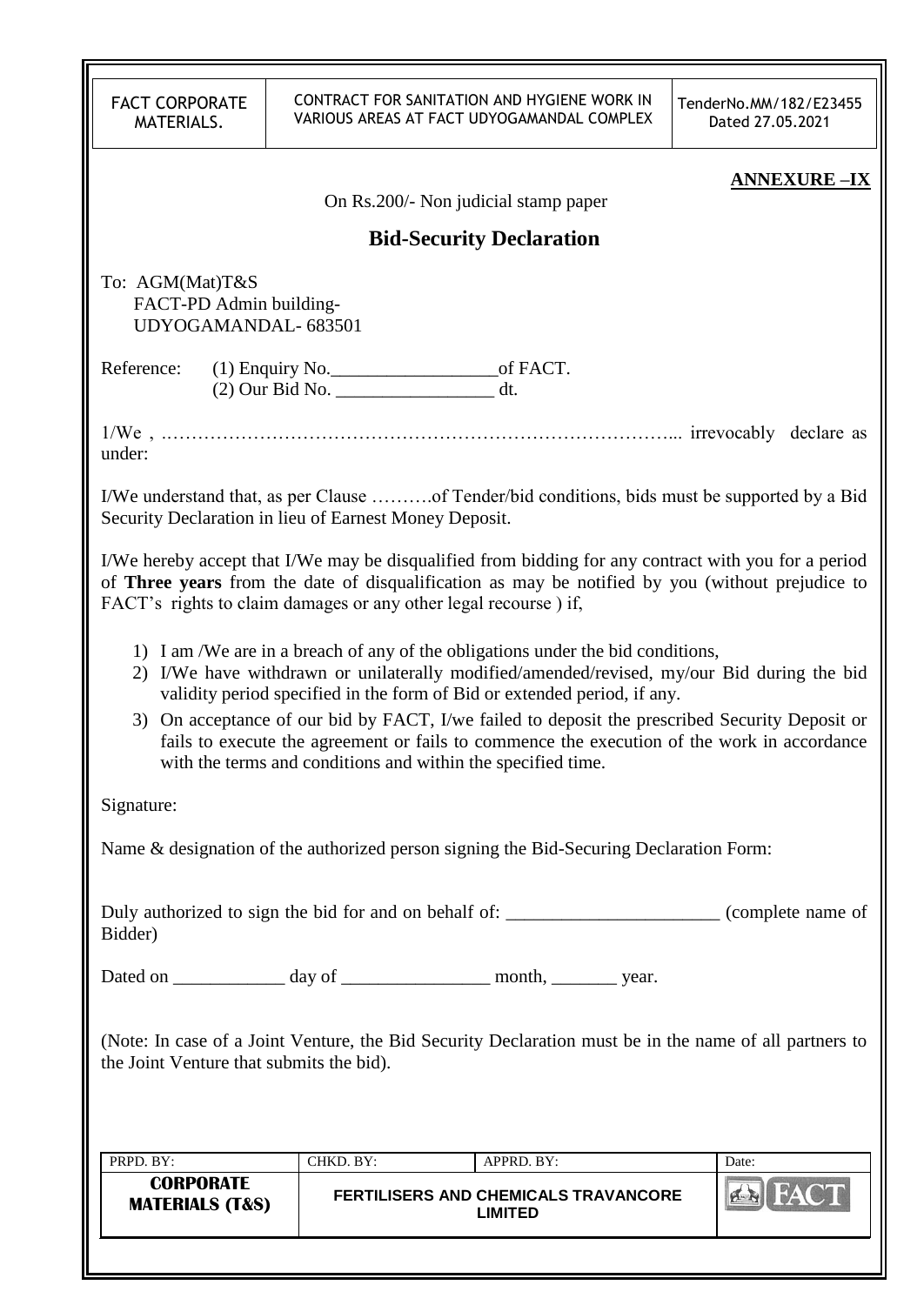CONTRACT FOR SANITATION AND HYGIENE WORK IN VARIOUS AREAS AT FACT UDYOGAMANDAL COMPLEX TenderNo.MM/182/E23455 Dated 27.05.2021

#### **ANNEXURE –X**

### **PROFORMA OF BANK GUARANTEE FOR FURNISHING SECURITY DEPOSIT**

(TO BE OBTAINED FROM A INDIAN NATIONALISED/SCHEDULED BANK ON STAMP PAPER WORTH Rs.200/-)

The Fertilisers and Chemicals Travancore Ltd., Udyogamandal, Cochin-683 501.

Whereas FACT , Udyogamandal P.O., Kerala (hereinafter called referred to as the Company) has placed a work order no. ............... dated ............ with M/S.........................(hereinafter called the Contractor) for the work of .......................and whereas it is one of the conditions of the said work order that the Contractor shall either remit a sum of Rs.............. (Rupees..........................only) or furnish a Bank Guarantee for Rs............ (Rupees...........................only) as security deposit for the due fulfillment of the said work order by the said Contractor.

In consideration of the Company having agreed to accept a Bank Guarantee from us towards such security deposit in lieu of the cash deposit in accordance with the terms and conditions of the above work order, we................. the Bank (hereinafter referred to as the Bank) do hereby undertake to pay the Company merely on demand any sum or sums from time to time demanded by the Company up to a maximum of Rs................... (Rupees.............................only) being the amount of the security deposit against any loss or damage caused to or suffered by or would be caused to or suffered by the Company by reason of any breach by the said Contractor of any of the terms and conditions contained in the said work order.

We, the said Bank, do hereby undertake to pay the amount so demanded by the Company without any demur merely on a demand from the Company stating that the amount claimed is due by way of loss or damage caused to or suffered or would be caused to or suffered by the Company by reason of breach by the said Contractor of any of the terms and conditions contained in the said contract. Any such demand made on the Bank shall be conclusive as regards the amount due and payable by the Bank under this guarantee.

We undertake to pay to the Company any money so demanded not withstanding any dispute or disputes raised by the said Contractor in any suit or proceeding pending before any court or Tribunal relating thereto our liability under this present being absolute and unequivocal.

The payment so made by us under this Guarantee shall be a valid discharge of our liability for payment thereunder and the said Contractor shall have no claim against us for making such payment.

PRPD. BY: CHKD. BY: APPRD. BY: Date: We.......................... further agree that the guarantee herein contained shall remain in full force and

| .                                              | ---------- | .                                                             | ------ |
|------------------------------------------------|------------|---------------------------------------------------------------|--------|
| <b>CORPORATE</b><br><b>MATERIALS (T&amp;S)</b> |            | <b>FERTILISERS AND CHEMICALS TRAVANCORE</b><br><b>_IMITED</b> |        |
|                                                |            |                                                               |        |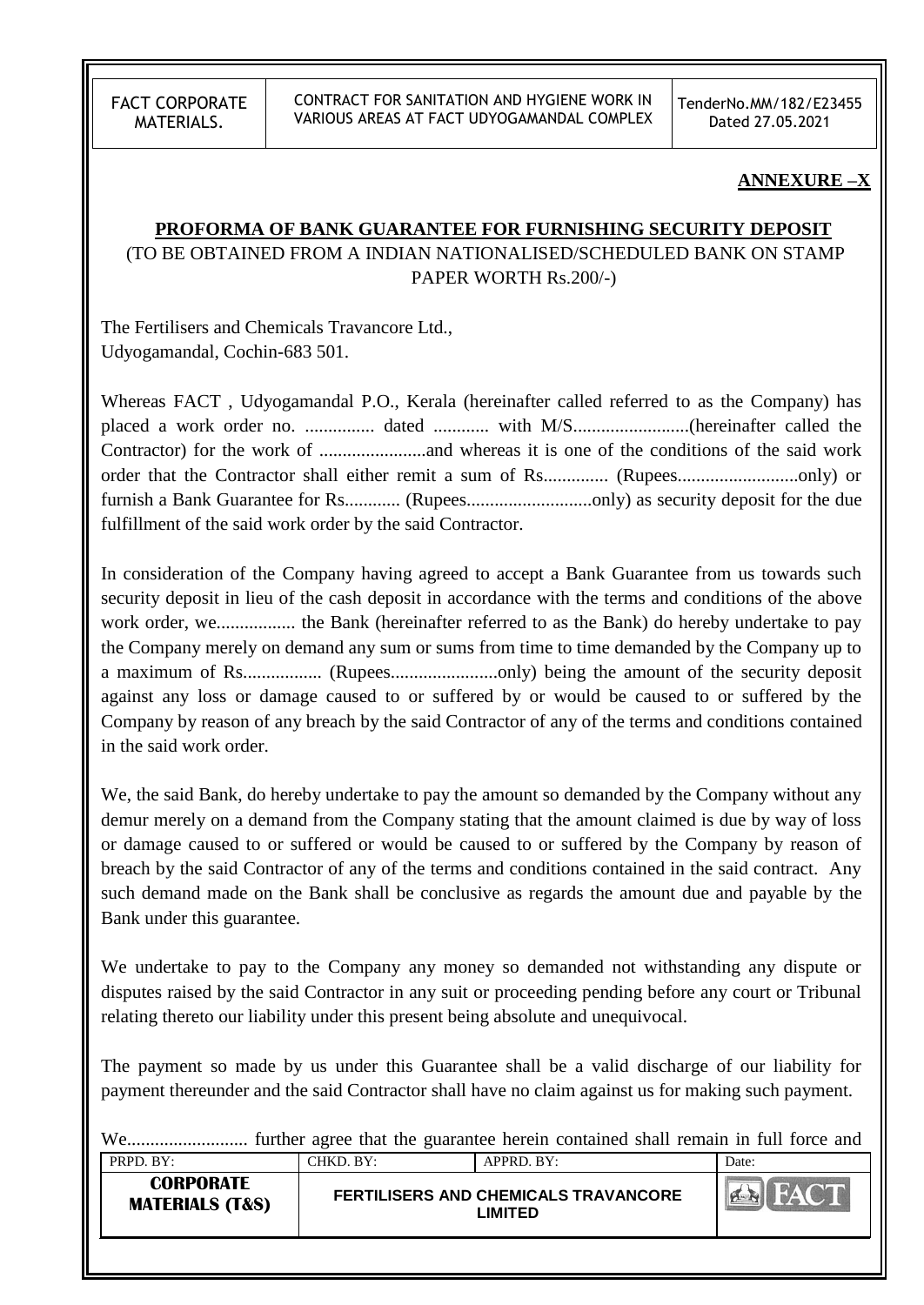effect during the period that would be taken for the performance of the said contract and that it shall continue to be enforceable till all the dues of the Company under or by virtue of the said contract have been fully paid and its claim satisfied or discharged or till the Company certifies that the terms and conditions of the said contract have been fully and properly carried out by the said contractor and accordingly discharges this guarantee.

We............................. further agree with the said company that they shall have the fullest liberty without our consent and without affecting in any manner our obligations hereunder to vary any of the terms and conditions of the said contract or to extend time of performance by the said Contractor or to postpone for any time and from time to time any of the powers exercisable by it against the said Contractor and either to enforce or forebear from enforcing any of the terms and conditions governing the said contract or securities available to the Company and the said Bank shall not be released from its liability under these presents by any exercise by the Company of the liberty with reference to the matters aforesaid or by reason of time being given to the said Contractor or any other forbearance, act or omission on the part of the Company or any indulgence by the Company to the said Contractor or any other matter of thing whatsoever which under the law relating to sureties, but for this provision, have the effect of so relieving us.

This guarantee shall not be affected by any change in the constitution of the Bank or the Company or the said Contractor nor shall this guarantee be affected by any change in the constitution of the Company or the said Contractor by absorption with any other body or corporation and this guarantee shall be available to or enforceable by such body or corporation.

Our guarantee shall remain in force until................. Unless a claim or demand is made within six months after the expiry of the above date, all the Company"s rights under the guarantee shall be deemed as waived/forfeited and we shall be relieved and discharged from all liabilities there under. Notwithstanding anything contained hereinbefore, our liability under this guarantee shall be limited to an amount not exceeding Rs.................... (Rupees.............................. only).

Any notice by way of request, demand or otherwise hereunder may be sent by post to the Bank addressed as aforesaid and if sent by post, it shall be deemed to have been given at the time when it would be delivered in due course of post and in proving such notice when given by post, it shall be sufficient to prove that the envelope containing the notice was posted and certificate signed by an officer of the Company that the envelope was so posted shall be conclusive.

Disputes/differences, if any, relating to or arising out of this Bank Guarantee, shall be settled by courts having jurisdiction over Udyogamandal, in Kerala State, where the registered office of the company is situated and no other court shall have jurisdiction in the matter.

| <b>PRPD.</b> BY: | CHKD. BY: | APPRD. BY: | Date: |
|------------------|-----------|------------|-------|

| 1 IV D. D.I.                                   | <u>.</u> |                                                              | Dac- |
|------------------------------------------------|----------|--------------------------------------------------------------|------|
| <b>CORPORATE</b><br><b>MATERIALS (T&amp;S)</b> |          | <b>FERTILISERS AND CHEMICALS TRAVANCORE</b><br><b>IMITED</b> |      |
|                                                |          |                                                              |      |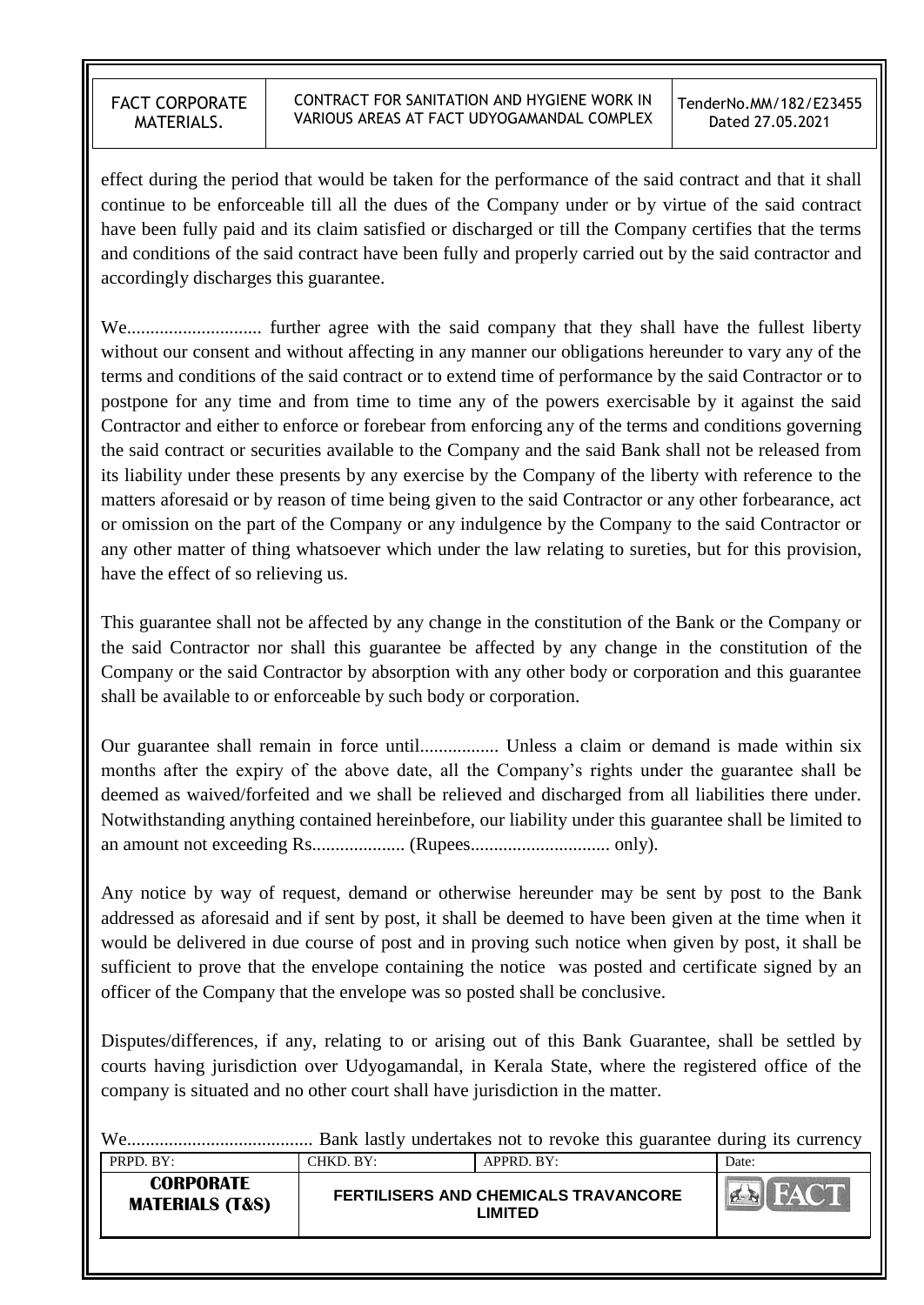| <b>FACT CORPORATE</b> |
|-----------------------|
| MATERIALS.            |

#### CONTRACT FOR SANITATION AND HYGIENE WORK IN VARIOUS AREAS AT FACT UDYOGAMANDAL COMPLEX

except with the previous consent of the Company in writing.

Dated this ........................ day of ................................ Two thousand and ……...

For (Name of Bank) :

Authorised Official :

Name :

Designation :

Place:

Full address of the Branch issuing this guarantee:

| PRPD. BY:                                      | CHKD. BY:                                       | APPRD. BY: | Date: |
|------------------------------------------------|-------------------------------------------------|------------|-------|
| <b>CORPORATE</b><br><b>MATERIALS (T&amp;S)</b> | FERTILISERS AND CHEMICALS TRAVANCORE<br>LIMITED |            |       |
|                                                |                                                 |            |       |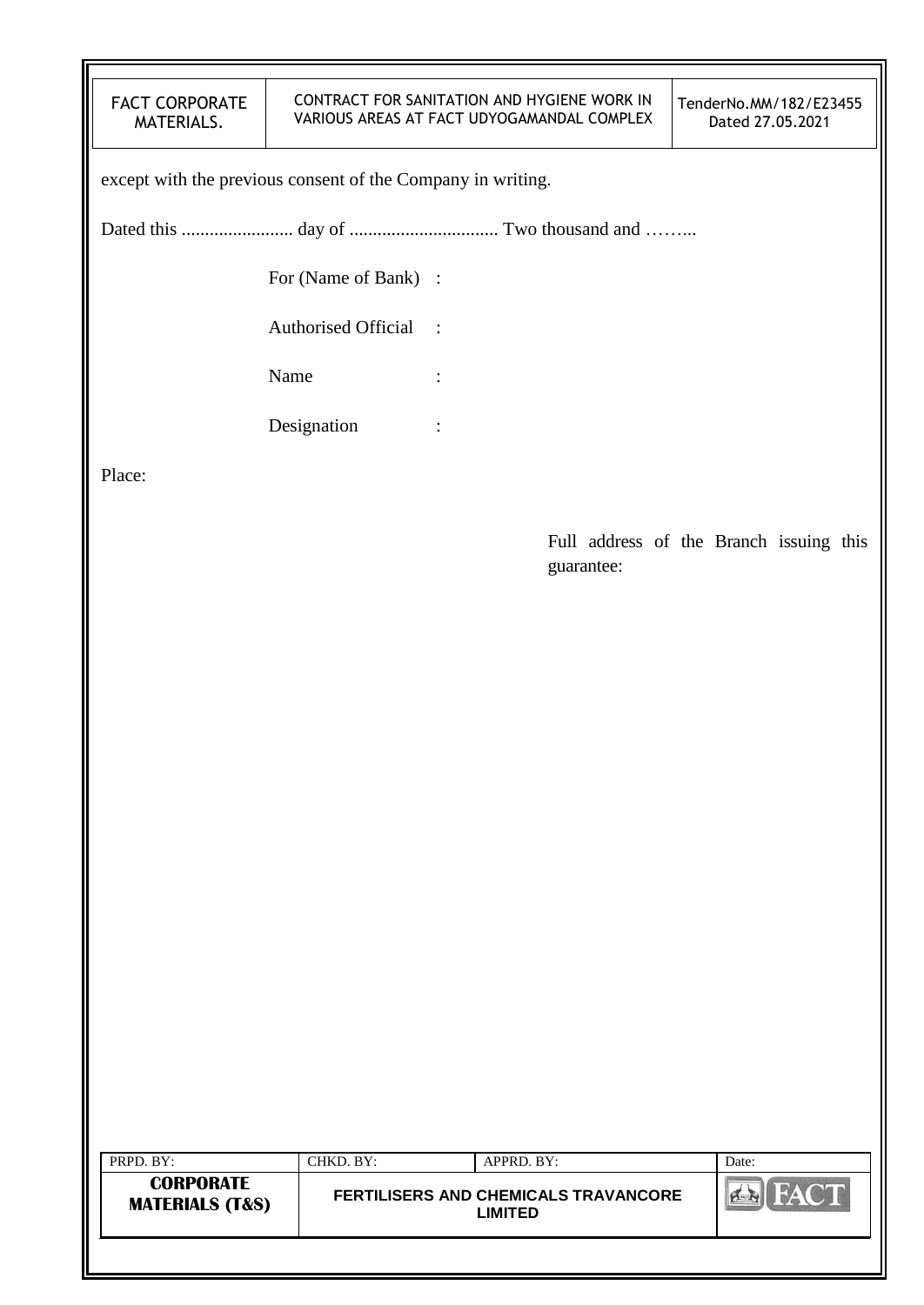CONTRACT FOR SANITATION AND HYGIENE WORK IN VARIOUS AREAS AT FACT UDYOGAMANDAL COMPLEX TenderNo.MM/182/E23455 Dated 27.05.2021

#### **ANNEXURE-XI**

#### **AGREEMENT**

(Proforma of Agreement to be executed in Rs 200/- Non Judicial stamp paper)

ARTICLES OF AGREEMENT made this day the …. Between THE FERTILISERS AND CHEMICALS TRAVANCORE LIMITED, a Company registered under the Travancore Companies ACT IV of 1114(Malayalam Era) and having its registered office at Eloor, Udyogamandal P O Ernakulam District, Kerala State(hereinafter called the FACT) on the one part and M/s…. (hereinafter called the Contractor) which expression shall where the context so admits or applies be deemed to include their heirs, executors, administrators, successors interest and legal representatives as well) on the other part.

WHEREAS the Contractor has agreed with M/s FACT for the due performance of work as set forth in the Work Order No. dt… and accompaniments upon the terms and conditions therein mentioned as accepted vide their endorsements in the aforesaid work order.

NOW THESE PRESENT WITNESS THAT in consideration of the payments to be made by M/s FACT mentioned in the aforesaid Work Order no……... dt……..and accompaniments thereunto the Contractor shall duly perform the said works, fulfil and keep all conditions in the work order which will be deemed and taken to be part of this contracts as if the same had been fully set-out herein and FACT hereby agree that if the Contractor shall duly perform the said works in the manner aforesaid and observe and keep the said terms and conditions, FACT will pay to the Contractor at the time and in the manner set forth in the aforesaid work order and in the Annexure thereunto as accepted by Contractor vide his endorsement in the aforesaid work order, the amount or amounts calculated at the rate mentioned and as per terms stipulated therein as payment for the work. This agreement shall be in force up to …

THE SAID CONDITIONS shall be read and construed as forming part of this Agreement and the parties thereto will respectively abide by and submit themselves to the conditions and stipulations and perform the agreement on their parts respectively.

UPON THE TERMS AND CONDITIONS of this Agreements being fulfilled and performed to the satisfaction of Officer of the Company empowered by the Company in this behalf, the Security Deposit remitted by the Contractor or such position thereof as he may be entitled to under the said condition shall be returned to the contractor.

IN WITNESS thereof the Contractor, M/s…. and The Manager Purchase(TS) of M/s The Fertilisers

| PRPD. BY:                                      | CHKD. BY:-                                             | APPRD. BY: | Date: |
|------------------------------------------------|--------------------------------------------------------|------------|-------|
| <b>CORPORATE</b><br><b>MATERIALS (T&amp;S)</b> | <b>FERTILISERS AND CHEMICALS TRAVANCORE</b><br>LIMITED |            |       |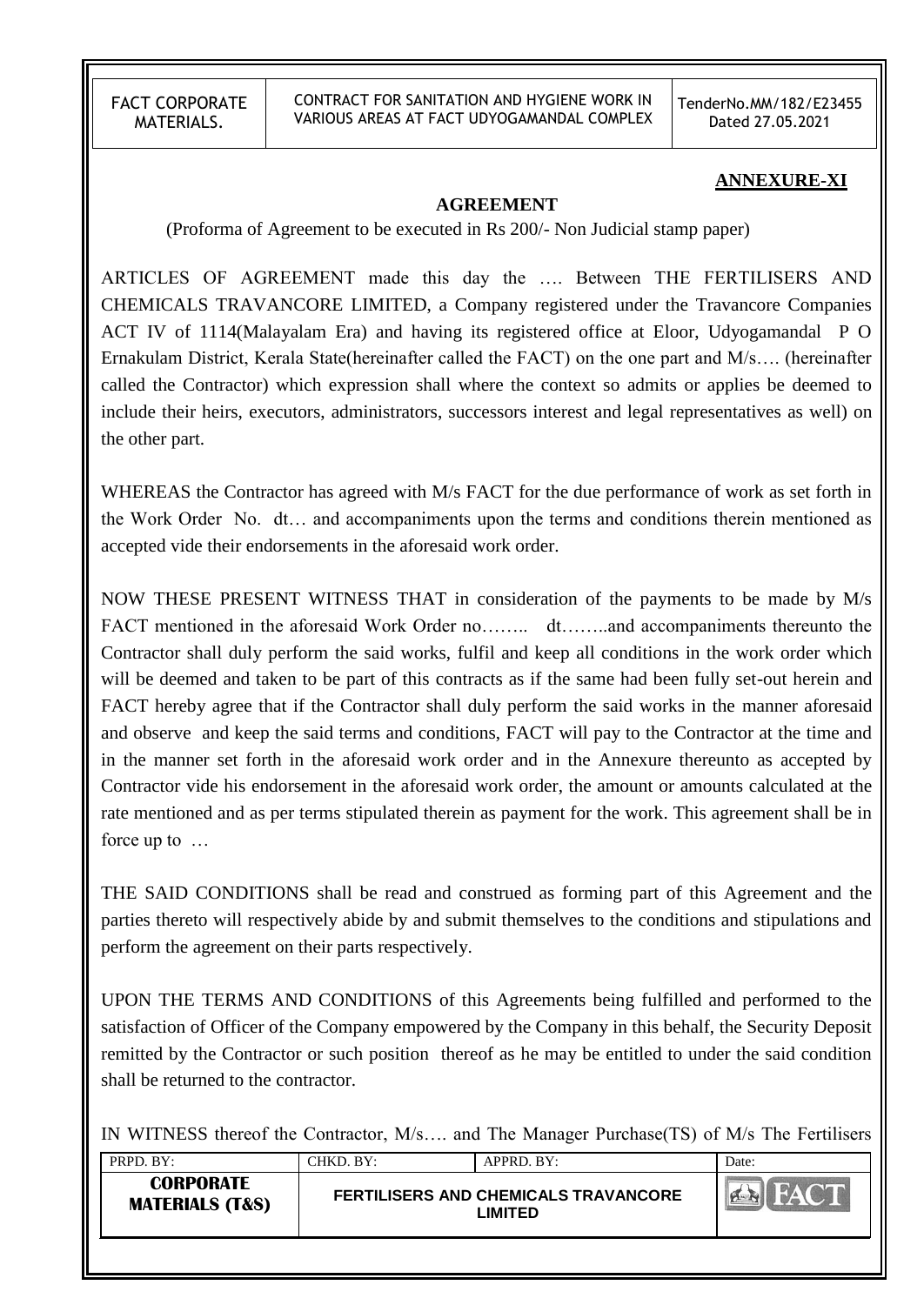| <b>FACT CORPORATE</b> |
|-----------------------|
| MATERIALS.            |

#### CONTRACT FOR SANITATION AND HYGIENE WORK IN VARIOUS AREAS AT FACT UDYOGAMANDAL COMPLEX

| day and year first above written.              |           | and Chemicals Travancore Ltd, For and on behalf of the Company have hereunto set their hands this |             |
|------------------------------------------------|-----------|---------------------------------------------------------------------------------------------------|-------------|
|                                                |           | For                                                                                               |             |
| In the presence of witnesses:<br>1.<br>2.      |           |                                                                                                   |             |
| In the presence of witnesses:<br>1.<br>2.      |           | for and on behalf of the Company.                                                                 |             |
|                                                |           |                                                                                                   |             |
|                                                |           |                                                                                                   |             |
|                                                |           |                                                                                                   |             |
|                                                |           |                                                                                                   |             |
|                                                |           |                                                                                                   |             |
|                                                |           |                                                                                                   |             |
|                                                |           |                                                                                                   |             |
|                                                |           |                                                                                                   |             |
|                                                |           |                                                                                                   |             |
|                                                |           |                                                                                                   |             |
|                                                |           |                                                                                                   |             |
|                                                |           |                                                                                                   |             |
|                                                |           |                                                                                                   |             |
|                                                |           |                                                                                                   |             |
|                                                |           |                                                                                                   |             |
|                                                |           |                                                                                                   |             |
|                                                |           |                                                                                                   |             |
|                                                |           |                                                                                                   |             |
|                                                |           |                                                                                                   |             |
|                                                |           |                                                                                                   |             |
|                                                |           |                                                                                                   |             |
| PRPD. BY:                                      | CHKD. BY: | APPRD. BY:                                                                                        | Date:       |
| <b>CORPORATE</b><br><b>MATERIALS (T&amp;S)</b> |           | FERTILISERS AND CHEMICALS TRAVANCORE<br><b>LIMITED</b>                                            | <b>FACT</b> |
|                                                |           |                                                                                                   |             |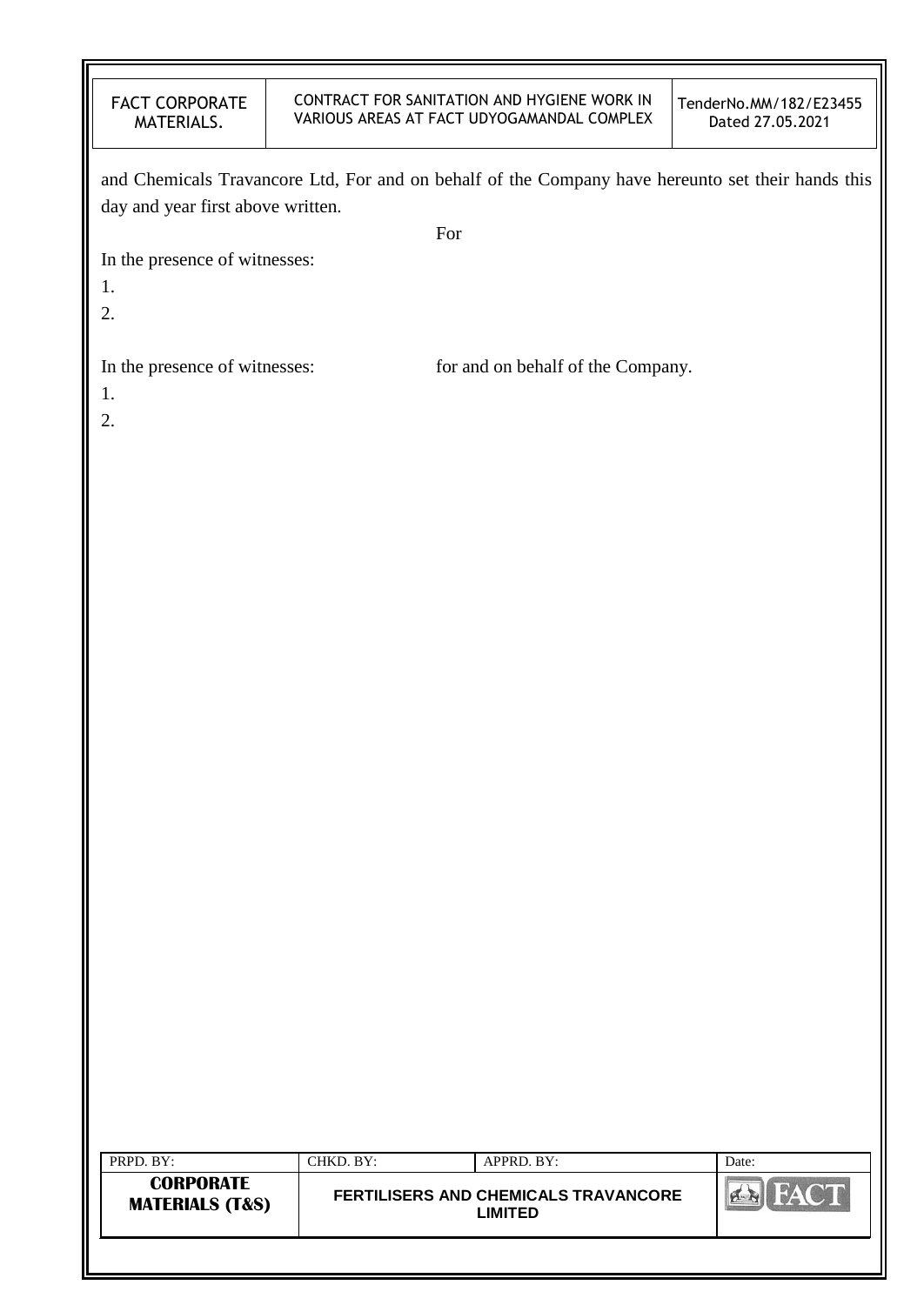CONTRACT FOR SANITATION AND HYGIENE WORK IN VARIOUS AREAS AT FACT UDYOGAMANDAL COMPLEX TenderNo.MM/182/E23455 Dated 27.05.2021

#### **ANNEXURE-XII**

#### **(To be executed on ₹ 500/- Non-judicial Stamp Paper)**

### **INTEGRITY PACT**

#### **Between**

The Fetilizers and Chemicals Travancore Limited (FACT), a company formed and registered under the Travancore Companies Act IX to 1114 (Companies Act, 2013) and having its registered office at Eloor, Udyogamandal-683501, Kochi, Ernakulam District, Kerala, hereinafter referred to as "The Principal".

#### **And**

.................................. hereinafter referredtoas "The Bidder/ Contractor".

#### **Preamble**

The Principal intends to award, under laid down organization procedures, contract/s for .......................... The Principal values full compliance with all relevant laws and regulations, and the principles of economic use of resources, and of fairness / transparency in its relations with its Bidder(s) and or/Contractor(s).

In order to achieve these goals, the Principal will appoint an Internal External Monitor (EIM), who will monitor the tender process and execution of the contact for compliance with the principle mentioned above.

#### **Section 1 - Commitments of the Principal**

(1) The Principal commits itself to take all measures necessary to prevent corruption and to observe the following principles:

a) No employee of the Principal, personally or through family members, will in connection with the tender, or the execution of the contract, demand, take a promise for or accept, for self or third person, any material or immaterial benefit which the person is not legally entitled to.

b) The Principal will, during the tender process, treat all Bidder(s) with equity and reason. The Principal will in particular, before and during the tender process, provide to all Bidder(s) the same information and will not provide to any Bidder(s) confidential / additional information through which the Bidder(s) could obtain an advantage in relation to the tender process or the contract execution.

c) The Principal will exclude from the process all known prejudiced/interested persons.

(2) If the Principal obtains information on the conduct of any of its employees which is a criminal offence under the India Penal Code / Prevention of Corruption Act, or if there be a substantive suspicion in this regard, the Principal will inform the Vigilance Officer and in addition can initiate disciplinary actions.

| PRPD. BY:                                      | CHKD. BY:                                       | APPRD. BY: | Date: |
|------------------------------------------------|-------------------------------------------------|------------|-------|
| <b>CORPORATE</b><br><b>MATERIALS (T&amp;S)</b> | FERTILISERS AND CHEMICALS TRAVANCORE<br>LIMITED |            |       |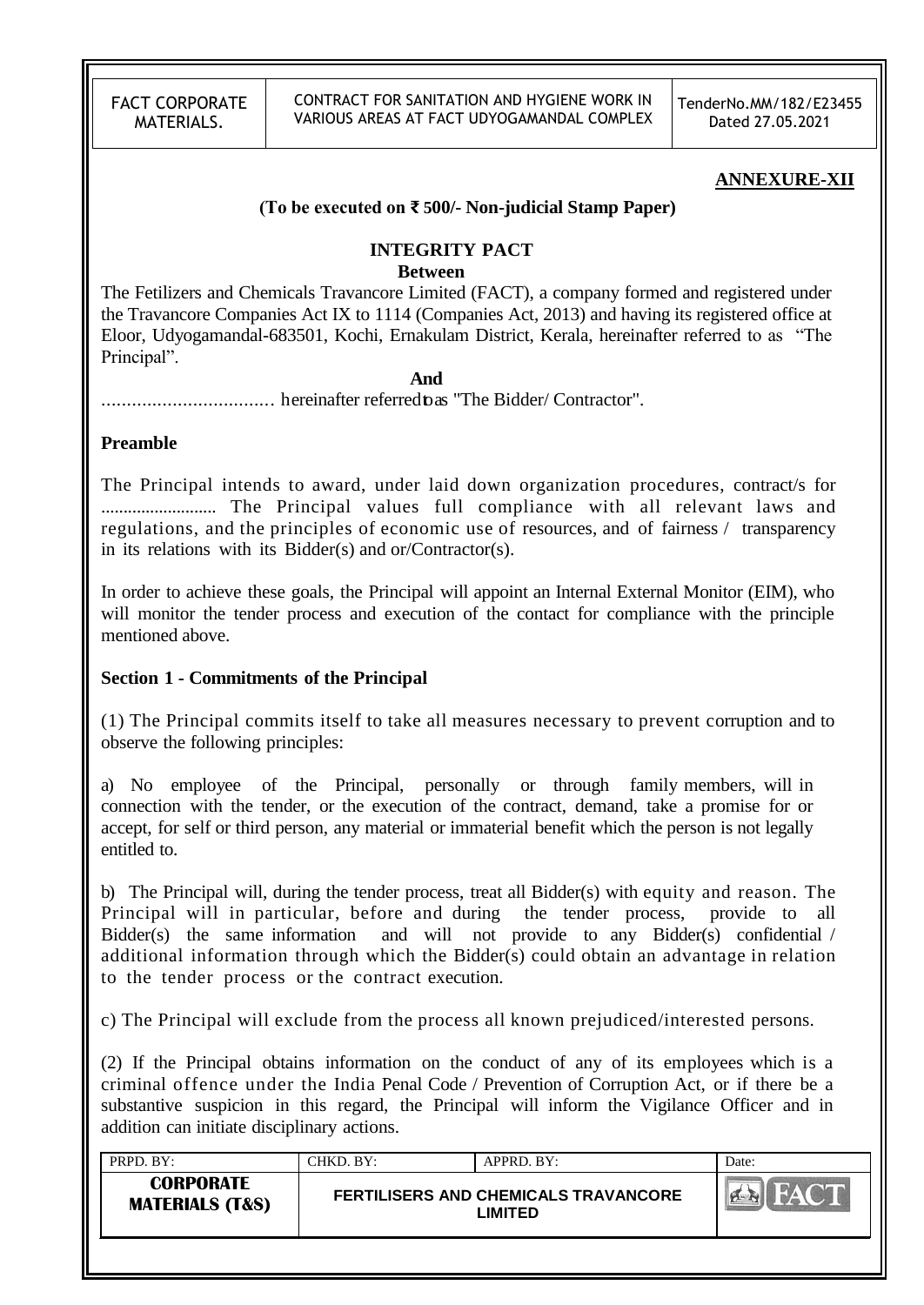#### **Section 2 - Commitments of the Bidder(s) / Contractor(s)**

(1)The Bidder(s) / Contractor(s) commits themselves to take all measures necessary to prevent corruption. He commits himself to observe the following principles during his participation in the tender process and during the contract execution.

a) The Bidder(s) / Contractor(s) will not, directly or through any other person or firm, offer, promise or give to any of the Principal's employees involved in the tender process or the execution of the contract or to any third person, any material or immaterial benefit which he/she is not legally entitled to, i n order to obtain in exchange, any advantage of any kind whatsoever during the tender process or during the execution of the contract.

b) The Bidder(s) / Contractor(s) will not enter with other Bidders into any undisclosed agreement or understanding, whether formal or informal. This applies in particular to prices, specifications, certifications, subsidiary contracts, submission or non-submission of bids or any other actions to restrict competitiveness or to introduce cartelisation in the bidding process.

c) The Bidder(s) / Contractor(s) will not commit any offence under the relevant IPC/PC Act; further the Bidder(s)/Contractor(s) will not use improperly, for purposes of competition or personal gain, or pass on to others, any information or document provided by the Principal as part of the business relationship, regarding plans, technical proposals and business details, including information contained or transmitted electronically.

d) The Bidder(s) / Contractor(s) of foreign origin shall disclose the name and address of the Agents / Representatives in India, if any. Similarly, The Bidder(s) / Contractor(s) of Indian Nationality shall furnish the name and address of the foreign principals, if any. All the payments made to the India agent/representative have to be in Indian rupees only.

e) The Bidder(s) / Contractor(s) will, when presenting his bid, disclose any and all payments he has made, is committed to, or intends to make to agents, brokers or any other intermediaries in connection with the award of the contract.

(2) The Bidder(s) / Contractor(s) will not instigate third persons to commit offences outlined above or be an accessory to such offences.

#### **Section 3 - Disqualification from tender process and exclusion from future contracts**

If the Bidder(s)/Contractor(s), before award or during the execution of has committed a transgression through a violation of Section 2 above or in any other form such as to put his reliability or credibility in question, the Principal is entitled to disqualify the Bidder(s)/ Contractor(s) from the tender process or to terminate the contract, if already signed, for such reason.

**Section 4 - Compensation for Damages**

| PRPD. BY:                                      | CHKD. BY:                                              | APPRD. BY: | Date: |
|------------------------------------------------|--------------------------------------------------------|------------|-------|
| <b>CORPORATE</b><br><b>MATERIALS (T&amp;S)</b> | <b>FERTILISERS AND CHEMICALS TRAVANCORE</b><br>LIMITED |            |       |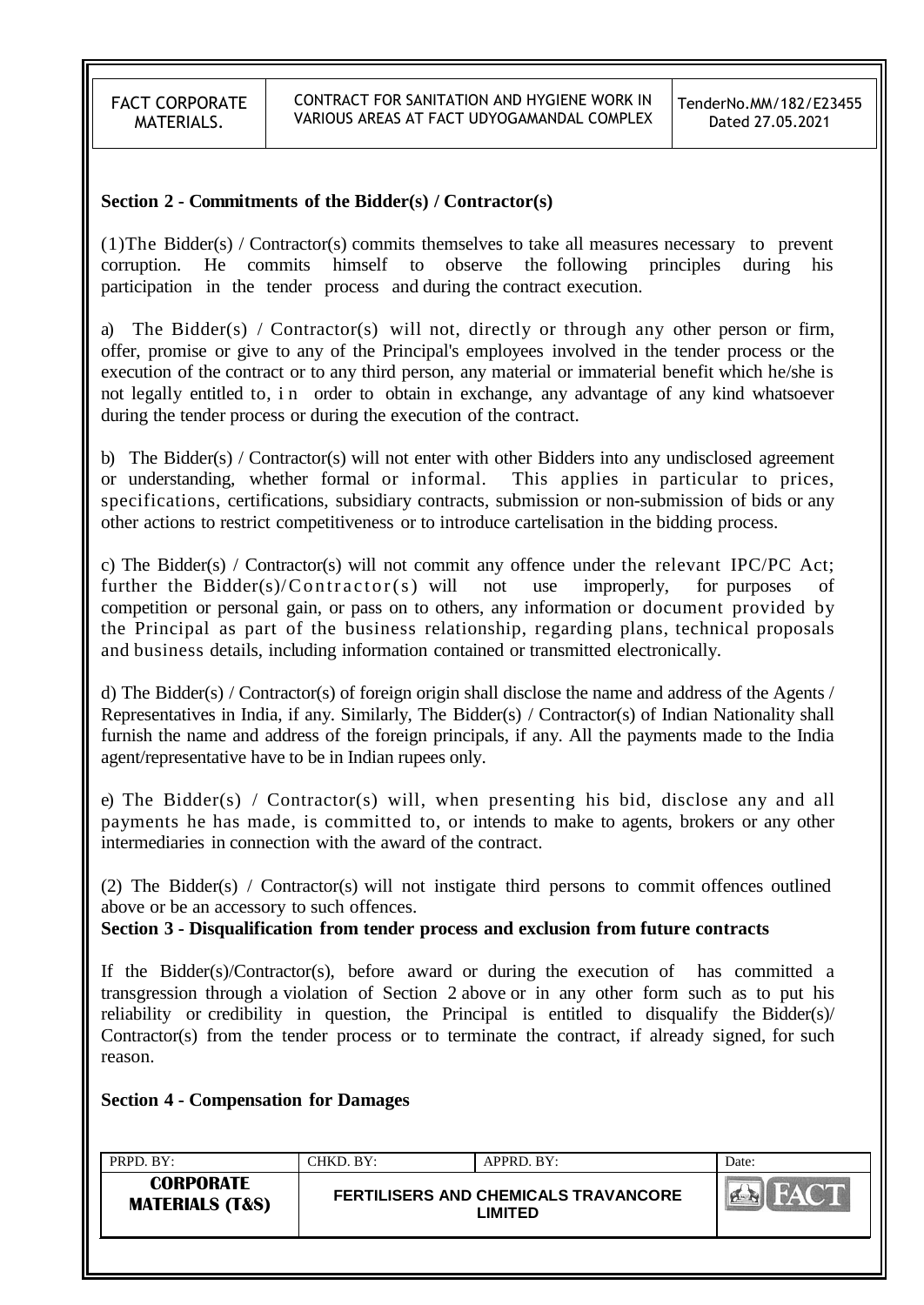(1) If the Principal has disqualified the Bidder(s) from the tender process prior to the award according to Section 3, the Principal is entitled to demand and recover the damages equivalent to Earnest Money Deposit/Bid Security.

(2) If the Principal has terminated the contract according to Section 3, or if the Principal is entitled to terminate the contract according to Section 3, the Principal shall be entitled to demand and recover from the Contractor liquidated damages of the contract value or the amount equivalent to Performance Bank Guarantee.

## **Section 5 - Previous Transgression**

(1) The Bidder declares that no previous transgression occurred in the last 3 years with any other Company in India conforming to the anti-corruption approach including Public Sector Enterprise in India that could justify his exclusion from the tender process.

(2) If the Bidder makes incorrect statement on this subject, he can be disqualified from the tender process and appropriate action can be taken including termination of contract, if already awarded, for such reason.

## **Section 6 - Equal treatment of all Bidders / Contractors / Subcontractors**

(1)The Bidder(s)/Contractor(s) undertakes(s) to demand from all subcontractors a commitment in conformity with this Integrity Pact, and to submit it to the Principal before contract signing.

(2) The Principal will enter into agreements with identical conditions as this one with all Bidders, Contractors/Suppliers and Subcontractors.

(3) The Principal will disqualify from the tender process all Bidders who do not sign this Pact or violate its provisions.

### **Section 7 – Criminal charges against violating Bidder(s) / Contractor(s) /Subcontractor(s)**

If the Principal obtains knowledge of conduct of a Bidder, Contractor or Subcontractor, or of an employee or a representative or an associate of a Bidder, Contractor, or Subcontractor which constitutes corruption, or if the Principal has substantive suspicion in this regard, the Principal will inform the same to the Chief Vigilance Officer.

### **Section 8 - Independent External Monitor/Monitors**

(1)The Principal appoints competent and credible Independent External Monitor for this Pact. The task of the Monitor is to review independently and objectively, whether and to what extent the parties comply with the obligations under this agreement.

(2) The Monitor is not subject to instructions by the representatives of the parties and

| PRPD. BY:                                      | CHKD. BY:                                              | APPRD. BY: | Date:      |
|------------------------------------------------|--------------------------------------------------------|------------|------------|
| <b>CORPORATE</b><br><b>MATERIALS (T&amp;S)</b> | <b>FERTILISERS AND CHEMICALS TRAVANCORE</b><br>LIMITED |            | <b>NAV</b> |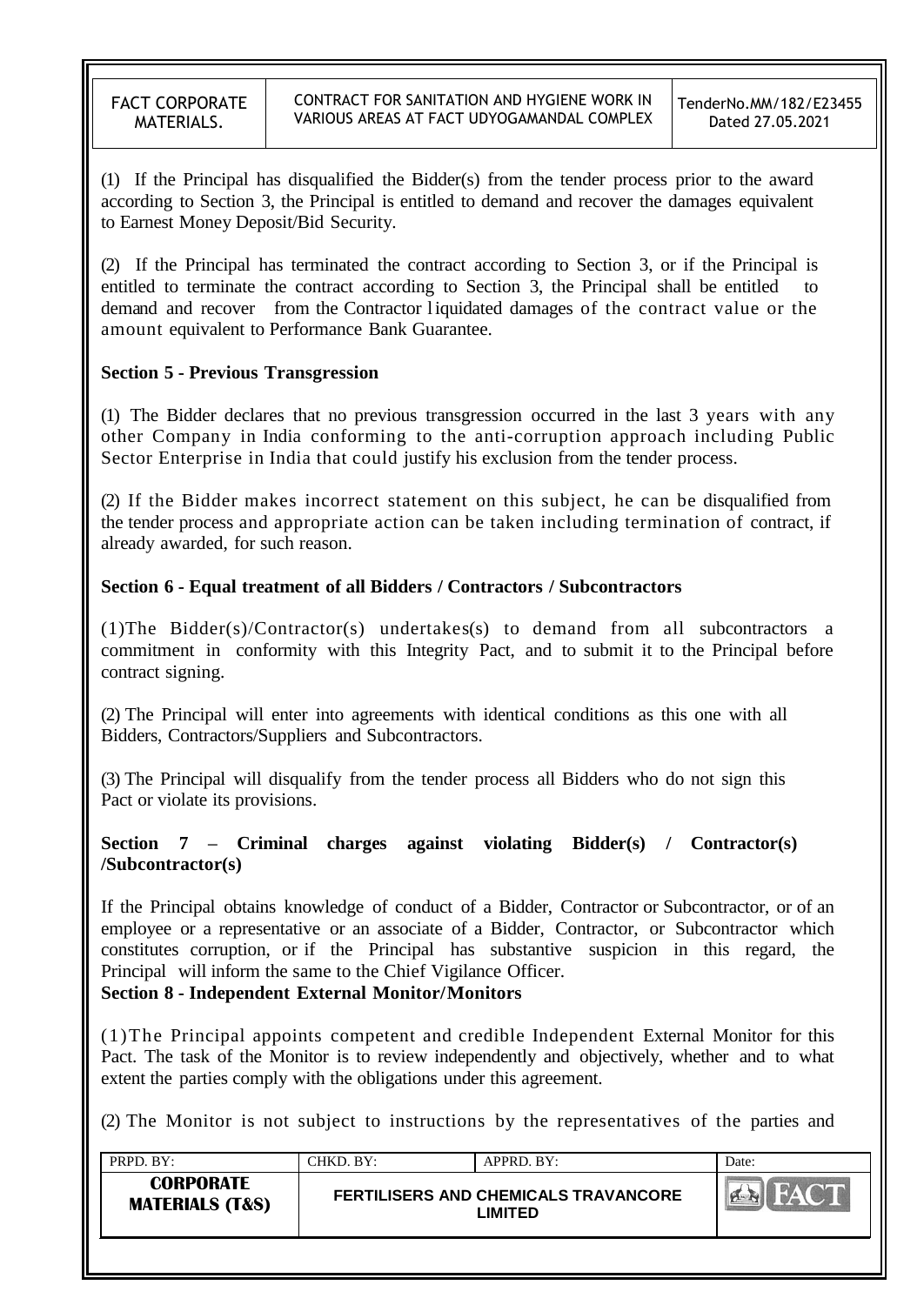performs his functions neutrally and independently. It will be obligatory for him to treat the obligations and document of the Bidder(s)/Contractor(s) as confidential. He reports to the Chairperson and managing Director, FACT.

(3) The Bidder(s)/Contractor(s) accepts that the Monitor has the right to access without restriction to all Project documentation of the Principal including that provided by the Contractor. The Contractor will also grant the Monitor, upon his request and demonstration of a valid interest, unrestricted and unconditional access to this project documentation. The same is applicable to Subcontractors. The Monitor is under contractual obligation to treat the information and documents of the Bidder(s)/Contractor(s)/ Subcontractor(s) with confidentially.

(4)The Principal will provide to the Monitor sufficient information about all meetings among the parties related to the Project provided such meetings could have an impact on the contractual relations between the Principal and the Contractor. The parties offer to the Monitor the option to participate in such meetings.

(5)As soon as the Monitor notices, or believes to notice, a violation of this agreement, he will so inform the Management of the Principal and request the Management to discontinue or to take corrective action, or to take other relevant action. The Monitor can in this regard submit non-binding recommendation. Beyond this, the Monitor has no right to demand from the parties that they act in a specific manner, refrain from action or tolerate action.

(6) The Monitor will submit a written report to the Chairman and Managing Director, FACT within 8 to 10 weeks from the date of reference or intimation to him by the Principal and, should the occasion arise, submit proposals for correcting problematic situations.

(7) Monitor shall be entitled to compensation on the same terms as being extended to / provided to Independent Director on FACT Board.

(8) If the M o n i t o r has reported to the Chairman and Managing Director, FACT, a substantiated suspicion of an offence under relevant IPC/PC Act, and the Chairman and Managing Director, FACT has not, within reasonable time, taken visible action to proceed against such offence or reported it to the Chief Vigilance Officer, the Monitor may also transmit this information directly to the Central Vigilance Commissioner.

(9)The word 'Monitor' would include both singular and plural.

#### **Section 9 - Pact Duration**

This Pact begins when both parties have legally signed it. It expires for the Contractor 12 months after the last payment under the contract, and for all other Bidders 6 months after the contract has been awarded.

If any claim is made / lodged during this time, the same shall be binding and continue to be valid despite the lapse of this pact as specified above, unless it is discharged / determined by the

| PRPD. BY:                                      | CHKD. BY: | APPRD. BY:                                      | Date: |
|------------------------------------------------|-----------|-------------------------------------------------|-------|
| <b>CORPORATE</b><br><b>MATERIALS (T&amp;S)</b> |           | FERTILISERS AND CHEMICALS TRAVANCORE<br>LIMITED |       |